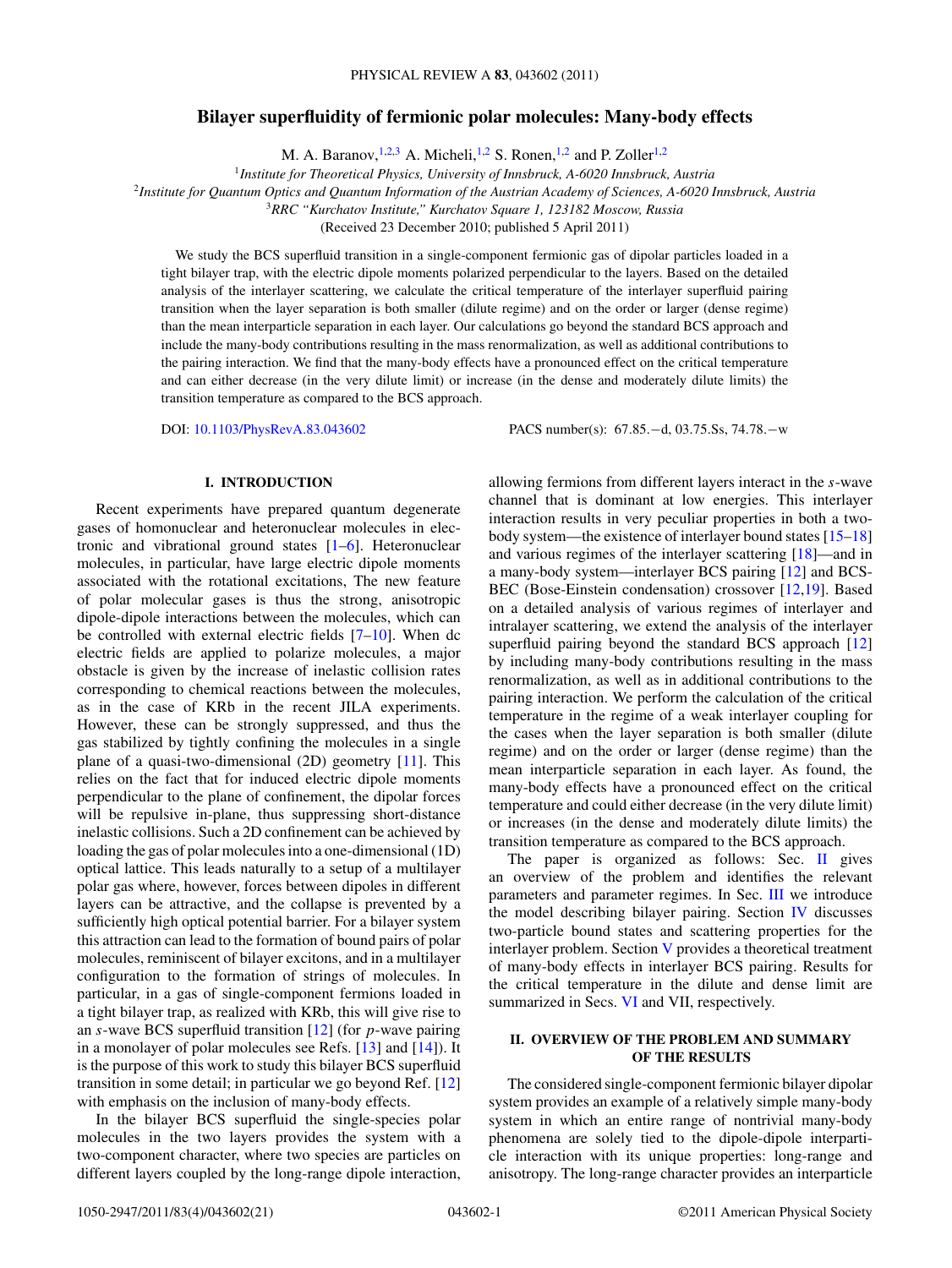interaction in single-component Fermi gases inside each layer that otherwise would remain essentially noninteracting. For the considered setup, this intralayer interaction is always repulsive and gives rise to the crystalline phase for a large density of particles. More important, the long-range dipole-dipole interaction couples particles from different layers in a very specific form resulting from the anisotropy of the interaction: Two particles from different layers attract each other at short and repel each other at large distances, respectively, as a result of different mutual orientations of their relative coordinate and of their dipole moments. The potential well at short distances is strong enough to support at least one bound state for any strength of interlayer coupling. For a weak coupling between layers, the bound state is extremely shallow and has an exponentially large size. However, in the intermediate and strong coupling cases the size of the deepest bound state becomes comparable with the interlayer separation. In the fermionic many-body system this behavior of the interlayer interaction leads to a BCS state with interlayer Cooper pairs in the weak (interlayer) coupling regime when the size of the bound state is larger than the interparticle separation (in other words, the Fermi energy is larger than the binding energy). With increasing interlayer coupling, this BCS state smoothly transforms into a BEC state of tightly bound interlayer molecules when the interparticle separation is larger than the size of the bound state. Of course, the BEC regime and BEC-BCS crossover are possible only when the mean interparticle separation in each layer is larger than the distance between the layers.

In this paper we focus on the regime of weak intra- and interlayer interactions, which allows the usage of controllable calculations on the basis of the perturbation theory, and consider in detail the formation of the interlayer BCS state. Before entering the technical derivation, it seems worthwhile to briefly identify the relevant parameters and parameter regimes for the bilayer many-body system of single-species fermionic dipoles. In addition, we will point out where the relevant results and discussions for these parameter regimes can be found in later parts of the paper.

It follows from the previous discussion that the considered system is characterized by three characteristic lengths: the dipolar length  $a_d = md^2/\hbar^2$ , where *m* is the mass of dipolar particles with the (induced) dipole moment *d*, the interlayer separation *l*, and the mean interparticle separation inside each *separation <i>t*, and the mean interparticle separation inside each layer  $\sim k_F^{-1}$  with  $k_F = \sqrt{4\pi n}$  being the Fermi wavevector for a 2D single-component fermionic gas with the density *n*. Therefore, the physics of the system is completely determined by two dimensionless parameters that are independent ratios of the above lengths.

The first parameter *g* is the ratio of the dipolar length and the interlayer separation,  $g = a_d/l$ , and is a measure of the interlayer interaction strength relevant for pairing. In experiments with polar molecules, the values of the dipolar length  $a_d$  are on the order of  $10^2 - 10^4$  nm: For a <sup>40</sup>K<sup>87</sup>Rb with currently available  $d \approx 0.3$  D one has  $a_d \approx 170$  nm (with  $a_d \approx 600$  nm for the maximum value  $d \approx 0.566$  D), and for <sup>6</sup>Li<sup>133</sup>Cs with the tunable dipole moment from  $d = 0.35$  to 1.3 D in an external electric field ∼1 kV*/*cm the value of *a<sub>d</sub>* varies from  $a_d \approx 260$  to  $\approx 3500$  nm. For the interlayer separation *l* = 500 nm these values of  $a_d$  correspond to  $g \le 10$ .

The second parameter  $k_F l$  measures the interlayer separation in units of the mean interparticle distance in each layer. This parameter can also be both smaller (dilute regime) and on the order or larger (dense regime) than unity for densities  $n = 10^6 - 10^9$  cm<sup>-2</sup> (for example, for  $l = 500$  nm one has  $k_F l = 1$  for  $n \approx 3 \times 10^7$  cm<sup>-2</sup>).

The two parameters g and  $k_F l$  determine the regime of interlayer scattering at typical energies of particles (∼ Fermi energy  $\varepsilon_F = \hbar^2 k_F^2 / 2m$ , and their product,  $g k_F l = a_d k_F$ , being the ratio of the dipolar length and the mean interparticle separation inside each layer, controls the perturbative expansion in the system and, therefore, many-body effects. The existence of different regimes of the interlayer scattering originates from two characteristic features of the interlayer dipole-dipole interaction, as discussed in the context of Eq. [\(4\)](#page-2-0) below: the presence of the typical range ∼*l* beyond which the interaction is attractive and of the long-range dipole-dipole repulsive tail. As a result, the Fourier component of the interaction [see Eq. [\(8\)](#page-3-0) below] decays exponentially for large momentum  $k \gg l^{-1}$ , while it is proportional to *k* for  $k \ll l^{-1}$  and, hence, vanishes for  $k = 0$ . This leads to three different regimes of scattering and, therefore, of the BCS pairing, depending on the relation between *g* and  $k_F l$ : regime A when  $g \lt k_F l \lesssim 1$ , regime B when  $exp(-1/g^2) \ll k_F l < g < 1$ , and regime C when  $\exp(-1/g^2) \leq k_F l \ll g < 1$ . The exponential factor in the last two formulas is related to the size of an extremely shallow (in the limit of small *g*) interlayer bound state [see Eq.  $(11)$  below].

# A. Regime A:  $g < k_F l \lesssim 1$

In this regime  $g < k_F l \leq 1$ , and the scattering is dominated by the first Born approximation [see Eqs.  $(18)$  and  $(25)$  for the *s*-wave scattering amplitude for  $k_F l \ll 1$  and  $k_F l \le 1$ , respectively]. The critical temperature in this case will be given below in Eqs. [\(57\)](#page-9-0) and [\(78\)](#page-13-0) for the dilute,  $k_F l \ll 1$ , and the dense,  $k_F l \leq 1$  cases, respectively. The ratio of the critical temperature to the Fermi energy (chemical potential),  $T_c/\varepsilon_F$ , can reach in this regime values on the order of 0.1 (see Fig. [7\)](#page-13-0), making an experimental realization of the interlayer BCS pairing very promising. Note that the maximum of the ration  $T_c/\varepsilon_F$  corresponds to  $k_F l \approx 0.5$ .

## **B.** Regime B:  $\exp(-1/g^2) \ll k_F l \lt g \lt 1$

In regime B,  $exp(-1/g^2) \ll k_F l < g < 1$ , the interlayer scattering is dominated by the second-order Born contribution [see Eq. [\(19\)](#page-4-0)], and the critical temperature will be given below in Eq. [\(62\)](#page-10-0).

# **C.** Regime C:  $exp(-1/g^2) \leq k_F l \ll g$  < 1

Finally, in regime C,  $\exp(-1/g^2) \lesssim k_F l \ll g < 1$ , we recover the universal behavior for a 2D low-energy scattering [see Eq. [\(20\)](#page-4-0)], with the typical inverse-logarithmic dependence of the *s*-wave scattering amplitude on the energy. The critical temperature is provided by Eq. [\(63\)](#page-10-0) and coincides with the critical temperature in a two-component gas with a short-range interaction with the same Fermi energy and the bound-state energy. Note that the values of the critical temperature in regimes B and C are much smaller  $(T_c/\varepsilon_F \lesssim 10^{-3})$  than in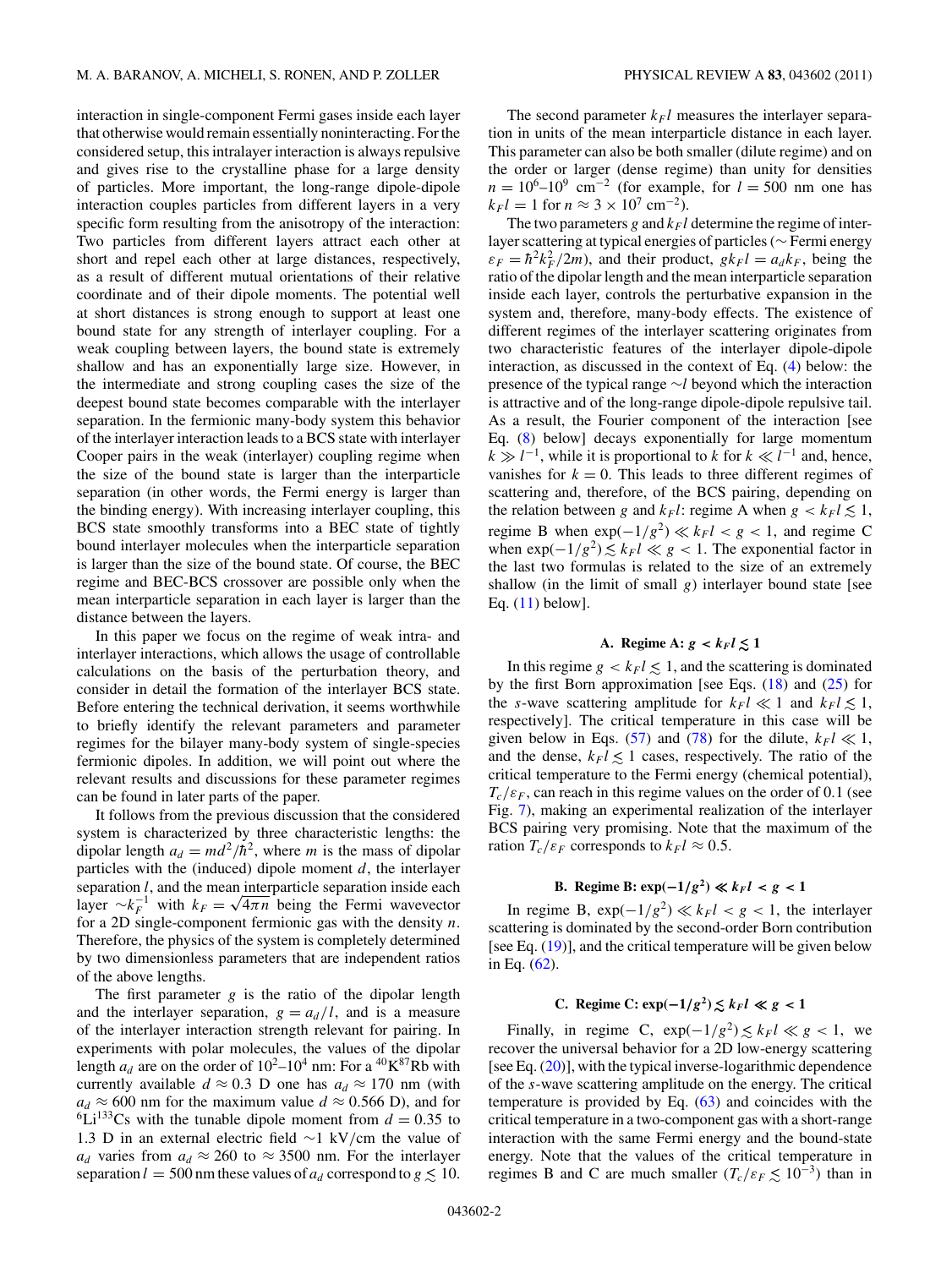<span id="page-2-0"></span>regime A. This makes an experimental realization of the interlayer pairing in these regimes very challenging.

## **III. THE MODEL**

We consider a system of single-component polarized fermionic dipolar particles (harmonically) confined in two infinite quasi-2D layers separated by a distance *l*, which is much larger than the confinement length  $l_0$  in each layer,  $l \gg l_0$ . We assume that each layer has the same density *n* of dipolar particles with mass *m* and dipolar moment *d* polarized along the *z* axis, which is perpendicular to the layers (see Fig. 1). The Hamiltonian of the system reads

$$
H = \sum_{\alpha=\pm} \int d\mathbf{r} \hat{\psi}_{\alpha}^{\dagger}(\mathbf{r}) \left\{ -\frac{\hbar^2}{2m} \Delta + \frac{1}{2} m \omega_z^2 z_{\alpha}^2 - \mu' \right\} \hat{\psi}_{\alpha}(\mathbf{r}) + \frac{1}{2} \sum_{\alpha,\beta} \int d\mathbf{r} d\mathbf{r}' \hat{\psi}_{\alpha}^{\dagger}(\mathbf{r}) \hat{\psi}_{\beta}^{\dagger}(\mathbf{r}') V(\mathbf{r} - \mathbf{r}') \hat{\psi}_{\beta}(\mathbf{r}') \hat{\psi}_{\alpha}(\mathbf{r}),
$$
\n(1)

where  $\alpha = \pm$  is the layer index,  $z_{\pm} \equiv z \pm l/2$ ,  $\hat{\psi}_{\alpha}(\mathbf{r})$  with  $\mathbf{r} =$  $(\rho, z)$  is the field operator for fermionic dipolar particles ( $\rho =$  $x\mathbf{e}_x + y\mathbf{e}_y$  on the corresponding layer *α*,  $\Delta = \Delta_\rho + \partial^2/\partial_z^2$ is the Laplace operator,  $\omega_z$  is the confining frequency in each layer such that  $l_0 = \sqrt{\hbar/m\omega_z}$ , and  $\mu'$  is the chemical potential. The last term with

$$
V(\mathbf{r}) = \frac{d^2}{r^3} \left( 1 - 3 \frac{z^2}{r^2} \right)
$$

describes the intra- ( $\alpha = \beta$ ) and interlayer ( $\alpha \neq \beta$ ) dipoledipole interparticle interactions. Assuming a strong confinement,  $\hbar \omega_z \gg \mu', T$ , where *T* is the temperature, we can write

$$
\hat{\psi}_{\alpha}(\mathbf{r}) = \hat{\psi}_{\alpha}(\boldsymbol{\rho})\phi_0(z_{\alpha}) \equiv \hat{\psi}_{\alpha}(\boldsymbol{\rho})\frac{e^{-z_{\alpha}^2/2l_0^2}}{(\sqrt{\pi}l_0)^{1/2}}
$$



FIG. 1. (Color online) The setup of the dipolar bilayer system: Two layers with the thickness  $l_0$  of a 1D optical lattice formed by two counterpropagating laser waves with wavevectors **k***<sup>L</sup>* and −**k***<sup>L</sup>* are filled with dipoles oriented perpendicular to the layers. The interlayer distance *l* is  $\pi$  or  $k_L$ . An interlayer Cooper pair or molecule is schematically indicated by the dashed oval.

and, therefore, reduce the Hamiltonian (1) to

$$
H_{2D} = \sum_{\alpha=\pm} \int d\rho \hat{\psi}_{\alpha}^{\dagger}(\rho) \left\{ -\frac{\hbar^2}{2m} \Delta_{\rho} - \mu \right\} \hat{\psi}_{\alpha}(\rho) + \frac{1}{2} \sum_{\alpha,\beta} \int d\rho d\rho' \hat{\psi}_{\alpha}^{\dagger}(\rho) \hat{\psi}_{\beta}^{\dagger}(\rho') \times V_{\alpha\beta}(\rho - \rho') \hat{\psi}_{\beta}(\rho') \hat{\psi}_{\alpha}(\rho),
$$
 (2)

for a two-component fermionic field  $\hat{\psi}_{\alpha}(\rho)$ ,  $\alpha = \pm$ , with shifted chemical potential  $\mu = \mu' - \hbar \omega_z/2$ .

The intracomponent (intralayer) interaction is

$$
V_{\alpha\alpha}(\rho) = \int dz \, dz' V(\mathbf{r} - \mathbf{r}') \phi_0^2(z_{\alpha}) \phi_0^2(z'_{\alpha})
$$
  
=  $\frac{d^2}{\sqrt{2\pi} l_0^3} \int_0^\infty d\xi \sqrt{\frac{\xi}{(\xi + 1)^3}} \exp\left(-\xi \frac{\rho^2}{l_0^2}\right)$   
=  $\frac{d^2}{\sqrt{8\pi} l_0^3} \exp\left(-\frac{\rho^2}{4l_0^2}\right)$   
 $\times \left[ \left(2 + \frac{\rho^2}{l_0^2}\right) K_0 \left(\frac{\rho^2}{4l_0^2}\right) - \frac{\rho^2}{l_0^2} K_1 \left(\frac{\rho^2}{4l_0^2}\right) \right],$  (3)

where  $K_n(z)$  is the modified Bessel functions, and the intercomponent (interlayer) one

$$
V_{+-}(\rho) = V_{-+}(\rho) \equiv V_{2D}(\rho) \approx d^2 \frac{\rho^2 - 2l^2}{(\rho^2 + l^2)^{5/2}}.
$$
 (4)

The intralayer interaction  $V_{++}$  is purely repulsive:

$$
V_{++}(\rho) \approx \begin{cases} d^2/\rho^3 & \text{for } \rho \gg l_0 \\ (\sqrt{2/\pi})(d^2/l_0^3) \ln(l_0/\rho) & \text{for } \rho \ll l_0 \end{cases}.
$$

As a result, if the density *n* is not too large (such that particles in each layer are in a gas phase [\[20,21\]](#page-20-0)), it leads only to Fermi liquid renormalization of the parameters of the Hamiltonian (2) (effective mass, for example). The corresponding Fourier transform reads

$$
\tilde{V}_{++}(\mathbf{k}) = \sqrt{2\pi} \frac{4}{3} \frac{d^2}{l_0} + \tilde{V}'_{++}(\mathbf{k}),\tag{5}
$$

where

$$
\tilde{V}'_{++}(\mathbf{k}) = -2\pi d^2 k \exp \left( k^2 l_0^2 / 2 \right) [1 - \text{erf}(kl_0/\sqrt{2})]
$$

with erf(*z*) =  $\left(2/\sqrt{\pi}\right) \int_0^x ds e^{-s^2}$  being the error function. In the considered limit  $kl_0 \ll 1$ , one simply has

$$
\tilde{V}'_{++}(\mathbf{k}) \approx -2\pi d^2 k = -\frac{2\pi\hbar^2}{m} gkl. \tag{6}
$$

The effect of the interlayer interaction  $V_{2D}(\rho)$  (see Fig. [2\)](#page-3-0) is more interesting.

A peculiar property of  $V_{2D}(\rho)$  is

$$
\int d\rho V_{2D}(\rho) = 0. \tag{7}
$$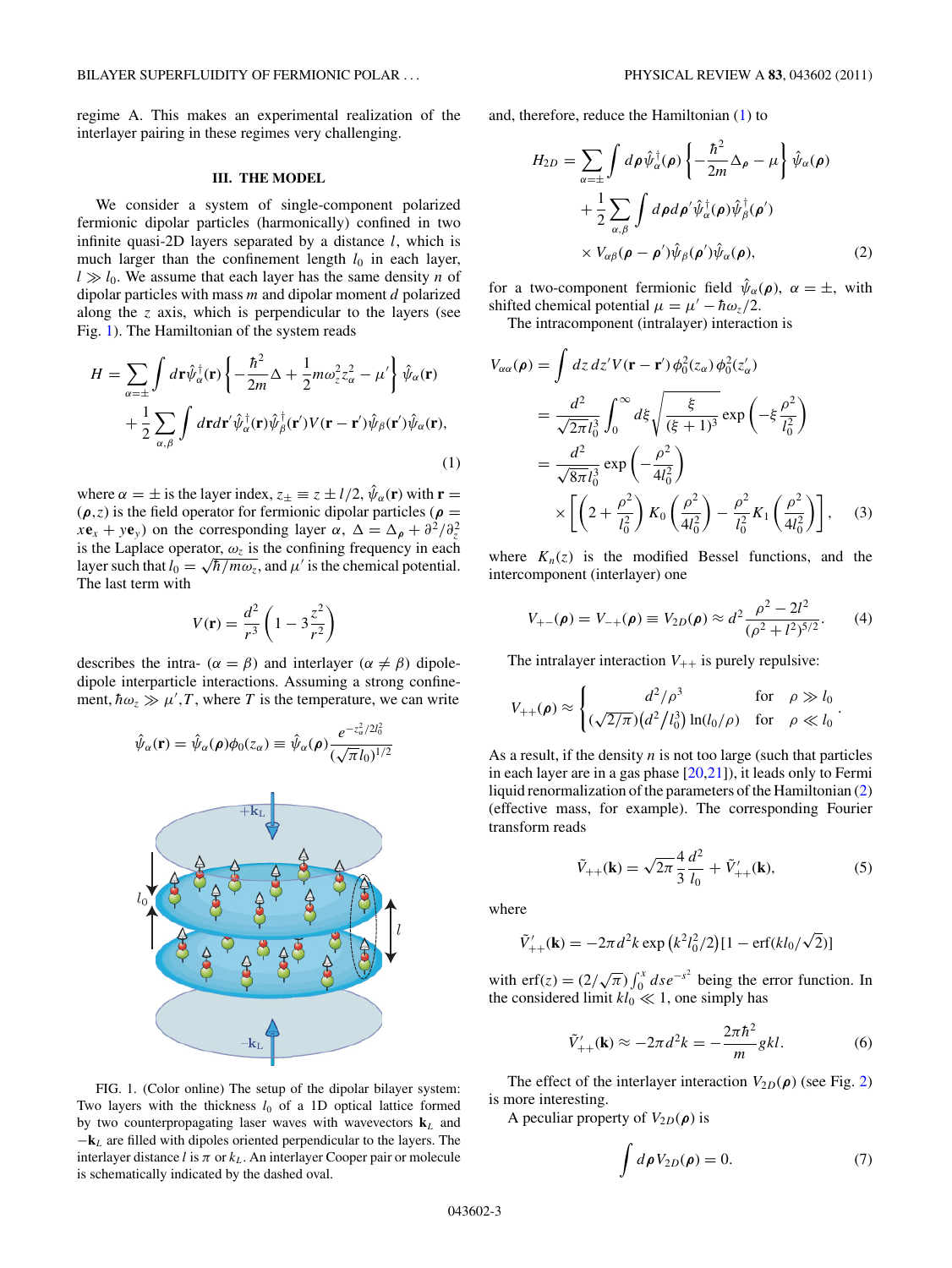<span id="page-3-0"></span>

FIG. 2. (Color online) The interlayer potential  $V_{+-}(\rho) = V_{2D}(\rho)$ and its Fourier transform  $\tilde{V}_{2D}(q)$ .

This means that its Fourier transform

$$
\tilde{V}_{2D}(\mathbf{q}) = \int d\rho V_{2D}(\rho)e^{-i\mathbf{q}\rho} = -\frac{2\pi\hbar^2}{m}gqle^{-ql} \qquad (8)
$$

vanishes for small *q*,

$$
\tilde{V}_{2D}(\mathbf{q}\to\mathbf{0})\approx-\frac{2\pi\hbar^2}{m}gql\to 0.
$$

Hence, for sufficiently small energies, the interparticle scattering will be dominated by higher-order contributions in the Born expansion. Note also that the linear dependence of  $\tilde{V}_{2D}(\mathbf{q})$  on *q* for  $ql \ll 1$  is the consequence of the long-range power decay of  $V_{2D}(\rho)$  for large  $\rho$  (the so-called anomalous contribution to scattering; see Ref. [\[22\]](#page-20-0)). Another consequence of Eq. [\(7\)](#page-2-0) is that the interlayer bound state, which always exists in the potential  $V_{2D}(\rho)$  [\[15–18\]](#page-20-0), has extremely low binding energy for  $g \ll 1$ .

From the point of view of many-body physics, however, the crucial observation is that  $\tilde{V}_{2D}(\mathbf{q})$  is negative for all q, signaling the possibility of the interlayer pairing in the form of BCS pairs when the size of the interlayer bound state *Rb* is much larger than the interparticle separation,  $R_b \gg n^{-1/2}$ , or in the form of interlayer dimers for  $R_b < n^{-1/2}$  with some crossover in between (analogous to the BEC-BCS crossover in 2D and 3D for two-component Fermi gases with short-range interactions).

The Hamiltonian [\(2\)](#page-2-0) is characterized by two parameters:  $g = md^2/\hbar^2 l$ , which is the ratio of the dipolar length  $a_d =$  $md^2/\hbar^2$  and the interlayer spacing *l*, and  $k_F l$ , where  $k_F =$  $(2\pi n)^{1/2}$  is the Fermi wavevector  $(p_F = \hbar k_F)$  is the Fermi momentum), which is the ratio of the interlayer spacing *l* and the average interparticle separation in each layer. Note that the quantity  $g k_F l = a_d k_F$  measures the strength of the intralayer dipole-dipole interaction energy  $d^2n^{3/2} \sim d^2k_F^3$  to the mean kinetic energy of particles  $\sim \varepsilon_F = \hbar^2 k_F^2 / 2m$ . In this paper we consider weakly interacting gas of dipolar particles with  $g k_F l < 1$  in the dilute  $k_F l < 1$  and dense  $k_F l \ge 1$  regimes.

## **IV. THE INTERLAYER TWO-BODY PROBLEM: BOUND STATES AND SCATTERING PROPERTIES**

Let us first discuss the bound state and the scattering of two particles interacting with the potential  $V_{2D}(\rho)$  interlayer twobody problem (this problem was also addressed in Ref. [\[18\]](#page-20-0); see, however, discussion below). For this purpose we have to solve the 2D Schrödinger equation for the relative motion wavefunction *ψ*(*ρ*)

$$
\left\{-\frac{\hbar^2}{2m_r}\Delta_{\rho} + V_{2D}(\rho)\right\}\psi(\rho) = E\psi(\rho),\tag{9}
$$

where  $m_r = m/2$  is the reduced mass and the function  $\psi(\rho)$ is regular for  $\rho \rightarrow 0$ . For the bound-state solution with  $E =$  $-E_b < 0$ , the wavefunction  $\psi(\rho)$  should decay exponentially for large  $\rho$ , while for the scattering wavefunction  $\psi_{\mathbf{k}}^{(+)} \cdot (\rho)$ with  $E = \hbar^2 k^2/m > 0$ , the boundary condition for large  $\rho$ reads

$$
\psi_{\mathbf{k}}^{(+)}(\boldsymbol{\rho}) \approx \exp(i\mathbf{k}\cdot\boldsymbol{\rho}) - \frac{f_k(\varphi)}{\sqrt{-8\pi i k\rho}} \exp(i k\rho),
$$

where  $f_k(\varphi)$  is the scattering amplitude and  $\varphi$  is the azimuthal angle,  $\mathbf{k} \cdot \boldsymbol{\rho} = k\rho \cos(\varphi)$ . (Our definition of the scattering amplitude corresponds to that of Ref. [\[23\]](#page-20-0), which is differs amplitude corresponds to that of Ref. [23], which is  $\frac{dy}{dx}$  by a factor of  $-\sqrt{8\pi k}$  from the definition of Ref. [\[22\]](#page-20-0).)

#### **A. Bound state**

Writing the wavefunction for the relative motion of two particles in the form

$$
\psi(\rho) = \chi_{m_z}(\rho) \exp(im_z\varphi),
$$

where  $m<sub>z</sub>$  is the magnetic quantum number, we obtain the following equation for the radial wavefunction  $\chi_{m_z}(\rho)$  of the bound state with the binding energy *Eb*:

$$
\left[\frac{d^2}{d\rho^2} + \frac{1}{\rho}\frac{d}{d\rho} - \frac{m_z^2}{\rho^2} - \frac{E_b + V_{2D}(\rho)}{\hbar^2/m}\right] \chi_{m_z}(\rho) = 0, \quad (10)
$$

and the function  $\chi_{m_z}(\rho)$  should be regular for  $\rho \to 0$  and decays exponentially for large *ρ*.

It is sufficient for our purposes to consider the azimuthally symmetric case  $m<sub>z</sub> = 0$ , for which we consider two limiting cases  $g \gg 1$  and  $g \ll 1$ . In the first case, the potential  $V_{2D}(\rho)$ supports several (∼*g*<sup>1/2</sup>) bound states, and the lowest bound state has the binding energy  $E_b = (\hbar^2/ml^2)2g(1 - \sqrt{6/g})$  and  $R_b \sim l(6g)^{-1/4}$ . In the opposite limit *g*  $\ll 1$ , there is only one shallow bound state (the existence of this bound state was proven in Ref. [\[15\]](#page-20-0)) with the binding energy; see details of the derivation in Appendix [A:](#page-13-0)

$$
E_b \approx \frac{4\hbar^2}{ml^2} \exp\left[-\frac{8}{g^2} + \frac{128}{15g} - \frac{2521}{450} - 2\gamma + O(g)\right], \quad (11)
$$

where  $\gamma \approx 0.5772$  is the Euler constant, and with the size

$$
R_b \approx \sqrt{\hbar^2/mE_b} \sim l \exp(4/g^2) \gg l.
$$

Note that the expression  $(11)$  for the binding energy coincides with the corresponding one given in Ref. [\[18\]](#page-20-0) only to the leading order ( $\sim 1/g^2$ ). This is because the next-order terms in the exponent ( $\sim$ *g*<sup>−1</sup> and  $\sim$ *g*<sup>0</sup>) are determined by the terms of the third and fourth orders in *g* in the scattering amplitude (or in the wavefunction), respectively (see Appendix [A\)](#page-13-0). ln Ref. [\[18\]](#page-20-0), however, only terms up to second order were taken into account, and, therefore, only the leading term is correct; see Figs. [8](#page-15-0) and [9.](#page-15-0)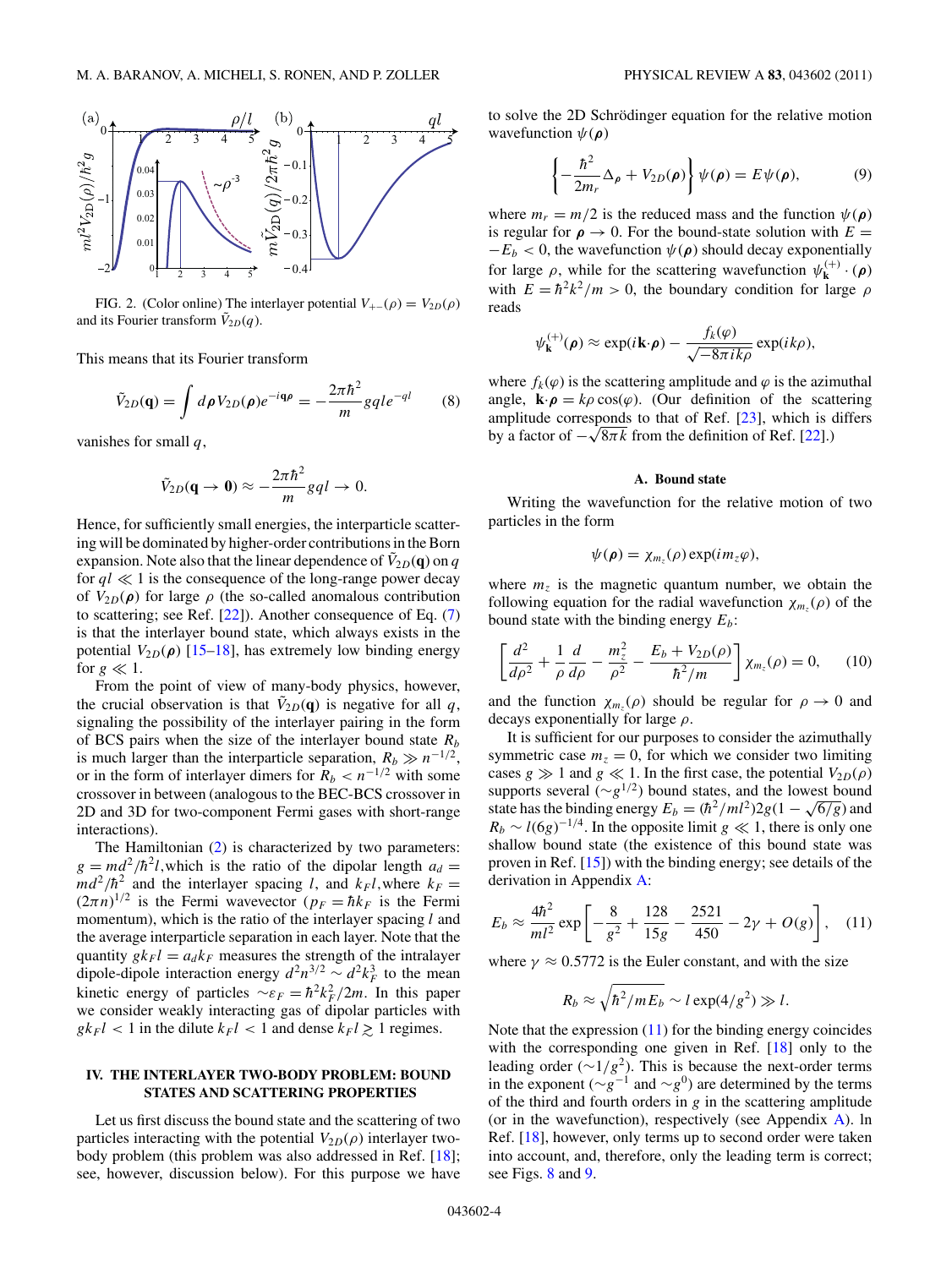#### **B. Scattering**

<span id="page-4-0"></span>For the analysis of scattering it is convenient to introduce the vertex function  $\Gamma(E, \mathbf{k}, \mathbf{k}')$ , where the arguments  $E$ , **k**, and **k** are independent of each other. This function satisfies the following integral equation [\[24\]](#page-20-0):

$$
\Gamma(E, \mathbf{k}, \mathbf{k}') = V_{2D}(\mathbf{k} - \mathbf{k}') + \int \frac{d\mathbf{q}}{(2\pi)^2} V_{2D}(\mathbf{k} - \mathbf{q})
$$

$$
\times \frac{1}{E - \hbar^2 q^2 / m + i0} \Gamma(E, \mathbf{q}, \mathbf{k}'). \tag{12}
$$

The off-shell scattering amplitude

$$
f_{\mathbf{k}}(\mathbf{k}') = \frac{m}{\hbar^2} \int d\rho \exp(-i\mathbf{k}'\rho) V_{2D}(\rho) \psi_{\mathbf{k}}^{(+)}(\rho)
$$

with  $k \neq k'$  can be obtained from  $(m/\hbar^2)\Gamma(E,\mathbf{k},\mathbf{k}')$  by putting  $E = \hbar^2 k^2/m$ , and the scattering amplitude  $f_k(\varphi)$ , where  $\varphi$  is the angle between **k** and **k**<sup>'</sup>, corresponds to  $(m/h^2)\Gamma(E, \mathbf{k}, \mathbf{k}')$ with  $E = \hbar^2 k^2 / m = \hbar^2 k'^2 / m$ .

The iteration of Eq.  $(12)$  up to the fourth-order term in  $\tilde{V}_{2D}(\mathbf{q})$  reads

$$
\Gamma(E, \mathbf{k}, \mathbf{k}') = \tilde{V}_{2D}(\mathbf{k} - \mathbf{k}') + \int \frac{d\mathbf{q}}{(2\pi)^2} \frac{\tilde{V}_{2D}(\mathbf{k} - \mathbf{q})\tilde{V}_{2D}(\mathbf{q} - \mathbf{k}')}{E - \hbar^2 q^2/m + i0} + \int \frac{d\mathbf{q}_1 d\mathbf{q}_2}{(2\pi)^4} \frac{\tilde{V}_{2D}(\mathbf{k} - \mathbf{q}_1)\tilde{V}_{2D}(\mathbf{q}_1 - \mathbf{q}_2)\tilde{V}_{2D}(\mathbf{q}_2 - \mathbf{k}')}{(E - \hbar^2 q_1^2/m + i0)(E - \hbar^2 q_2^2/m + i0)}
$$

$$
+ \int \frac{d\mathbf{q}_1 d\mathbf{q}_2 d\mathbf{q}_3}{(2\pi)^6} \frac{\tilde{V}_{2D}(\mathbf{k} - \mathbf{q}_1)\tilde{V}_{2D}(\mathbf{q}_1 - \mathbf{q}_2)\tilde{V}_{2D}(\mathbf{q}_2 - \mathbf{q}_3)\tilde{V}_{2D}(\mathbf{q}_3 - \mathbf{k}')}{(E - \hbar^2 q_1^2/m + i0)(E - \hbar^2 q_2^2/m + i0)(E - \hbar^2 q_3^2/m + i0)} + \cdots
$$

$$
\equiv \Gamma^{(1)}(E, \mathbf{k}, \mathbf{k}') + \Gamma^{(2)}(E, \mathbf{k}, \mathbf{k}') + \Gamma^{(3)}(E, \mathbf{k}, \mathbf{k}') + \Gamma^{(4)}(E, \mathbf{k}, \mathbf{k}') + \cdots.
$$
(13)

We now estimate the leading contributions of these terms in the small energy limit  $k \sim k' \sim \sqrt{mE/\hbar^2} \ll 1/l$ :

$$
\Gamma^{(1)}(E, \mathbf{k}, \mathbf{k}') = \tilde{V}_{2D}(\mathbf{k} - \mathbf{k}') \approx -\frac{2\pi\hbar^2}{m} g|\mathbf{k} - \mathbf{k}'|l, \quad (14)
$$

$$
\Gamma^{(2)}(E, \mathbf{k}, \mathbf{k}') \approx -\frac{2\pi\hbar^2}{m} \frac{g^2}{4},\tag{15}
$$

$$
\Gamma^{(3)}(E, \mathbf{k}, \mathbf{k}') \approx -\frac{2\pi\hbar^2}{m} \frac{4g^3}{15},\tag{16}
$$

$$
\Gamma^{(4)}(E, \mathbf{k}, \mathbf{k}') \approx -\frac{2\pi\hbar^2}{m} \frac{g^4}{32} [\ln(\hbar^2/mEl^2) + i\pi]. \quad (17)
$$

The estimate for  $\Gamma^{(1)}$  is trivial, the leading contributions to  $\Gamma^{(2)}$  and  $\Gamma^{(3)}$  come from large *q* (*q*  $\gg k$ ) and large *q*<sub>1</sub>, *q*<sub>2</sub> (*q<sub>i</sub>*  $\gg$ *k*) regions, respectively, and the leading contributions to  $\Gamma^{(4)}$ originate from large  $q_1$  ( $q_1 \gg k$ ) and  $q_3$  ( $q_3 \gg k$ ) but small  $q_2$  $(q_2 \sim \sqrt{mE/\hbar^2})$ . Note that the next-order terms (except those for  $\Gamma^{(1)}$ ) have relative magnitude on the order of  $(kl)^2 \ln(kl)$ .

As already noted in Sec II. the above estimates show that there are three different regimes of scattering for *g <* 1 and  $kl < 1$  (dilute weakly interacting regime for a many-body fermionic system with  $k \sim k_F$  and  $E \sim \varepsilon_F$ ): (a)  $g \lt k l \lt 1$ , (b)  $\exp(-1/g^2) \ll kl < g < 1$ , and (c)  $\exp(-1/g^2) \lesssim kl$  ≪  $g < 1$ .

*Regime A.* The leading contribution to scattering is given by the first Born term,

$$
\Gamma_{\mathbf{a}}(E, \mathbf{k}, \mathbf{k}') \approx \Gamma^{(1)}(E, \mathbf{k}, \mathbf{k}') \approx -\frac{2\pi\hbar^2}{m} g|\mathbf{k} - \mathbf{k}'|l, \quad (18)
$$

valid for  $g \lt k l \lt 1$ .

*Regime B.* The scattering in this case is dominated by the second-order Born contribution,

$$
\Gamma_{\mathsf{b}}(E,\mathbf{k},\mathbf{k}') \approx \Gamma^{(2)}(E,\mathbf{k},\mathbf{k}') \approx -\frac{2\pi\hbar^2}{m}\frac{g^2}{4},\tag{19}
$$

valid for  $\exp(-1/g^2) \ll kl < g < 1$ . In this case the scattering amplitude is momentum and energy independent and, hence, is equivalent to a pseudopotential  $V_0(\rho)$  =  $-(2\pi\hbar^2/m)(g^2/4)\delta(\rho).$ 

*Regime C.* In this case the second- and the fourth-order contributions become of the same order, and one has to sum leading contributions from the entire Born series. The result of this summation is

$$
\Gamma_{\rm c}(E, \mathbf{k}, \mathbf{k}') \approx \frac{2\pi\hbar^2}{m} \frac{2}{\ln(E_b/E) + i\pi},\tag{20}
$$

valid for  $\exp(-1/g^2) \lesssim kl \ll g < 1$ , where  $E_b$  is the energy of the bound state from Eq.  $(11)$ . This expression recovers the standard energy dependence of the 2D low-energy scattering. The scattering amplitude  $\Gamma_c(E, \mathbf{k}, \mathbf{k}')$  has a pole at  $E = -E_b$ , as it should, and the real part of  $\Gamma_c(E, \mathbf{k}, \mathbf{k}')$ , being zero at  $E = E_b$ , changes from negative to positive values for  $E > E_b$ and  $E < E_b$ , respectively. Note that within the lowest-order terms, one can write a unique expression for the scattering amplitude for the three regimes in the form (for more details see Appendix [A\)](#page-13-0)

$$
\Gamma(E, \mathbf{k}, \mathbf{k}') \approx -\frac{2\pi\hbar^2}{m} \left[ g \left| \mathbf{k} - \mathbf{k}' \right| l - \frac{2}{\ln(E_b/E) + i\pi} \right].
$$

For later discussion we note that the scattering amplitude has both real and imaginary parts. The relation between them can be established on the basis of Eq.  $(12)$  by considering the imaginary part of both sides of the equation

$$
\mathrm{Im}\Gamma(E,\mathbf{k},\mathbf{k}') = -\frac{m}{4\hbar^2} \int \frac{d\varphi_\mathbf{q}}{2\pi} \Gamma^*(E,\mathbf{k},\mathbf{q}_E) \Gamma(E,\mathbf{q}_E,\mathbf{k}'),\tag{21}
$$

where  $|\mathbf{q}_E| = \hbar^{-1} \sqrt{mE}$ , the integration is performed over the direction of this vector, and the complex conjugate amplitude  $\Gamma^*(E, \mathbf{k}, \mathbf{k}')$  obeys Eq. (12) with  $-i0$  in the denominator of the integral term. This relation results in the unitarity condition for the scattering matrix (optical theorem), and its validity in the second order of the perturbation theory is demonstrated in Appendix  $D$ . The analog of Eq. (21) for partial wave scattering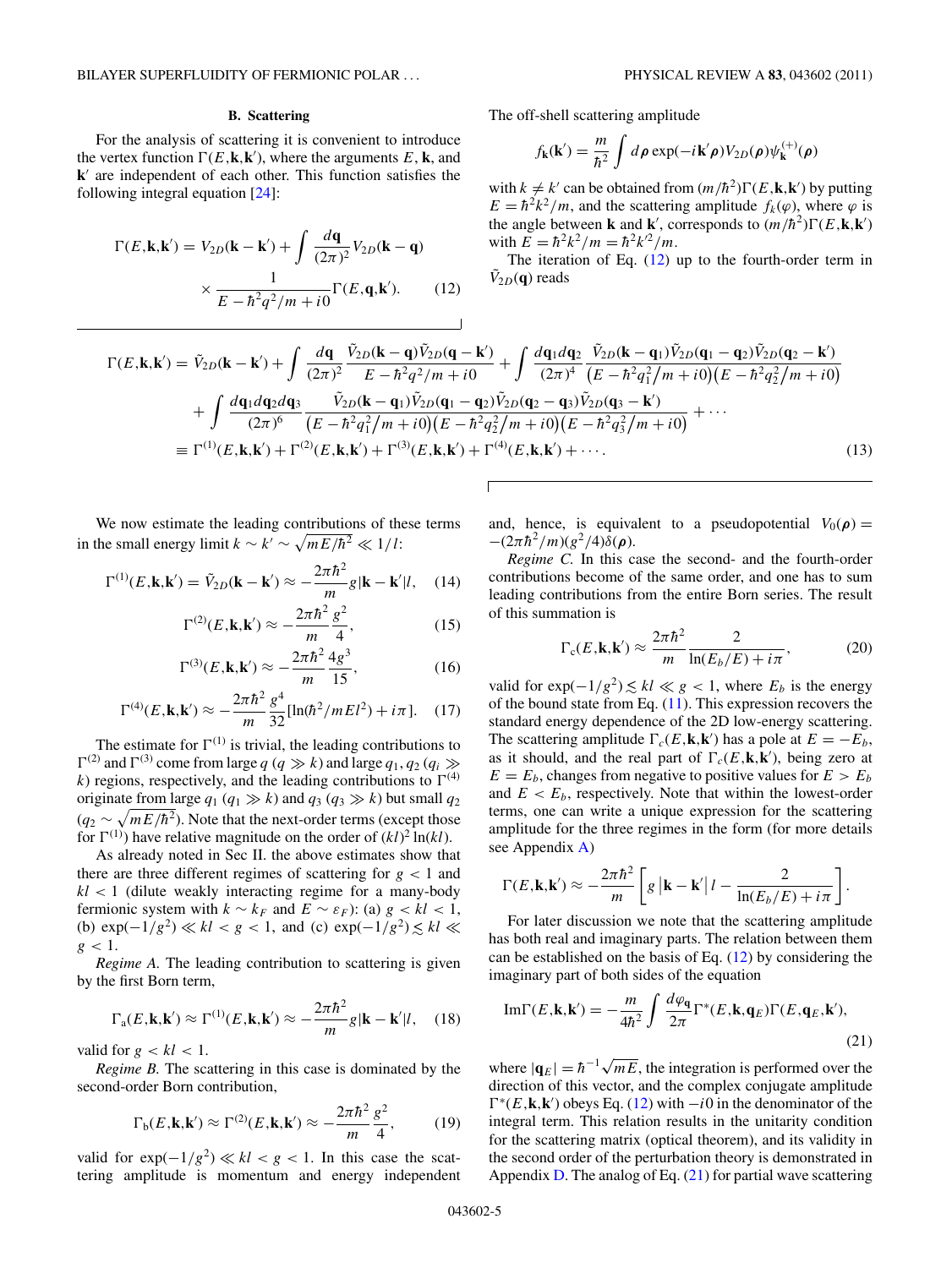<span id="page-5-0"></span>amplitudes  $\Gamma_m(E, k, k')$  with azimuthal (magnetic) quantum number *m* follows from Eq. [\(21\)](#page-4-0) after integrating over the directions of **k** and **k**' with the proper angular harmonic. As an example, for the *s*-wave scattering channel with

$$
\Gamma_{s}(E,k,k') = \langle \Gamma(E,\mathbf{k},\mathbf{k}') \rangle_{\varphi,\varphi'}
$$
 (22)

we obtain

$$
\mathrm{Im}\Gamma_{s}(E,k,k')=-\frac{m}{4\hbar^{2}}\Gamma_{s}^{*}(E,k,q_{E})\Gamma_{s}(E,q_{E},k').
$$

On the mass shell,  $k = k' = q_E = \hbar^{-1} \sqrt{mE}$ , the above relation reads

$$
\mathrm{Im}\Gamma_{s}(k)=-\frac{m}{4\hbar^{2}}\left|\Gamma_{s}(k)\right|^{2}.
$$
 (23)

This implies that up to the second order one has

$$
\mathrm{Im}\Gamma_{s}(k) \approx -\frac{m}{4\hbar^{2}}[\mathrm{Re}\Gamma_{s}(k)]^{2}, \tag{24}
$$

where

$$
\Gamma_s(k) \approx \Gamma_s^{(1)}(k) = -\frac{2\pi\hbar^2}{m} gkl \left[ \mathbf{L}_{-1}(2kl) - \mathbf{I}_1(2kl) \right]
$$

$$
\approx -\frac{2\pi\hbar^2}{m} gkl \frac{4}{\pi} \left( 1 - \frac{\pi}{2}kl \right) \tag{25}
$$

is just angular average of Eq. [\(14\)](#page-4-0). In Eq. (25),  $\mathbf{L}_n(z)$  and  $\mathbf{I}_n(z)$ are the modified Struve and Bessel functions, respectively, and the Taylor expansion in powers of *kl* gives a good approximation for  $kl \lesssim 0.2$ .

#### **V. THE MANY-BODY PROBLEM**

Coming back to the many-body problem, we note that the amplitude of the interlayer scattering in all three regimes is negative in the *s*-wave channel (in regime C this requires  $E \sim \varepsilon_F \gg E_b$ , which is realistic in the limit *g*  $\ll$  1). This means that at sufficiently low temperatures, the bilayer fermionic dipolar system undergoes a BCS pairing transition into a superfluid state with interlayer *s*-wave Cooper pairs, characterized by an order parameter  $\Delta(\mathbf{p}) \sim \langle \hat{\psi}_{-}(\mathbf{p})\hat{\psi}_{+}(-\mathbf{p})\rangle$ with  $\hat{\psi}_{\alpha}(\mathbf{p})$  being the field operator in the momentum space, which is independent of the azimuthal angle  $\varphi$ ,  $\Delta(\mathbf{p}) = \Delta(p)$ .

#### **A. BCS approach to pairing**

The critical temperature  $T_c$  of this transition is calculated from the linearized gap equation. In the simplest BCS approach, which does not take into account many-body effects (see below), this equation for the considered system is (in what follows we will use the wavevector **k** instead of the momentum **p**)

$$
\Delta(\mathbf{k}) = -\int \frac{d\mathbf{k}'}{(2\pi)^2} \tilde{V}_{2D}(\mathbf{k} - \mathbf{k}') \frac{\tanh(\xi_{k'}/2T_c)}{2\xi_{k'}} \Delta(\mathbf{k}'), \quad (26)
$$

 $\text{where } \xi_k = \hbar^2 k^2 / 2m - \mu = \hbar^2 (k^2 - k_F^2) / 2m \text{ and } \tilde{V}_{2D}(\mathbf{k} - \mathbf{k}')$ is given explicitly by Eq. [\(8\)](#page-3-0). In the regime  $k_F l \ge 1$ , this equation can be solved directly. For a dilute gas  $(k_F l < 1)$ , however, the gap equation  $(26)$  with the bare interparticle interaction  $\tilde{V}_{2D}(\mathbf{k})$  is not convenient because it mixes manybody physics (BCS pairing) with the two-body one (scattering). In a dilute gas, they are well separated in momentum space: The pairing originates from the momenta on the order of the Fermi momenta,  $p \sim p_F$ , while the two-particle scattering is related to high momenta  $p \sim \hbar/l \gg p_F$  that correspond to short interparticle distances, at which the presence of other particles is irrelevant and physics is described by the two-particle Schrödinger equation. For the pairing problem, the two-body physics can be taken into account by expressing the bare interparticle interaction  $\tilde{V}_{2D}(\mathbf{p} - \mathbf{p}')$  in terms of the scattering amplitude  $\Gamma(E, \mathbf{k}, \mathbf{k}')$  using Eq. [\(12\)](#page-4-0). This results in the renormalized (linearized) gap equation

$$
\Delta(\mathbf{k}) = -\int \frac{d\mathbf{k}'}{(2\pi\hbar)^2} \Gamma(2\mu, \mathbf{k}, \mathbf{k}')
$$

$$
\times \left[ \frac{\tanh(\xi_{k'}/2T_c)}{2\xi_{k'}} + \frac{1}{2\mu - \hbar^2 k'^2 / m + i0} \right] \Delta(\mathbf{k}'), \tag{27}
$$

where we make the natural choice  $E = 2\mu$ . The contribution to the integral in this equation comes only from momenta  $p =$  $\hbar k' \sim p_F$ , and, therefore, the form (27) of the gap equation is more suitable to describe the BCS pairing in a many-body dilute system.

In the regime of weak coupling characterized by a small parameter  $\lambda = v_F \Gamma \ll 1$ , where  $v_F = m/2\pi\hbar^2$  is the density of state on the Fermi surface  $(k = k' = k_F)$ , this equation can be solved by expanding in powers of  $\lambda$  (see below) or numerically. However, the linearized BCS gap equation (27) can be used only for the calculation of the leading contribution to the critical temperature, corresponding to the terms  $\sim \lambda^{-1}$  in the exponent. As was shown by Gor'kov and Melik-Barkhudarov [\[25\]](#page-20-0), the terms of order unity in the exponent affecting the preexponential factor in the expression for the critical temperature are determined by the next-toleading-order terms, which depend on many-body effects. In the considered fermionic dipolar system, these effects result in the appearance of the effective mass *m*<sup>∗</sup> and the effective interparticle interaction. The latter corresponds to the interactions between particles in a many-body system through the polarization of the medium: virtual creation of particle-hole pairs. The BCS pairing with the account of the many-body effects can be viewed as a pairing of quasiparticles of mass *m*<sup>∗</sup> interacting with the effective interaction *V*eff. Note that, in contrast to the Fermi gas with a short-range interaction, in which the difference between the bare *m* and the effective *m*<sup>∗</sup> masses (or, in other words, between particles and quasiparticles) are of the second order in *λ*, in the dipolar system this difference is typically of the first order in *λ* due to the momentum dependence of the dipolar interactions.

#### **B. The role of many-body effects**

Qualitatively the role of the many-body effects in the gap equation can be understood as follows. After performing the integration over momenta, the gap equation can be qualitatively written as

$$
1 = \nu_F^* V_{\text{eff}} \left( \ln \frac{\mu}{T_c} + C \right), \tag{28}
$$

where  $v_F^* = m_*/2\pi\hbar^2$  is the density of states of quasiparticles with the effective mass *m*∗, and we replace the scattering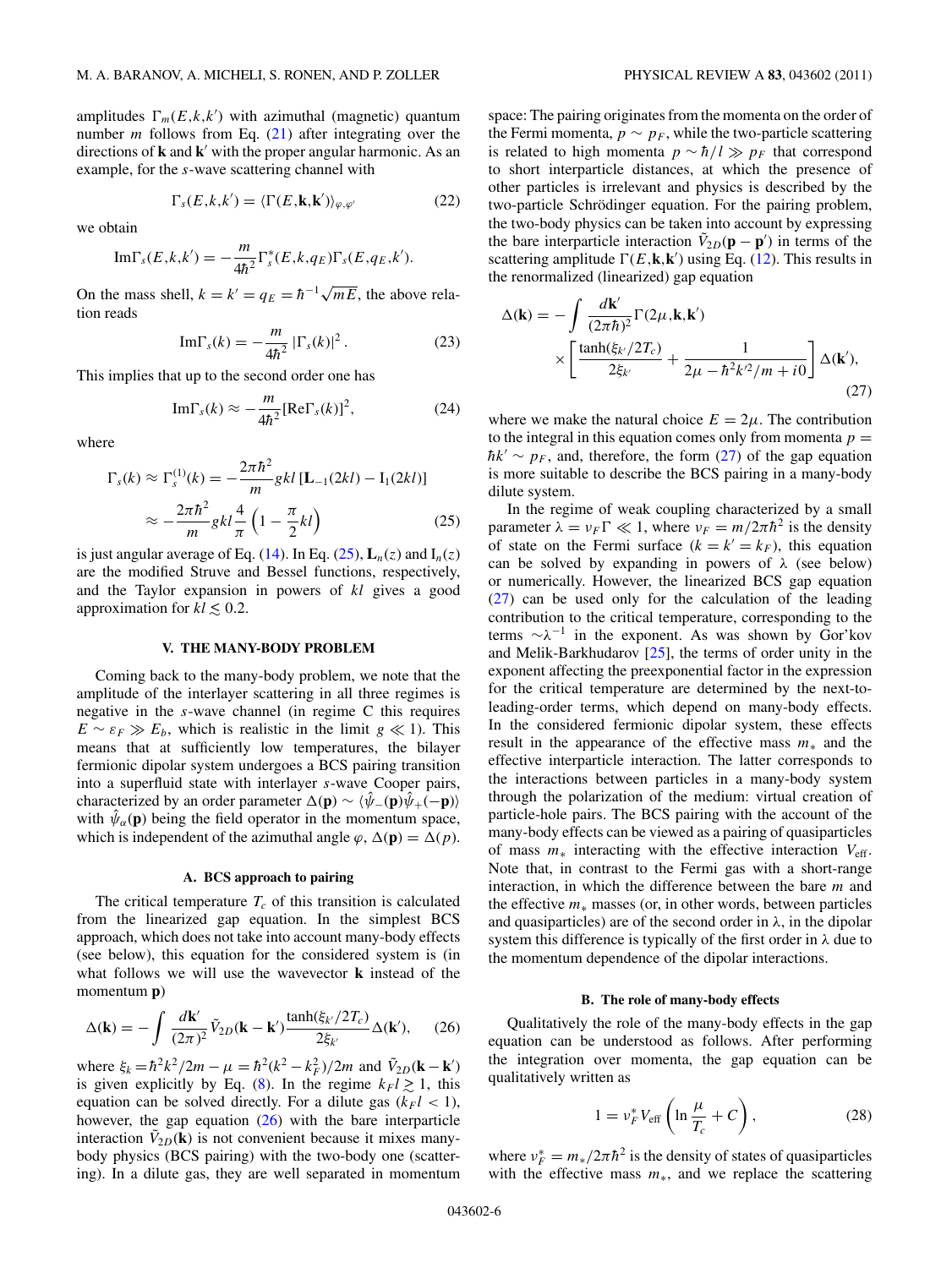<span id="page-6-0"></span>amplitude  $\Gamma$  with some effective interaction  $V_{\text{eff}} = \Gamma + \delta V$ with *δV* being the many-body contribution to the interparticle interaction. Note that the (large) logarithm  $\ln \mu/T_c$  results from the integration over momenta near the Fermi surface, whereas the momenta far from the Fermi surface contribute to the constant  $C \sim 1$ . We can now expand  $v_F^* V_{\text{eff}}$  in powers of  $\lambda$ up to the second-order term,  $v_F^* V_{\text{eff}} = \lambda + a\lambda^2$ , where the first term results from the direct interparticle interaction and the many-body effects (the difference between *m*<sup>∗</sup> and *m* together with  $\delta V$ ) contribute to the second term. In solving Eq.  $(28)$ iteratively, we notice that  $\lambda \ln \mu / T_c \sim 1$ , and, therefore, the terms  $a\lambda^2 \ln \mu / T_c$  and  $\lambda C$  are of the same order. As a result, both terms have to be taken into account for the calculation of the critical temperature. It is easy to see that they contribute to the preexponential factor in the expression for the critical temperature. These contributions are usually called Gor'kov-Melik-Barkhudarov (GM) corrections [\[25\]](#page-20-0). It is important to notice that the many-body effects appear in Eq. [\(28\)](#page-5-0) only in combination with the logarithm  $\ln \mu/T_c$  that originates from momenta near the Fermi surface. Therefore, it is sufficient for our purposes to consider the many-body contributions only at the Fermi surface, and the renormalized linearized gap equation with the account of the many-body effects reads

$$
\Delta(\mathbf{k}) = -\frac{m_*}{m} \int \frac{d\mathbf{k}'}{(2\pi)^2} \Gamma(2\mu, \mathbf{k}, \mathbf{k}')
$$
  
 
$$
\times \left[ \frac{\tanh(\xi_{k'}/2T_c)}{2\xi_{k'}} + \frac{1}{2\mu - \hbar^2 k'^2 / m + i0} \right] \Delta(\mathbf{k}')
$$
  
- 
$$
\int_{k' < \Lambda k_F} \frac{d\mathbf{k}'}{(2\pi)^2} \delta V(\mathbf{k}, \mathbf{k}') \frac{\tanh(\xi_{k'}/2T_c)}{2\xi_{k'}} \Delta(\mathbf{k}'),
$$
(29)

where we introduce an upper cutoff  $\Lambda k_F$  with  $\Lambda \sim 1$  for the purpose of the convergency at large momenta. As discussed above, the exact value of  $\Lambda$  is not important because the large momenta contribution to this integral has to be neglected.

#### *1. Effective mass*

The contribution to the effective mass originates from the momentum and frequency dependencies of the self-energy  $\Sigma_{\alpha}(\omega, p)$  of fermions (see, for example, Ref. [\[26\]](#page-20-0)),  $m/m_* =$  $(1 + 2m\partial\Sigma/\partial p^2)(1 - \partial\Sigma/\partial \omega)^{-1}|_{p=p_F,\omega=0}$ . In the considered case, the leading contributions to the self-energy are shown in Fig. 3, where the fermionic Green's function is

$$
G_{\alpha}(\omega, p) = \frac{1}{\omega - \xi_p + i0 \operatorname{sgn}(\xi_p)}.
$$

$$
\Sigma_{\alpha}^{(1)} = \begin{array}{ccc} \overbrace{\alpha} & \overbrace{\alpha} & \overbrace{\alpha} \\ \overbrace{\alpha} & \overbrace{\alpha} & \overbrace{\alpha} & \overbrace{\alpha} \\ \overbrace{\alpha} & \overbrace{\alpha} & \overbrace{\alpha} & \overbrace{\alpha} + \overbrace{\alpha} & \overbrace{\alpha} & \overbrace{\alpha} \\ \end{array}
$$

FIG. 3. The first-order diagrams for the fermionic self-energy. Dashed lines correspond to the dipole-dipole interactions. The first two diagrams contain only the intralayer interaction, while the last one describes the effects of the interlayer coupling.

It is easy to see that  $\Sigma_{\alpha}^{(1)}(\omega, p)$  is frequency independent,  $\Sigma_{\alpha}^{(1)}(\omega, p) = \Sigma_{\alpha}(p)$ , and the momentum dependence results only from the first diagram, which corresponds to the exchange intralayer interaction (the momentum-independent part of the self-energy leads to unessential change of the chemical potential). The analytical expression for  $\Sigma_{\alpha}^{(1)}(p)$ reads ( $p = \hbar k$ )

$$
\Sigma_{\alpha}^{(1)}(p) = -\int \frac{d\mathbf{q}}{(2\pi)^2} [\tilde{V}_{++}(\mathbf{k} - \mathbf{q}) - \tilde{V}_{++}(\mathbf{0})] N(q) + \tilde{V}_{2D}(0)n
$$
  
= 
$$
- \int \frac{d\mathbf{q}}{(2\pi)^2} [\tilde{V}_{++}(\mathbf{k} - \mathbf{q}) - \tilde{V}_{++}(\mathbf{0})] N(q),
$$

where  $N(q) = \theta(k_F - q)$  is the Fermi-Dirac distribution for zero temperature (the usage of  $n_q$  at zero temperature is justified by the exponential smallness of the critical temperature  $T_c$ ) and  $\tilde{V}_{+-}(\mathbf{k})$  is the Fourier transform of  $\tilde{V}_{++}(\rho)$ , and straightforward calculations with the usage of Eqs.  $(5)$  and  $(6)$ give (see, for example, Ref. [\[27\]](#page-20-0))

$$
\frac{m_*}{m} = 1 - \frac{4}{3\pi} a_d k_F = 1 - \frac{4}{3\pi} g k_F l.
$$
 (30)

It is easy to see that higher-order contribution will introduce small parameters  $g k_F l_0$  or  $g k_F l$  and, therefore, can be neglected.

#### *2. Effective interparticle interaction*

Let us now discuss the many-body contributions to the effective interparticle interaction. We consider first the case when the scattering of two particles with energies on the order of the Fermi energy corresponds to regime A  $(g < k_F l < 1)$ , and, hence, is well controlled by the Born expansion in powers of the bare interparticle interaction with the small parameter  $\lambda = v_F \Gamma \sim g k_F l$ . As was argued above, it is sufficient to consider only the lowest (second order in the interparticle interactions) many-body contributions to the effective interaction. These contributions are shown in Fig. [4,](#page-7-0) and the corresponding analytical expressions read

$$
\delta V_a(\mathbf{k}, \mathbf{k}') = 2 \int \frac{d\mathbf{q}}{(2\pi)^2} \frac{N(\mathbf{q} + \mathbf{k} - / 2) - N(\mathbf{q} - \mathbf{k} - / 2)}{\xi_{\mathbf{q} + \mathbf{k} - / 2} - \xi_{\mathbf{q} - \mathbf{k} - / 2}} \times \tilde{V}_{2D}(\mathbf{k} -) \tilde{V}'_{1+1}(\mathbf{k} -),
$$
\n(31)

$$
\delta V_b(\mathbf{k}, \mathbf{k}') = -\int \frac{d\mathbf{q}}{(2\pi)^2} \frac{N(\mathbf{q} + \mathbf{k}_{-}/2) - N(\mathbf{q} - \mathbf{k}_{-}/2)}{\xi_{\mathbf{q} + \mathbf{k}_{-}/2} - \xi_{\mathbf{q} - \mathbf{k}_{-}/2}} \times \tilde{V}_{2D}(\mathbf{k}_{-}) \tilde{V}'_{++}(\mathbf{q} - \mathbf{k}_{+}/2),
$$
 (32)

$$
\delta V_c(\mathbf{k}, \mathbf{k}') = -\int \frac{d\mathbf{q}}{(2\pi)^2} \frac{N(\mathbf{q} + \mathbf{k}_{-}/2) - N(\mathbf{q} - \mathbf{k}_{-}/2)}{\xi_{\mathbf{q} + \mathbf{k}_{-}/2} - \xi_{\mathbf{q} - \mathbf{k}_{-}/2}} \times \tilde{V}_{2D}(\mathbf{k}_{-}) \tilde{V}'_{++}(\mathbf{q} + \mathbf{k}_{+}/2),
$$
 (33)

$$
\delta V_d(\mathbf{k}, \mathbf{k}') = -\int \frac{d\mathbf{q}}{(2\pi)^2} \frac{N(\mathbf{q} + \mathbf{k}_+/2) - N(\mathbf{q} - \mathbf{k}_+/2)}{\xi_{\mathbf{q} + \mathbf{k}_+/2} - \xi_{\mathbf{q} - \mathbf{k}_+/2}} \times \tilde{V}_{2D}(\mathbf{q} - \mathbf{k}_-/2) \tilde{V}_{2D}(\mathbf{q} + \mathbf{k}_-/2), \tag{34}
$$

where  $\mathbf{k}_{\pm} = \mathbf{k} \pm \mathbf{k}'$  and we keep only the momentumdependent part  $\tilde{V}^{\prime}_{++}$  of the intralayer potential because the contributions of the momentum-independent part of  $\tilde{V}_{++}$  in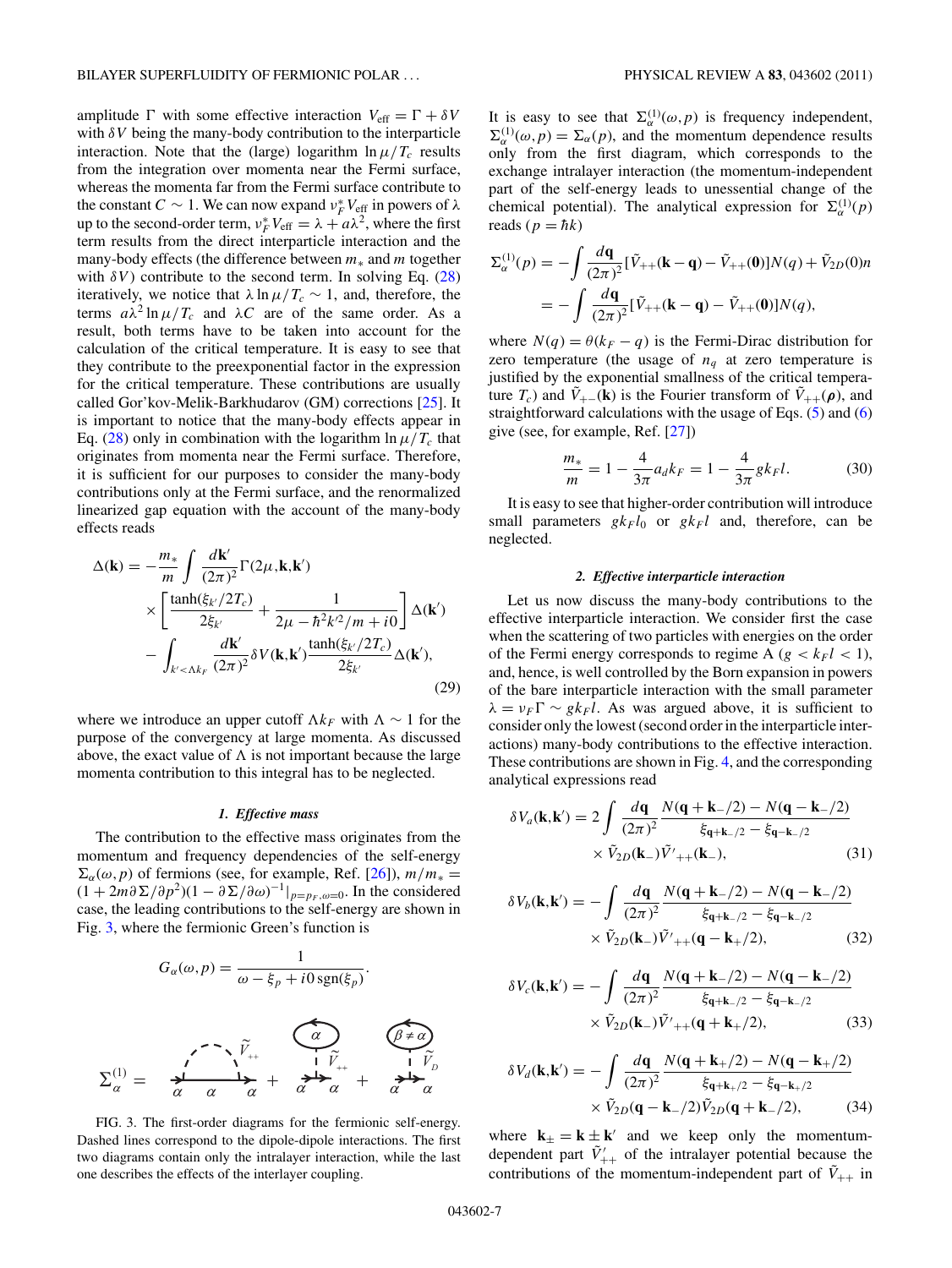<span id="page-7-0"></span>

FIG. 4. The second-order contributions to the effective interlayer interaction. Solid lines correspond to particles from different layers (labeled by  $+$  and  $-$ ), and the dashed lines correspond to dipoledipole interactions. Note that panel (d) contains only the interlayer interaction, while panels (a), (b), and (c) have both the inter- and intralayer interactions.

 $\delta V_a$ ,  $\delta V_b$ , and  $\delta V_c$  cancel each other, as they should. The contribution  $\delta V_a(\mathbf{k}, \mathbf{k}')$  can be calculated analytically: For *k* =  $k'$  =  $k_F$  we have  $k_−$  ≤ 2 $k_F$  and, hence,

$$
\delta V_a(\mathbf{k}, \mathbf{k}') = -2v_F \tilde{V}_{2D}(\mathbf{k}_-) \tilde{V}'_{++}(\mathbf{k}_-)
$$
  

$$
\approx -\frac{m}{\pi \hbar^2} \left( -\frac{2\pi \hbar^2}{m} g |\mathbf{k} - \mathbf{k}'| l \right)^2
$$
  

$$
= -\frac{4\pi \hbar^2}{m} (gl)^2 (\mathbf{k} - \mathbf{k}')^2,
$$

while the other three can be computed numerically. The corresponding *s*-wave contributions are obtained by averaging over the directions of **k** and **k**<sup> $\prime$ </sup> (azimuthal angles  $\varphi$  and  $\varphi'$ , respectively):

$$
\overline{\delta V_i} = \langle \delta V_i(\mathbf{k}, \mathbf{k}') \rangle_{\varphi, \varphi'} \equiv \int_0^{2\pi} \frac{d\varphi d\varphi'}{(2\pi)^2} \delta V_i(\mathbf{k}, \mathbf{k}'), \quad i = a, b, c, d.
$$

The contribution  $\overline{\delta V_i}$  can be written in the form

$$
\overline{\delta V_i} = \frac{2\pi\hbar^2}{m}(gk_F l)^2 \eta_a,
$$

where  $\eta_a = -4$  and numerical calculation of the integrals for  $\delta V_b = \delta V_c$  and  $\delta V_d$  result in

$$
\eta_b = \eta_c = 1.148, \quad \eta_d = 0.963.
$$

As a result we obtain

$$
\overline{\delta V} = \frac{2\pi\hbar^2}{m}(gk_F l)^2 \sum_i \eta_i = -0.741 \frac{2\pi\hbar^2}{m}(gk_F l)^2. \tag{35}
$$

In regime B  $(exp(-1/g^2) \ll k_F l < g < 1)$  the leading contribution to the two-particle interlayer scattering is given by the second-order Born term, and the small parameter of the theory characterizing the interlayer scattering is  $\lambda = v_F \Gamma$  = −*g*<sup>2</sup>*/*4. For the intralayer scattering, however, the leading

contribution is still given by the first-order Born term  $\sim g k_F l$ . This is because the intralayer scattering occurs between identical fermions, and, hence, the dominant contribution is the *p*-wave one. The second-order Born contribution in this case is proportional to  $(gk_F l)^2 \ln(k_F l_0)$  (see Ref. [\[28\]](#page-20-0)) or  $(gk_F l)^2 \ln(gk_F l)$  for  $l_0 \to 0$  (see Ref. [\[29\]](#page-20-0)) and can be neglected. As a result, the leading contributions to the effective interparticle interaction will be given by the same diagram from Fig. 4, in which all interaction  $\tilde{V}_{2D}$  lines that connect fermionic lines belonging to different layers are replaced with the second-order Born scattering amplitude  $\Gamma^{(2)}$ . It is then easy to see that the contribution to  $\delta V(\mathbf{k}, \mathbf{k}')$  comes from Fig. 4(d) and equals  $(k = k' = k_F)$ 

$$
\delta V(\mathbf{k}, \mathbf{k}') \approx \nu_F \left[ -\frac{2\pi \hbar^2}{m} \frac{g^2}{4} \right]^2 = \frac{2\pi \hbar^2}{m} \left[ \frac{g^2}{4} \right]^2 = \nu_F^{-1} \lambda^2.
$$
\n(36)

The interlayer scattering amplitude in regime C  $[\exp(-1/g^2)] \le kl \ll g < 1$ ] is  $\Gamma(E, \mathbf{k}, \mathbf{k}') \approx (4\pi\hbar^2/m)$  $[\ln(E_b/E) + i\pi]^{-1} \approx (4\pi\hbar^2/m)\ln^{-1}(E_b/E)$ , similar to the scattering amplitude for a short-range potential. The corresponding small parameter is simply  $\lambda = 2/\ln(E_b/\varepsilon_F)$ . (Note the conditions  $\text{Re}\lambda < 0$  and  $|\lambda| < 1$  require  $\varepsilon_F > E_b$ .) Arguments, similar to those given for regime B, lead us to the conclusion that the leading many-body contribution to the effective interparticle interaction is given in Fig.  $4(d)$ , in which the interaction lines are replaced with the scattering amplitude (see analogous considerations in Ref. [\[30\]](#page-20-0)):

$$
\delta V(\mathbf{k}, \mathbf{k}') \approx \frac{2\pi\hbar^2}{m} \frac{4}{\ln^2(E_b/\varepsilon_F)} = \nu_F^{-1} \lambda^2. \tag{37}
$$

Note that the leading many-body contribution to the effective interparticle interaction in regimes B and C can be written as

$$
\delta V(\mathbf{k}, \mathbf{k}') = \nu_F^{-1} \lambda^2,\tag{38}
$$

which is independent on the directions of  $\bf{k}$  and  $\bf{k}'$  and, hence, coincides with its *s*-wave component,  $\delta \overline{V} = v_F^{-1} \lambda^2$ .

## **VI. CRITICAL TEMPERATURE IN THE DILUTE LIMIT**

We now proceed with the solution of the gap equation [\(29\)](#page-6-0) in the dilute limit *kl <* 1. As we have already pointed out, the order parameter has the *s*-wave symmetry,  $\Delta(\mathbf{k}) = \Delta(k)$ , and, therefore, it is convenient to work with the gap equation projected to the *s*-wave channel:

$$
\Delta(k) = -\frac{m_*}{m} \int_0^\infty \frac{k'dk'}{2\pi} \Gamma_s(2\mu, k, k')\n\times \left[\frac{\tanh(\xi_{k'}/2T_c)}{2\xi_{k'}} + \frac{1}{2\mu - \hbar^2 k'^2/m + i0}\right] \Delta(k')\n-\int_0^{\Delta k_F} \frac{k'dk'}{2\pi} \overline{\delta V} \frac{\tanh(\xi_{k'}/2T_c)}{2\xi_{k'}} \Delta(k'),\n\tag{39}
$$

where  $\Gamma_s(2\mu, k, k')$  is the *s*-wave component of the vertex function for the interlayer scattering [see Eq. [\(22\)](#page-5-0)].

Note that following our previous discussion, the combination  $(m_*/m)\Gamma_s(2\mu,k,k')$  in Eq. (39) has to be calculated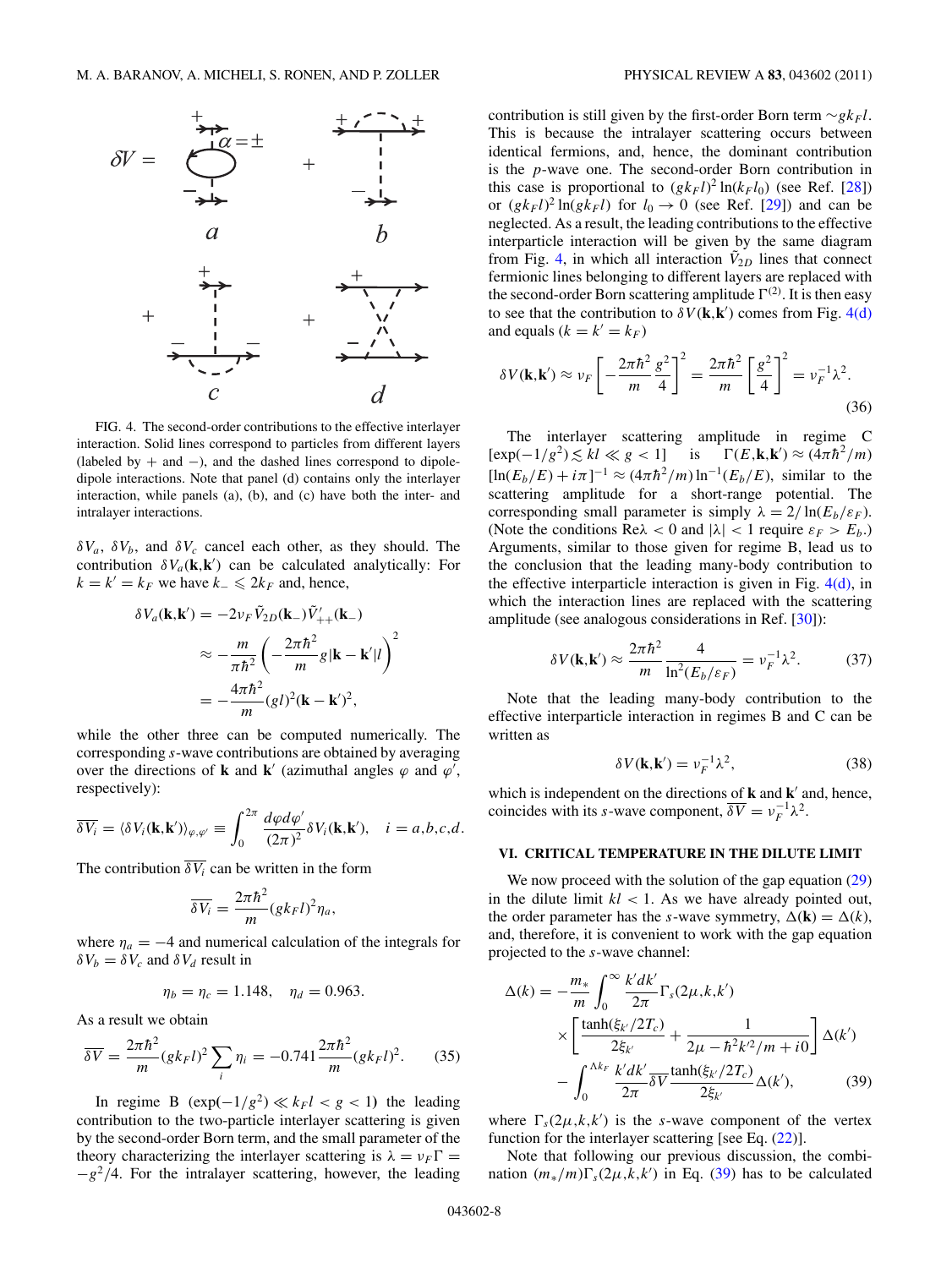<span id="page-8-0"></span>to second order in the small parameter, and the second-order term has to be taken at the Fermi surface  $(k = k' = k_F)$ , similar to the *δV* contribution. All these second-order terms can be treated perturbatively.

## **A. BCS approach**

In the first order in the small parameter Eq. [\(39\)](#page-7-0) corresponds to the BCS gap equation

$$
\Delta(k) = -\int_0^\infty \frac{k'dk'}{2\pi} \Gamma_s(2\mu, k, k') \times \left[ \frac{\tanh(\xi_{k'}/2T_c)}{2\xi_{k'}} + \frac{1}{2\mu - \hbar^2 k'^2 / m + i0} \right] \Delta(k').
$$
\n(40)

In order to solve this equation, we rewrite it in the form

$$
\Delta(\xi) = -\int_{-\mu}^{\infty} d\xi' R(\xi, \xi') \left[ \frac{\tanh(\xi_{k'}/2T_c)}{2\xi_{k'}} - \frac{1}{2\xi_{k'} - i0} \right] \Delta(\xi'),\tag{41}
$$

where  $R(\xi, \xi') = v_F \Gamma_s(2\mu, k_\xi, k'_\xi)$  with  $\xi = \hbar^2 k^2 / 2m - \mu$ , *k*<sub>ξ</sub> =  $h^{-1}\sqrt{2m(\xi + \mu)}$ , and  $k'_{\xi'} = h^{-1}\sqrt{2m(\xi' + \mu)}$ .

We then introduce a characteristic energy  $\omega$ , which is on the order of the Fermi energy, and, on the other hand, is much larger than the critical temperature,  $\omega \gg T_c$ , and divide the integral over  $\xi'$  in Eq. (41) into three parts: (a) the integration of  $R(\xi,0)\Delta(0)$  from  $-\omega$  to  $\omega$ , (b) the integration of  $R(\xi, \xi')\Delta(\xi') - R(\xi, 0)\Delta(0)$  from  $-\omega$  to  $\omega$ , and (c) the integration of  $R(\xi, \xi')\Delta(\xi')$  from  $-\mu$  to  $-\omega$  and from  $\omega$  to ∞. In part (a) we use the asymptotic formula

$$
\int_{-\omega}^{\omega} d\xi' \frac{\tanh(\xi_{k'}/2T_c)}{2\xi_{k'}} \approx \ln \frac{2 \exp(\gamma)\omega}{\pi T_c},
$$

while in parts (b) and (c) we replace  $tanh(\xi_{k'}/2T_c)$  by the step function (omitting the unimportant contribution from a narrow interval  $|\xi'| \lesssim T_c \ll \omega$ ) and integrate by parts. Equation (41) then takes the form

$$
\Delta(\xi) = -\left[\ln \frac{2 \exp(\gamma)\omega}{\pi T_c} - i\frac{\pi}{2}\right] R(\xi,0)\Delta(0)
$$

$$
- \ln \frac{\mu}{\omega} R(\xi, -\mu)\Delta(-\mu)
$$

$$
- \int_{-\mu}^{0} d\xi' \ln \left|\frac{\xi'}{\omega}\right| \frac{d}{d\xi'} [R(\xi,\xi')\Delta(\xi')], \quad (42)
$$

where the first term comes from part (a).

It is easy to see that the first term is larger than the second and the third ones by a factor  $ln[2 \exp(\gamma) \omega / \pi T_c]$ , and, therefore, the last two terms contribute only to the preexponential factor in the expression for the critical temperature. In order to solve Eq.  $(42)$ , we choose  $\omega$  such that

$$
\ln \frac{\mu}{\omega} R(0, -\mu) \Delta(-\mu) + \int_{-\mu}^{0} d\xi' \ln \left| \frac{\xi'}{\omega} \right| \frac{d}{d\xi'} [R(0, \xi') \Delta(\xi')]
$$
  
= 0, (43)

and, putting  $\xi = 0$  in Eq. (42), we obtain the following equation to find the critical temperature:

$$
\Delta(0) = -\left[\ln \frac{2 \exp(\gamma)\omega}{\pi T_c} - i\frac{\pi}{2}\right] R(0,0)\Delta(0). \tag{44}
$$

It follows from this equation that

$$
\ln \frac{2 \exp(\gamma)\omega}{\pi T_c} - i\frac{\pi}{2} = -\frac{1}{R(0,0)},
$$
 (45)

and, therefore, after using Eq. [\(24\)](#page-5-0),

$$
T_c^{\text{BCS}} = \frac{2 \exp(\gamma)}{\pi} \omega \exp\left[\frac{1}{R'(0,0)}\right],\tag{46}
$$

where *R'* is the real part of *R*,  $R' = \text{Re}R$ , such that  $R =$  $R' + iR''$ , and  $R'' \approx -(\pi/2)(R')^2$ , according to Eq. [\(24\)](#page-5-0). The value of the energy  $\omega$  can be obtained from Eq. (43):

$$
\ln \omega = \ln \mu \frac{R(0, -\mu)\Delta(-\mu)}{R(0,0)\Delta(0)} + \frac{1}{R(0,0)\Delta(0)}
$$
  
 
$$
\times \int_{-\mu}^{0} d\xi' \ln |\xi'| \frac{d}{d\xi'} [R(0,\xi')\Delta(\xi')]
$$
  
= 
$$
\ln \mu + \frac{1}{R(0,0)\Delta(0)} \int_{-\mu}^{0} d\xi' \ln \frac{|\xi'|}{\mu}
$$
  

$$
\times \frac{d}{d\xi'} [R(0,\xi')\Delta(\xi')].
$$
 (47)

Substituting Eqs.  $(45)$  and  $(50)$  into Eq.  $(42)$  results in the equation for the order parameter

$$
\Delta(\xi) = \frac{R(\xi,0)}{R(0,0)} \Delta(0) + \int_{-\mu}^{0} d\xi' \ln \left| \frac{\xi'}{\mu} \right|
$$
  
 
$$
\times \frac{d}{d\xi'} \left\{ \left[ \frac{R(\xi,0)}{R(0,0)} R(0,\xi') - R(\xi,\xi') \right] \Delta(\xi') \right\}, \quad (48)
$$

in which the second term is proportional to the small parameter and, hence, can be considered as a perturbation. Therefore, to leading order in the small parameter, the solution of Eq. (48) reads

$$
\Delta(\xi) \approx \frac{R(\xi,0)}{R(0,0)} \Delta(0). \tag{49}
$$

Substituting this expression into Eq.  $(47)$ , we obtain

$$
\ln \omega = \ln \mu + \frac{1}{R(0,0)^2} \int_{-\mu}^0 d\xi' \ln \frac{|\xi'|}{\mu} \frac{d}{d\xi'} [R(0,\xi')R(\xi',0)],
$$
\n(50)

where we can replace all functions *R* with their real parts  $R'$  [see Eq.  $(24)$ ]. This expression, together with Eq.  $(46)$ , provides the answer for the critical temperature in the BCS approach.

#### **B. Critical temperature in the many-body system**

Following our previous discussion, one should take into account only those many-body contributions that appear in combination with the large logarithm  $\ln(\varepsilon_F/T_c)$  originating from the momenta close to the Fermi momenta. Therefore, in view of the many-body contributions, Eq. (44) can be written as

$$
\Delta(0) = -\frac{m_*}{m} \left[ \ln \frac{2e^{\gamma} \omega}{\pi T_c} - i \frac{\pi}{2} \right] R(0,0) \Delta(0)
$$

$$
- \ln \frac{2e^{\gamma} \omega}{\pi T_c} v_F \overline{\delta V} \Delta(0)
$$

$$
\approx -\left[ \frac{m_*}{m} R(0,0) + v_F \overline{\delta V} \right] \left[ \ln \frac{2e^{\gamma} \omega}{\pi T_c} - i \frac{\pi}{2} \right] \Delta(0).
$$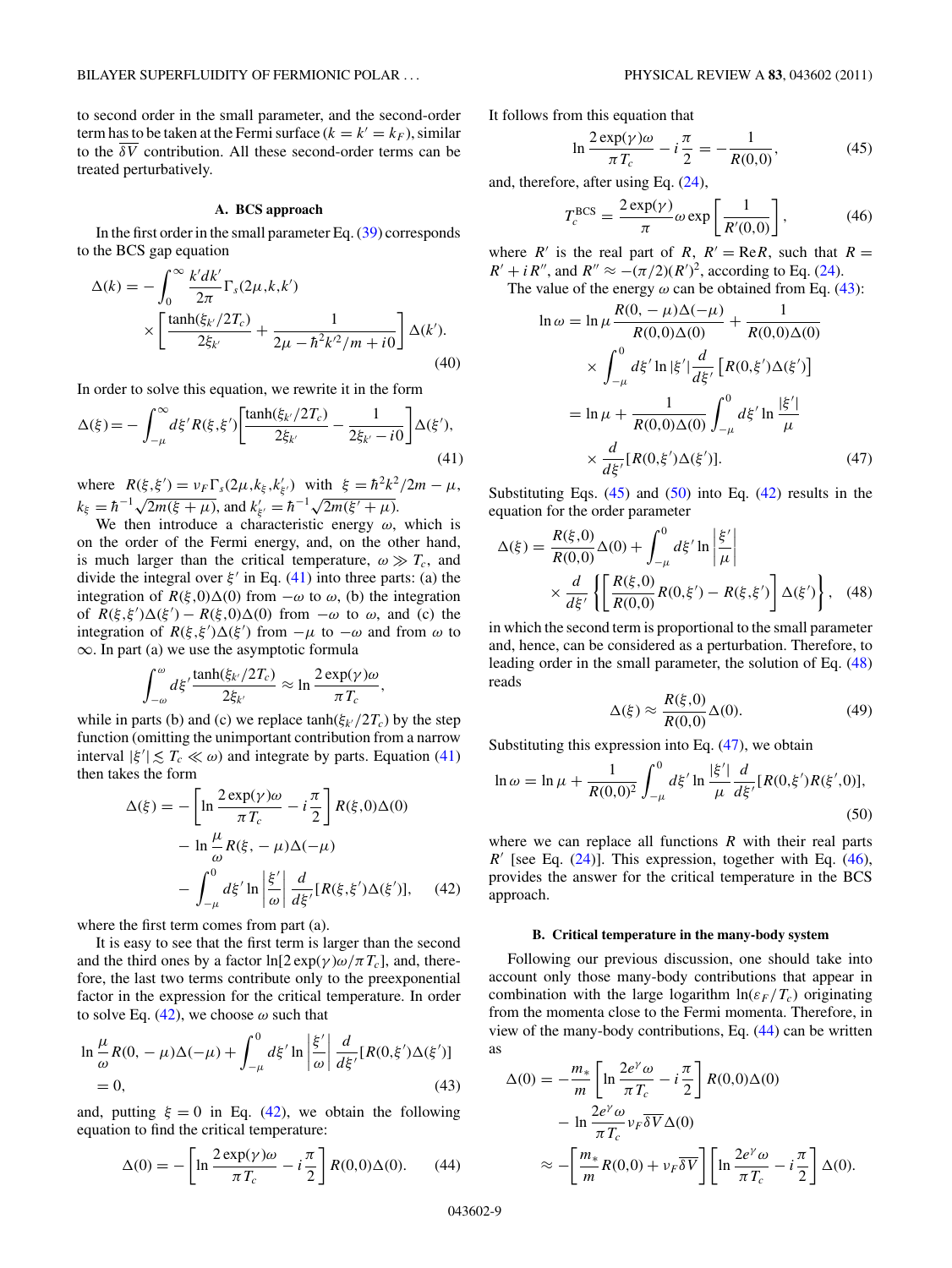<span id="page-9-0"></span>Therefor,e

$$
\ln \frac{2e^{\gamma}\omega}{\pi T_c} - i\frac{\pi}{2}
$$
\n
$$
= -\frac{1}{m_*R(0,0)/m + \nu_F\overline{\delta V}}
$$
\n
$$
\approx -\frac{1}{m_*R'(0,0)/m + iR''(0,0) + \nu_F\overline{\delta V}}
$$
\n
$$
\approx -\frac{1}{R'(0,0)} + \frac{\left(\frac{m_*}{m} - 1\right)R'(0,0) + \nu_F\overline{\delta V} + iR''(0,0)}{R'(0,0)^2}
$$
\n
$$
\approx -\frac{1}{R'(0,0)} + \frac{1}{R'(0,0)}\left(\frac{m_*}{m} - 1\right) + \frac{\nu_F\overline{\delta V}}{R'(0,0)^2} - i\frac{\pi}{2}.
$$

As a result, for the critical temperature we obtain

$$
T_c = \frac{2e^{\gamma}\omega e^{1/R'(0,0)}}{\pi} \exp\left[-\frac{m_*/m-1}{R'(0,0)} - \frac{\nu_F \overline{\delta V}}{R'(0,0)^2}\right]
$$

$$
= T_c^{\text{BCS}} \exp\left[-\frac{m_*/m-1}{R'(0,0)} - \frac{\nu_F \overline{\delta V}}{R'(0,0)^2}\right],\tag{51}
$$

where  $\omega$  and  $m_*$  are given by Eqs. [\(50\)](#page-8-0) and [\(30\)](#page-6-0), respectively. The specific expression for the many-body contribution to the effective interparticle interaction  $\overline{\delta V}$  depends on the regime of scattering [see Eqs.  $(35)$ ,  $(36)$ , and  $(37)$ ].

We now analyze the expression  $(51)$  for the critical temperature for different scattering regimes:

*Regime A.* For  $g < k_F l < 1$ , we have

$$
R'(0,0) \approx \nu_F \Gamma_s^{(1)}(k_F)
$$
  
\n
$$
-\frac{g^2}{4} \{1 - 2(k_F l)^2 [5.4 + 3 \ln(k_F l)]\} - \frac{4g^3}{15}
$$
  
\n
$$
\approx -g k_F l \frac{4}{\pi} \left(1 - \frac{\pi}{2} k_F l\right)
$$
  
\n
$$
-\frac{g^2}{4} \{1 - 2(k_F l)^2 [5.4 + 3 \ln(k_F l)]\} - \frac{4g^3}{15},
$$
(52)

$$
\frac{m_*}{m} - 1 \approx -\frac{4}{3\pi} g k_F l,\tag{53}
$$

$$
\nu_F \overline{\delta V} \approx -0.741 (g k_F l)^2, \qquad (54)
$$

where we expand  $v_F \Gamma_s^{(1)}(k_F)$  in the expression for  $R'(0,0)$  up to the second order in powers of  $k_F l$ , and keep only those terms that give contributions up to order unity in the expression for the critical temperature. For the calculation of  $\omega$  [see Eq. [\(50\)](#page-8-0)], it is sufficient to take  $R(0,0)$  in the form  $R(0,0) = v_F \langle \tilde{V}_{2D}(\mathbf{k} - \mathbf{r}) \rangle$  $\mathbf{k}'$ ))<sub> $\varphi, \varphi'$ </sub>. The resulting integration can be performed in the same way as for the integral  $I_2$  from Appendix  $D$ , and we obtain

$$
\omega = \mu \exp\left[-0.697\left(\frac{\pi}{4}\right)^2\right] = 0.651\mu.
$$

With the help of Eqs.  $(52)$ – $(54)$  we can write (within the accepted accuracy)

$$
\frac{1}{R'(0,0)} \approx -\left[\nu_F \left|\Gamma_s^{(1)}(k_F)\right| + \frac{g^2}{4} + \frac{4g^3}{15}\right]^{-1} - \frac{1}{2}\left(\frac{\pi}{4}\right)^2 [5.4 + 3\ln(k_F l)] \tag{55}
$$

$$
\approx -\left[gk_F l \frac{4}{\pi} \left(1 - \frac{\pi}{2} k_F l\right) + \frac{g^2}{4} + \frac{4g^3}{15}\right]^{-1}
$$
  
- 1.17 - 0.925 ln(k<sub>F</sub>l), (56)

$$
\frac{m_*/m - 1}{R'(0,0)} \approx \frac{1}{3},
$$
  

$$
\frac{\nu_F \overline{\delta V}}{[R'(0,0)]^2} \approx -0.741 \left(\frac{\pi}{4}\right)^2 = -0.457.
$$

From Eq. (51) we now obtain the final expression for the critical temperature for the BCS pairing in regime A of interparticle scattering:

$$
T_{c,a} = \frac{2e^{\gamma}}{\pi} 0.651 \mu \exp \left\{ -\left[ \nu_F \left| \Gamma_s^{(1)}(k_F) \right| + \frac{g^2}{4} + \frac{4g^3}{15} \right]^{-1} \right. \\ \left. - 1.17 - 0.925 \ln(k_F l) + \frac{-1}{3} + 0.457 \right\} \\ \approx 0.259 \mu (k_F l)^{-0.925} \\ \times \exp \left\{ -\left[ g k_F l \left( \frac{4}{\pi} - \frac{k_F l}{2} \right) + \frac{g^2}{4} + \frac{4g^3}{15} \right]^{-1} \right\}, \tag{57}
$$

where for  $k_F l \leq 0.2$  one has  $\nu_F \Gamma_s^{(1)}(k_F) \approx g k_F l \frac{4}{\pi} (1 - \frac{\pi}{2} k_F l)$ . The comparison of this result with the one obtained in Ref. [\[12\]](#page-20-0) in the BCS approach shows that the many-body effects result in a larger (by a factor of two) numerical prefactor. This is the effect of the competition of decreasing of the critical temperature because of the smaller effective mass and increasing *Tc* because of the attractive many-body contribution to the interparticle interaction. In addition, Eq. (57) contains an extra term  $4g^3/15$  in the denominator in the exponent, originating from the third-order contribution in the particle-scattering amplitude. This term is smaller than the other two. However, one needs a stronger condition, namely,  $g < (k_F l)^{3/2}$ , to neglect this term. This is because being expanded, this results in the contribution  $\sim g^3/(k_F l)^3 = (g/k_F l)^2 (k_F l)^{-1}$ , which is small only under the stronger condition. Note that this term also leads to the higher critical temperature in the BCS approach.

The order parameter [Eq. [\(49\)](#page-8-0)] in this regime has the form  $(k' = k_F)$ 

$$
\Delta(k) \sim g\langle |\mathbf{k} - \mathbf{k}'|l \exp(-|\mathbf{k} - \mathbf{k}'|l)\rangle_{\varphi, \varphi'} + \frac{g^2}{4}
$$
  
\n
$$
\approx g\langle |\mathbf{k} - \mathbf{k}'|l(1 - |\mathbf{k} - \mathbf{k}'|l)\rangle_{\varphi, \varphi'} + \frac{g^2}{4}
$$
  
\n
$$
= g\left\{\frac{2}{\pi}(k + k_F)l \ E\left[\frac{4kk_F}{(k + k_F)^2}\right] - (k^2 + k_F^2)l^2\right\} + \frac{g^2}{4},
$$

where  $E(z)$  is the complete elliptic integral, and we assume  $k$ *l*,  $k_F$ *l*  $\leq 0.2$  to ensure the reasonable accuracy of the truncated expansion.

*Regime B.In regime B,*  $k_F l < g < 1$ *, we have* 

$$
R'(0,0) \approx -\frac{g^2}{4} - g k_F l \frac{4}{\pi} \left( 1 - \frac{\pi}{2} k_F l \right) - \frac{4g^3}{15}
$$

$$
- \frac{g^4}{32} \left[ \ln(4\hbar^2 / m\mu l^2) + \frac{7}{2} - 2\gamma \right],
$$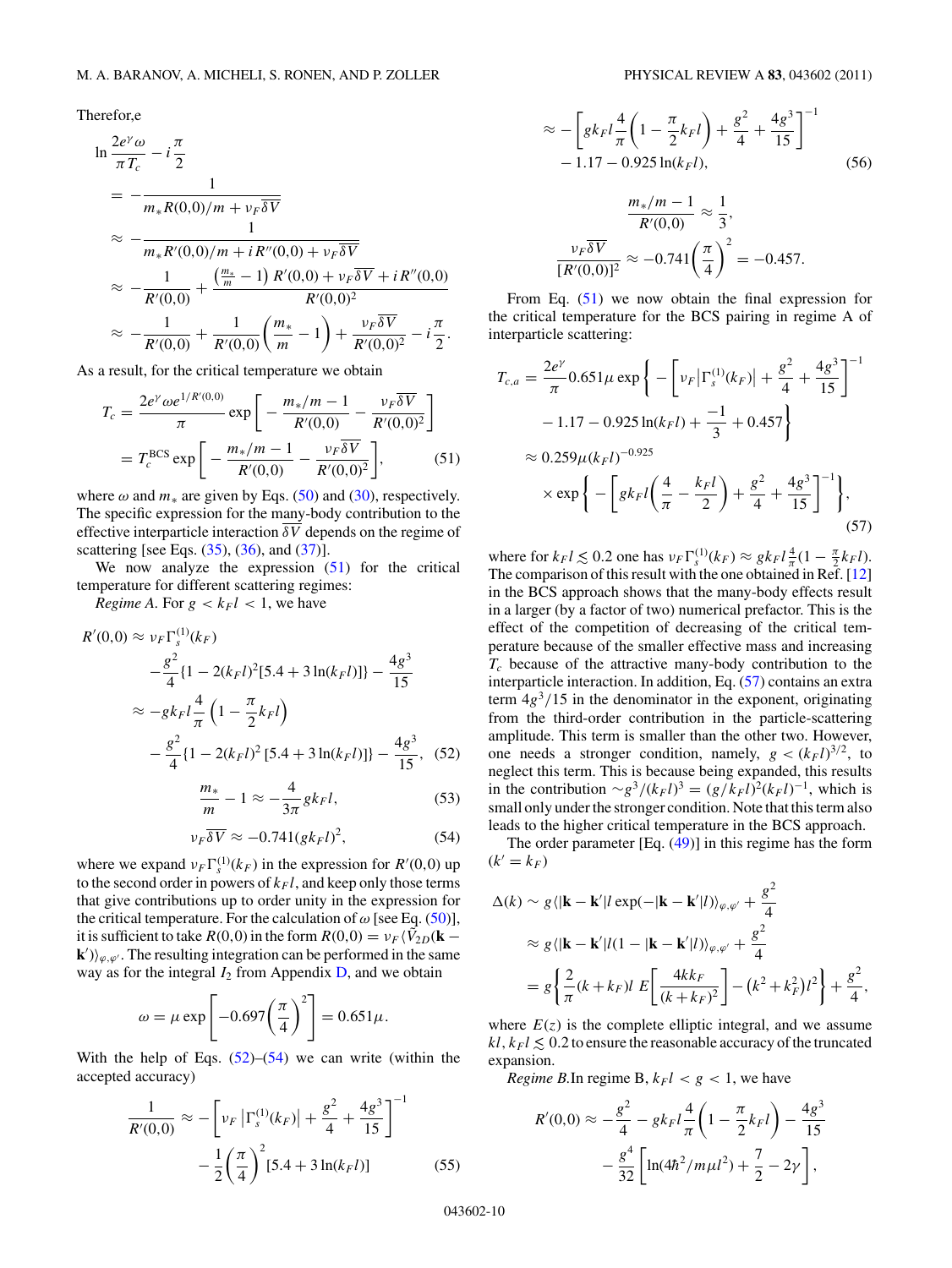<span id="page-10-0"></span>
$$
\approx \frac{2}{\ln(E_b/\mu)} - g k_F l \frac{4}{\pi} \left( 1 - \frac{\pi}{2} k_F l \right), \quad (58)
$$

$$
\frac{m_*}{m} - 1 \approx -\frac{4}{3\pi} g k_F l,\tag{59}
$$

$$
\nu_F \overline{\delta V} \approx \left[\frac{g^2}{4}\right]^2.
$$
 (60)

The leading-order contribution in  $R'(0,0)$  is momentum and energy independent, and, therefore, we have  $\omega = \mu$ . From Eqs.  $(58)$ – $(60)$  we obtain

$$
\frac{1}{R'(0,0)} \approx -\left[\frac{g^2}{4} + g k_F l \frac{4}{\pi} \left(1 - \frac{\pi}{2} k_F l\right) + \frac{4g^3}{15}\right]^{-1} \n+ \frac{1}{2} \left[\ln \left(\frac{4\hbar^2}{m\mu l^2}\right) + \frac{7}{2} - 2\gamma\right], \n\frac{m_\star/m - 1}{R'(0,0)} \approx \frac{14}{3\pi} \frac{k_F l}{g} \ll 1, \n\frac{\nu_F \overline{\delta V}}{[R'(0,0)]^2} \approx 1.
$$
\n(61)

Note that the many-body contribution to the effective mass is negligible because the leading term in the scattering amplitude is momentum and energy independent. From Eq. [\(51\)](#page-9-0) we then obtain

$$
T_{c,b} = \frac{2e^{\gamma}}{\pi} \mu \exp \left\{ -\left[ \frac{g^2}{4} + g k_F l \frac{4}{\pi} \left( 1 - \frac{\pi}{2} k_F l \right) + \frac{4g^3}{15} \right]^{-1} \right\}
$$
  
+ 
$$
\frac{1}{2} \left[ \ln \left( \frac{4\hbar^2}{m \mu l^2} \right) + \frac{7}{2} - 2\gamma \right] - 1 \right\}
$$
  
= 
$$
\frac{4e^{3/4}}{\pi} \sqrt{\frac{\mu \hbar^2}{ml^2}}
$$
  

$$
\times \exp \left\{ -\left[ \frac{g^2}{4} + g k_F l \left( \frac{4}{\pi} - 2k_F l \right) + \frac{4g^3}{15} \right]^{-1} \right\}
$$
  
= 
$$
2.7 \sqrt{\frac{\mu \hbar^2}{ml^2}}
$$
  

$$
\times \exp \left[ -\frac{1}{g^2/4 + 4g k_F l / \pi - 2g k_F^2 l^2 + 4g^3 / 15} \right].
$$
 (62)

Furthermore, we note that the exponent in this expression coincides with that in Eq.  $(57)$ , and, following the same arguments as in Eq. [\(57\)](#page-9-0), we keep some higher terms in the denominator in the exponent.

*Regime C.* Finally, for  $\exp(-1/g^2) \lesssim k_F l \ll g < 1$ ,

$$
R'(0,0) \approx \frac{2}{\ln(E_b/\mu)}, \quad \frac{m_*}{m} - 1 \approx \frac{4}{3\pi} g k_F l \ll 1,
$$

$$
\nu_F \overline{\delta V} \approx \left[\frac{2}{\ln(E_b/\mu)}\right]^2,
$$

where  $E_b$  is given by Eq.  $(11)$ . Therefore, taking into account that, similar to regime B,  $\omega = \mu$ , we obtain

$$
T_{c,c} = \frac{2e^{\gamma}}{\pi} \mu \exp\left[\frac{1}{2}\ln(E_b/\mu) - 1\right]
$$

$$
= \frac{2\exp(\gamma - 1)}{\pi} \sqrt{\mu E_b} = 0.42\sqrt{\mu E_b}.
$$
 (63)

This expression is completely analogous to the critical temperature in a two-component 2D Fermi gas with a short-range interparticle interaction (see Ref. [\[30\]](#page-20-0)), as it should be in this regime.

Note that within the accepted accuracy, both expressions (62) and (63) for the critical temperature in regimes B and C can be written in the form

$$
T_{c,bc} = \frac{2e^{\gamma}}{\pi e} \mu \exp \left\{ \left[ \frac{2}{\ln(E_b/\mu)} - \frac{g k_F l}{\pi/4} \left( 1 - \frac{k_F l}{2/\pi} \right) \right]^{-1} \right\}
$$
  
= 0.42 $\mu$  exp  $\left\{ \left[ \frac{2}{\ln(E_b/\mu)} - g k_F l \frac{4}{\pi} \left( 1 - \frac{\pi}{2} k_F l \right) \right]^{-1} \right\}$ . (64)

In both these regimes, the order parameter is to the leadingorder momentum independent,  $\Delta(k)$  ∼ const.

Equations [\(57\)](#page-9-0) and (64) provide the answer for the critical temperature of the BCS transition in a dilute bilayer dipolar gas. The corresponding values of  $T_c$  calculated according to these formulas are small,  $T_c \lesssim 10^{-3} - 10^{-2} \mu$ , because the exponent in Eqs. [\(57\)](#page-9-0) and (64) contains the inverse of the product (or square) of the small parameters of the problem. For example, even for  $k_F l = 0.5$  and  $g = 0.45 < k_F l$ , one has  $T_c \approx 10^{-2} \mu$ . This makes an experimental realization of the superfluid state very challenging. The situation is more promising in the dense case.

## **VII. CRITICAL TEMPERATURE IN THE DENSE LIMIT**

We assume now that  $k_F l \gtrsim 1$  and  $g \ll 1$  such that  $g k_F l =$  $k_F a_d$  < 1(and  $k_F l_0 \ll 1$ ). The condition  $g k_F l$  < 1 ensures the validity of the perturbative expansion in powers of the interlayer interaction, although the mean interparticle interaction is comparable or larger that the range of the potential *l*. For this reason there is no need to renormalize the gap equation: Two colliding particles are no more well separated from the rest of the system, but many-particles collisions are still well controlled by the small parameter  $a_d k_F = g k_F l < 1$ . With the account of the many-body effects, the gap equation for the pairing in the *s*-wave channel reads

$$
\Delta(k) = -\frac{m_*}{m} \int_0^\infty \frac{k' dk'}{2\pi} V_{\text{eff},s}(k, k') \frac{\tanh(\xi_{k'}/2T_c)}{2\xi_{k'}} \Delta(k'),\tag{65}
$$

where  $V_{\text{eff},s}(k, k')$  is the effective interparticle interaction in the *s*-wave channel,

$$
V_{\text{eff},s}(k,k') = \langle \tilde{V}_{2D}(\mathbf{k} - \mathbf{k}') + \delta V(\mathbf{k}, \mathbf{k}') \rangle_{\varphi, \varphi'}
$$
  
=  $\Gamma_s^{(1)}(k,k') + \langle \delta V(\mathbf{k}, \mathbf{k}') \rangle_{\varphi, \varphi'}$ .

Here

$$
\Gamma_s^{(1)}(k,k') = \langle \tilde{V}_{2D}(\mathbf{k} - \mathbf{k}') \rangle_{\varphi,\varphi'}
$$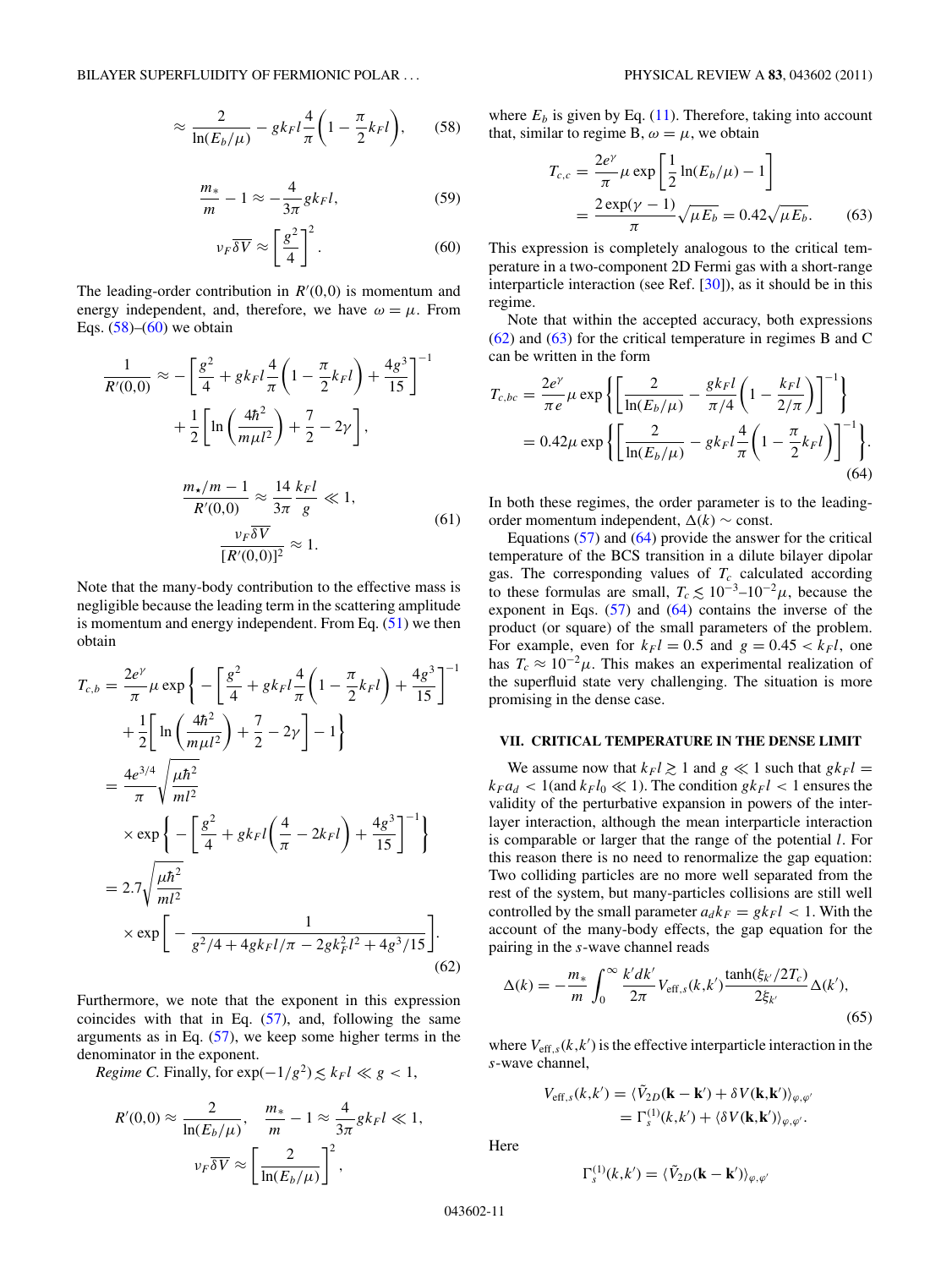<span id="page-11-0"></span>and, as before, all many-body corrections have to be taken at the Fermi surface (assuming  $T_c \ll \mu$ ). Using the same arguments as in the previous section, we can argue that the critical temperature  $T_c$  is related to the critical temperature in the BCS approach  $T_c^{\text{BCS}}$  (with no many-body contributions) as

$$
T_c = T_c^{\text{BCS}} \exp\left[-\frac{m_*/m - 1}{R'(0,0)} - \frac{\nu_F \overline{\delta V}}{[R'(0,0)]^2}\right],\qquad(66)
$$

where  $R'(0,0) = v_F \Gamma_s^{(1)}(k_F, k_F)$  and  $T_c^{BCS}$  is determined by the BCS gap equation

$$
\Delta(k) = -\int_0^\infty \frac{k'dk'}{2\pi} \langle \tilde{V}_{2D}(\mathbf{k} - \mathbf{k}') \rangle_{\varphi,\varphi'} \frac{\tanh\left(\xi_{k'}/2T_c^{\text{BCS}}\right)}{2\xi_{k'}} \Delta(k')
$$

$$
= -\int_0^\infty \frac{k'dk'}{2\pi} \Gamma_s^{(1)}(k,k') \frac{\tanh\left(\xi_{k'}/2T_c^{\text{BCS}}\right)}{2\xi_{k'}} \Delta(k'). \quad (67)
$$

The solution of this equation is actually given by Eqs. [\(46\)](#page-8-0) and [\(50\)](#page-8-0): Although we are dealing with the nonrenormalized gap equation, the renormalization can still be performed as a formal trick. [Note that within the accepted accuracy, *R* (0*,*0) in Eq. [\(46\)](#page-8-0) has to be calculated up to the second Born approximation, while only up to the first order in Eq. [\(50\)](#page-8-0).] Nevertheless, we give here an alternative solution of the gap equation that follows the lines of Ref. [\[31\]](#page-20-0) and avoid the renormalization.

## **A. BCS approach**

We rewrite Eq.  $(67)$  in the form

$$
\Delta(\xi) = -\int_{-\mu}^{\infty} d\xi' \frac{\tanh\left(\xi'/2T_c^{\text{BCS}}\right)}{2\xi'} R(\xi, \xi') \Delta(\xi'), \quad (68)
$$

 $\text{where } \xi = \hbar^2 (k^2 - k_F^2)/2m,$ 

$$
R(\xi, \xi') = v_F \Gamma_s^{(1)}(k, k') = gl \int_0^{\pi} \frac{d\varphi}{\pi} e^{-l\sqrt{k^2 + k'^2 - 2kk' \cos \varphi}}
$$

$$
\times \sqrt{k^2 + k'^2 - 2kk' \cos \varphi},
$$
(69)

and, following the method of Ref. [\[31\]](#page-20-0), decompose the interaction function  $R(\xi, \xi')$  into a separable part and a remainder  $r(\xi, \xi')$  that vanishes when either argument is on the Fermi surface:

$$
R(\xi, \xi') = R(0,0)v(\xi)v(\xi') + r(\xi, \xi') \tag{70}
$$

with  $v(\xi) = R(\xi,0)/R(0,0) = R(0,\xi)/R(0,0)$  and  $r(\xi,0) =$  $r(0,\xi') = 0$ . Note that  $v(0) = 1$  and  $v(\xi)$  decays exponentially at large momenta  $kl \gg 1$ , i.e.,  $ml^2 \xi/\hbar^2 \gg 1$ . Equation (68) then takes the form

$$
d\Delta(\xi) = -R(0,0)v(\xi) \int_{-\mu}^{\infty} d\xi' \frac{\tanh(\xi'/2T_c^{\text{BCS}})}{2\xi'} v(\xi') \Delta(\xi')
$$

$$
- \int_{-\mu}^{\infty} d\xi' \frac{\tanh(\xi'/2T_c^{\text{BCS}})}{2\xi'} r(\xi,\xi') \Delta(\xi'). \tag{71}
$$

For  $\xi = 0$  this equation reduces to

$$
\Delta(0) = -R(0,0) \int_{-\mu}^{\infty} d\xi' \frac{\tanh(\xi'/2T_c^{\text{BCS}})}{2\xi'} \nu(\xi') \Delta(\xi'), \quad (72)
$$

and, therefore, we can rewrite Eq. (71) as follows:

$$
\Delta(\xi) = v(\xi)\Delta(0) - \int_{-\mu}^{\infty} d\xi' \frac{\tanh(\xi'/2T_c^{\text{BCS}})}{2\xi'} r(\xi, \xi')\Delta(\xi')
$$
  

$$
\approx v(\xi)\Delta(0) - \int_{-\mu}^{\infty} \frac{d\xi'}{2|\xi'|} r(\xi, \xi')\Delta(\xi'), \tag{73}
$$

where we replace  $\tanh(\xi'/2T_c^{BCS})$  with sgn( $\xi'$ ) assuming that  $T_c \ll \mu$  and neglecting exponentially small contributions [the integral is converging because  $r(\xi,0) = 0$ . In Eq. (72) we can now single out the large logarithmic contribution that comes from momenta near the Fermi surface. This can be achieved by writing  $d\xi'/\xi' = d(\ln \xi')$  and integrating by part with the following result:

$$
\Delta(0) = -R(0,0)\left\{\frac{1}{2}v(-\mu)\Delta(-\mu)\ln\mu - \frac{1}{2}\int_{-\mu}^{\infty}d\xi'\right\}
$$

$$
\times \ln|\xi'|\frac{d}{d\xi'}[\tanh(\xi'/2T_c^{BCS})v(\xi')\Delta(\xi')]\right\}.
$$

After performing the derivative,

$$
\frac{d}{d\xi'} \left[ \tanh\left(\frac{\xi'}{2T_c^{\text{BCS}}}\right) v(\xi')\Delta(\xi') \right]
$$
  
= 
$$
\frac{1}{2T_c^{\text{BCS}}}\frac{1}{\cosh^2(\xi'/2T_c^{\text{BCS}})}v(\xi')\Delta(\xi')
$$
  
+ 
$$
\tanh\left(\frac{\xi'}{2T_c^{\text{BCS}}}\right)\frac{d}{d\xi'}[v(\xi')\Delta(\xi')],
$$

and using the fact that  $1/2T_c^{\text{BCS}} \cosh^2(\xi'/2T_c^{\text{BCS}})$  is sharply peaked at  $\xi' = 0$ , we obtain

$$
\Delta(0) = -R(0,0) \left\{ \frac{1}{2} v(-\mu) \Delta(-\mu) \ln \mu + \ln \frac{2e^{\gamma}}{\pi T_c^{\text{BCS}}} \Delta(0) - \frac{1}{2} \int_{-\mu}^{\infty} d\xi' \ln |\xi'| \text{sgn}(\xi') \frac{d}{d\xi'} [v(\xi') \Delta(\xi')] \right\}
$$
  
=  $-R(0,0) \left\{ \ln \frac{2\mu e^{\gamma}}{\pi T_c^{\text{BCS}}} \Delta(0) - \frac{1}{2} \int_{-\mu}^{\infty} d\xi' \ln \frac{|\xi'|}{\mu} \frac{d}{d|\xi'|} [v(\xi') \Delta(\xi')] \right\},$  (74)

where we again replace  $\tanh(\xi'/2T_c^{\text{BCS}})$  with sgn( $\xi'$ ).

The pair of equations  $(74)$  and  $(73)$  can now be solved iteratively because the integrals in both equations provide small corrections when  $k_F l \geq 1$  (see below). In the leading order, we have for the order parameter *< ξ*

$$
\Delta(\xi) \approx v(\xi)\Delta(0).
$$

[Note that the second iteration of Eq. (73) with the explicit expression  $r(\xi, \xi') = R(\xi, \xi') - R(\xi, 0)R(0, \xi')/R(0, 0)$  can be rewritten in the form of Eq.  $(48)$ . From Eq.  $(74)$  we then obtain

$$
T_c^{\text{BCS}} = \frac{2e^{\gamma}}{\pi} \mu \exp\left\{-\frac{1}{2} \int_{-\mu}^{\infty} d\xi' \ln \frac{|\xi'|}{\mu} \frac{d}{d|\xi'|} [v(\xi')^2] \right\}
$$

$$
\times \exp\left[\frac{1}{R(0,0)}\right]
$$
(75)

for the critical temperature in the BCS approach.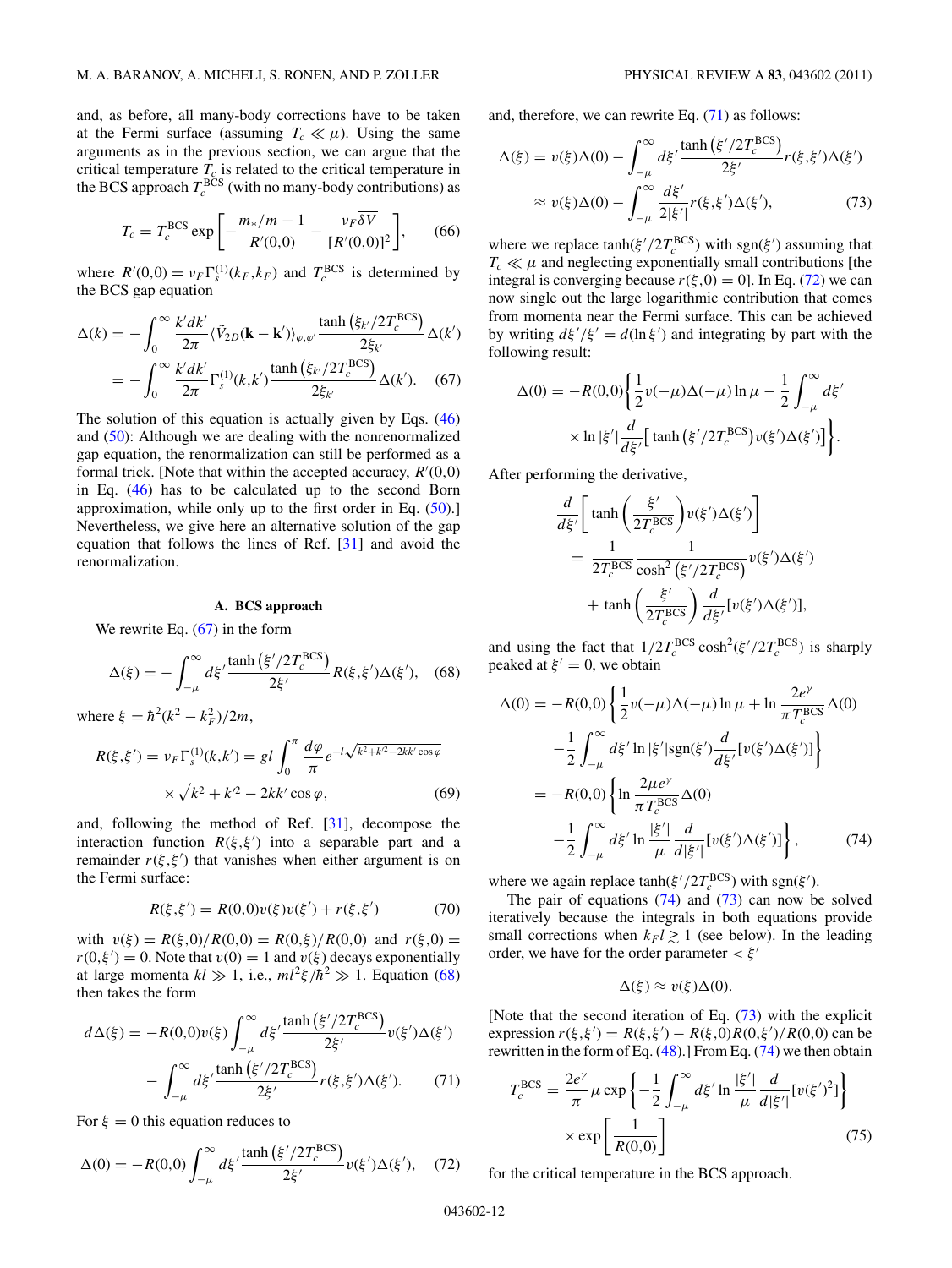<span id="page-12-0"></span>To establish the connection with the approach from the previous section, we notice that

$$
-\frac{1}{2} \int_{-\mu}^{\infty} d\xi' \ln \frac{|\xi'|}{\mu} \frac{d}{d|\xi'|} \left[ v(\xi')^2 \right] \n= -\frac{1}{2} \int_{-\mu}^{\infty} d\xi' \ln \frac{|\xi'|}{\mu} \frac{d}{d\xi'} \left[ v(\xi')^2 \right] \n+ \int_{-\mu}^{0} d\xi' \ln \frac{|\xi'|}{\mu} \frac{d}{d\xi'} \left[ v(\xi')^2 \right].
$$

The last term in the right-hand side can now be identified with the contribution to  $\ln \omega$  [see Eq. [\(50\)](#page-8-0)], and the first one with the second-order Born contribution to  $R'(0,0)$ .

Before going further, let us discuss the conditions for the iterative approach to the system of Eqs.  $(74)$  and  $(73)$  to be legitimate. In Eq. [\(73\)](#page-11-0), this requires that the second term is small and, hence,  $\Delta(\xi)/\Delta(0) \approx v(\xi)$ . For  $k_F l \sim 1$ , one can see that the relative contribution of the second term is on the order of  $g k_F l$ . Therefore, the iterative scheme with the result  $\Delta(\xi) \approx v(\xi)\Delta(0)$  is legitimate for  $g k_F l = a_d l < 1$ . For a dilute system with  $k_F l \ll 1$ , the situation is more subtle. In this case, the contribution from  $\xi' \lesssim \mu$  in the second term gives the relative contribution on the order of  $g k_F l$ , while the regime  $\mu < \xi' \lesssim \hbar^2/ml^2$  results in the relative contribution ∼ *g/k<sub>F</sub>l*. Therefore, for  $g < k_F l$  both contributions are small, and the iterative procedure is legitimate. However, for the opposite case  $g > k_F l$ , the contribution from the second region is large, and the iterative scheme breaks down. The reason for this is the large value of  $r(\xi, \xi')$  for  $\xi' \gg \mu$ . The proper iterative procedure in this case can be developed on the basis of the renormalized gap equation.

## **B. Critical temperature in the many-body system**

The calculation of the many-body contributions to the critical temperature can be performed in the same way as in the dilute regime because, although  $k_F l \geq 1$ , we assume that  $g k_F l = a_d k_F < 1$ , and, hence, the expansion in powers of interparticle interaction is still valid. The corresponding contributions to the self-energy (effective mass) and interparticle interaction are shown in Figs. [3](#page-6-0) and [4,](#page-7-0) and the analytic expressions are given by Eqs.  $(30)$  and  $(31)$ – $(34)$ , respectively. Note that  $\delta V_a(\mathbf{k}, \mathbf{k}')$  can be calculated analytically:

$$
\delta V_a(\mathbf{k}, \mathbf{k}') = -2v_F \tilde{V}_{2D}(\mathbf{k} - \mathbf{k}') \tilde{V}'_{++}(\mathbf{k} - \mathbf{k}')
$$
  

$$
\approx -\frac{4\pi\hbar^2}{m} (g|\mathbf{k} - \mathbf{k}'|l)^2 \exp(-|\mathbf{k} - \mathbf{k}'|l),
$$

[as before, we keep only the momentum-dependent part of  $\overline{V}_{++}(\mathbf{k} - \mathbf{k}')$ ] together with its angular average for  $k = k' =$  $k_F$ ,

$$
\nu_F \delta \overline{V}_a = -8(gk_F l)^2 \left[ I_0(2k_F l) - \frac{1}{2} {}_0F_1(2; k_F^2 l^2) - \frac{8}{3\pi} (k_F l)_1 F_2 \left( 2; \frac{3}{2}, \frac{5}{2}; k_F^2 l^2 \right) \right],
$$

where  $I_0(z)$  is the modified Bessel function and  $n F_m(a_1, \ldots, a_n; b_1, \ldots, b_m; z)$  is the hypergeometric function,

 $(x)$ 

FIG. 5. (Color online) The functions  $f_a(x)/4$ ,  $f_b(x) = f_c(x)$ ,  $f_d(x)$ , and  $f(x)$  (dotted, dash-dotted, dashed, and solid lines, respectively).

while the other three contributions require numerical integrations. We write these contributions as

$$
\nu_F \delta \overline{V}_i = (gk_F l)^2 f_i(k_F l), \quad i = a, b, c, d,
$$

where the functions  $f_i(x)$  are shown in Fig. 5. The overall angular averaged contribution to the effective interaction then reads

$$
\nu_F \delta \overline{V} = (g k_F l)^2 f(k_F l),
$$

where the function  $f(x) = f_a(x) + 2f_b(x) + f_c(x)$  is also shown in Fig. 5 (solid line).

After writing *R*(0*,*0) in the form

$$
R(0,0) = -\frac{4}{\pi} g k_F l \gamma(k_F l),
$$

where

$$
\gamma(x) = \frac{1}{2} \int_0^{\pi} d\varphi \sin(\varphi) e^{-x \sin(\varphi)} = \frac{\pi}{4} \left[ L_{-1}(2x) - I_1(2x) \right]
$$

[see Eq.  $(25)$ ], which is shown in Fig. 6, we obtain

$$
-\frac{1}{R(0,0)}\left(\frac{m_*}{m}-1\right)-\frac{\nu_F\overline{\delta V}}{[R(0,0)]^2}
$$
  
=\frac{1}{3\gamma(k\_Fl)}-\left(\frac{\pi}{4}\right)^2\frac{f(k\_Fl)}{\gamma(k\_Fl)^2}.(76)



FIG. 6. (Color online) The function  $\gamma(x)$ .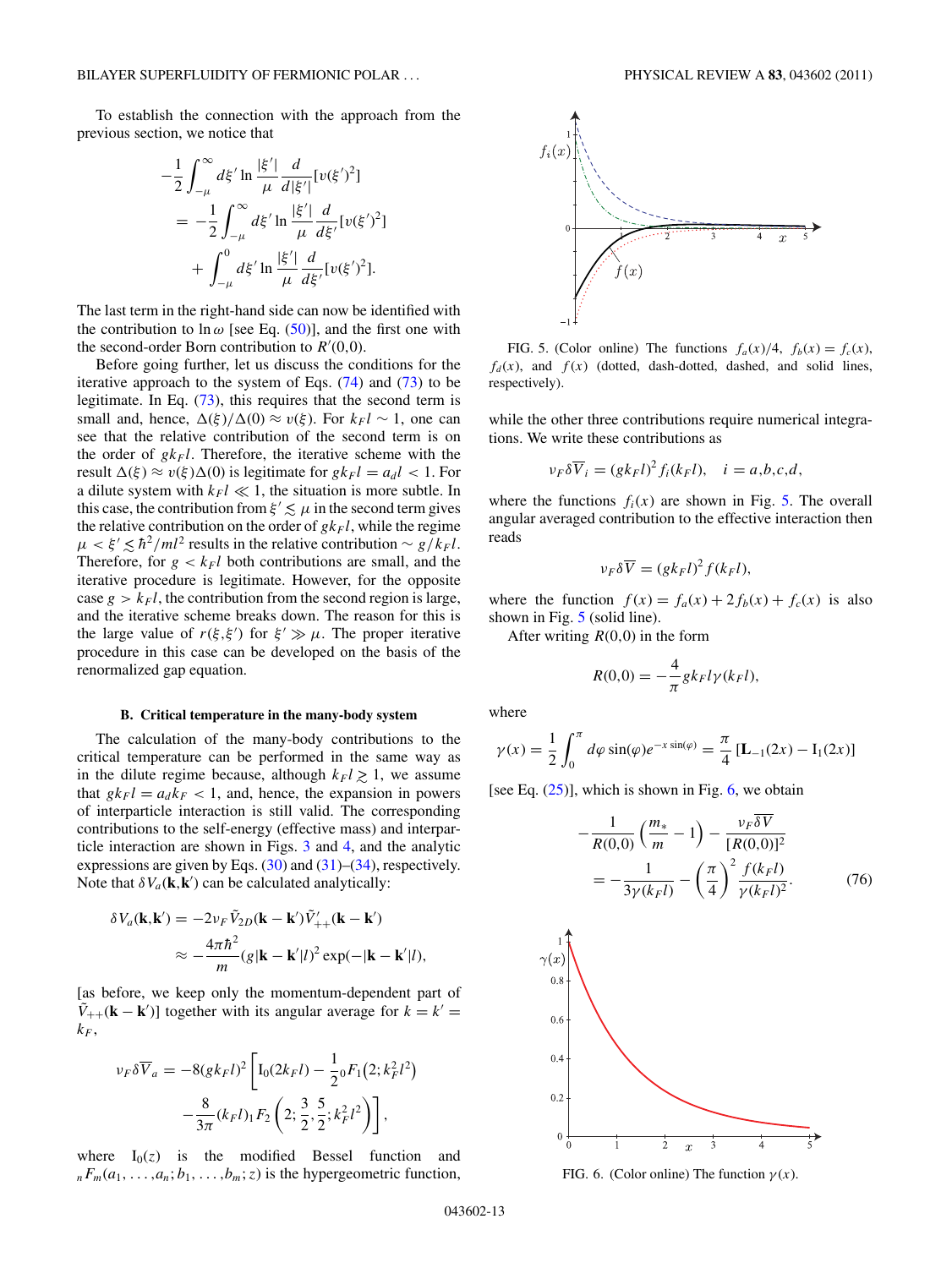<span id="page-13-0"></span>

FIG. 7. (Color online) The function  $\tau(g,x)$  for  $g = 0.7$  (solid line),  $g = 0.8$  (short-dashed line), and  $g = 0.9$  (long-dashed line).

Finally, after combining together Eqs. [\(75\)](#page-11-0), [\(66\)](#page-11-0), and [\(76\)](#page-12-0), we find

$$
T_c = \frac{2e^{\gamma}}{\pi} \mu \exp\left[-\frac{1}{16} \frac{\Omega(k_F l)}{\gamma(k_F l)^2} - \frac{1}{3\gamma(k_F l)} - \left(\frac{\pi}{4}\right)^2 \frac{f(k_F l)}{\gamma(k_F l)^2}\right] \times \exp\left[-\frac{\pi}{4g k_F l} \frac{1}{\gamma(k_F l)}\right],\tag{77}
$$

where

$$
\Omega(x) = \frac{1}{2} \int_0^{\infty} ds \ln|1 - s^2| \text{sgn}(s-1) \frac{d}{dx} [V(s,x)^2]
$$

and

$$
V(s,x) = \int_0^{\pi} d\varphi \sqrt{1 + s^2 - 2s \cos \varphi} e^{-x \sqrt{1 + s^2 - 2s \cos \varphi}}.
$$

The expression (77) is appropriate for  $k_F l \gtrsim 1$ . Based on the discussion after Eq. [\(75\)](#page-11-0), we can write the expression for the critical temperature that interpolates between two regimes  $k_F l \gtrsim 1$  and  $k_F l \lesssim 1$ :

$$
T_c = \frac{2e^{\gamma}}{\pi} \mu \exp\left[-\frac{1}{3\gamma(k_F l)} - \left(\frac{\pi}{4}\right)^2 \frac{f(k_F l)}{\gamma(k_F l)^2}\right]
$$
  
 
$$
\times \exp\left[-\frac{\pi}{4g k_F l \gamma(k_F l)} \frac{1}{1 - (4/\pi)g k_F l \gamma(k_F l) \Omega(k_F l)}\right]
$$
  

$$
\equiv \frac{2e^{\gamma} \mu}{\pi} \tau(g, k_F l).
$$
 (78)

The dependence of the function  $\tau(g, k_F l)$  on  $k_F l$  for several values of *g* is shown in Fig. 7. We see that the critical temperature decreases very rapidly for  $k_F l > 1$  due to the fast decay of the scattering amplitude. The optimal value of  $k_F l$  is around 0.5 with the critical temperature reaching values on the order of 0.1  $\mu$  for  $g \approx 0.9$ , which corresponds to  $g k_F l \approx 0.45 < 1.$ 

## **VIII. CONCLUDING REMARKS**

We obtain our results for the superfluid critical temperature using the mean-field approach. However, as is well known,

this approach in two dimensions is applicable only at zero temperature, while at finite temperature the long-range order is destroyed by phase fluctuations, and, therefore, the mean-field order parameter is zero. In this case, the transition into the superfluid phase follows the Berezinskii-Kosterlitz-Thouless (BKT) scenario [\[32,33\]](#page-20-0). In the weak coupling limit, however, as was pointed out by Miyake [\[34\]](#page-20-0), the difference between the critical temperature calculated within the mean-field approach  $T_c$  and the critical temperature of the BKT transition  $T_{BKT}$ can be estimated as  $T_c - T_{BKT} \sim T_c^2/\mu$  and, therefore, small as compared to  $T_c$ . As a result, our mean-field calculations provide a reliable answer for the critical temperature in the considered weak coupling regime  $a_d k_F < 1$ .

Let us now discuss possible physical realizations of the interlayer pairing. In the experiments with polar molecules, the values of the dipolar length  $a_d$  are on the order of 10<sup>2</sup>–10<sup>4</sup> nm: For a <sup>40</sup>K<sup>87</sup>Rb with currently available  $d \approx 0.3D$ one has  $a_d \approx 170$  nm (with  $a_d \approx 600$  nm for the maximum value  $d \approx 0.566$  D), and for <sup>6</sup>Li<sup>133</sup>Cs with a tunable dipole moment from  $d = 0.35$  to 1.3 D (in an external electric field ~ 1 kV/cm), the value of  $a_d$  varies from  $a_d \approx 260$  to ≈3500 nm. For the interlayer separation *l* on the order of a few hundred nanometers, the corresponding values of the parameter *g* can be both smaller and larger than unity ( $g \le 10$ ).

The values of the parameter  $k_F l$  are also within this range for densities  $n = 10^6 - 10^9$  cm<sup>-2</sup> (for example, one has  $k_F l = 1$  for  $l = 500$  nm and  $n \approx 3 \times 10^7$  cm<sup>-2</sup>). Note, however, that the optimal values of this parameter are around  $k_F l \sim 0.5$  (see Fig. 7), and, hence, the optimum value of the interlayer separation is related to the density, which, in turn, should be large enough to provide a substantial value for the Fermi energy. For  $40K^{87}Rb$  molecules at the density  $n \approx 4 \times 10^8$  cm<sup>-2</sup> in each layer, one has  $\varepsilon_F \approx 100$  nK and  $k_F \approx 7 \ \mu m^{-1}$ . Therefore, the interlayer separation *l* should be relatively small,  $l \le 150$  nm, to meet the optimal conditions. For  $l = 150$  nm one then has  $g \approx 1.1$  (with current  $d \approx 0.3$  D),  $k_F l \approx 1$ , and  $T_c \approx 0.1 \varepsilon_F \approx 10 \text{ nK}$ . Note that strictly speaking these values of parameters  $g$  and  $k_F l$  do not correspond to the weak coupling regime considered in this paper, rather to the intermediate regime of the BCS-BEC crossover. However, based on the experience with the BEC-BCS crossover in two-component atomic fermionic mixtures (see, for example, Ref. [\[35\]](#page-20-0)), in which the critical temperature continues to grow when approaching the crossover region from the BCS side, we could expect that the above value of the critical temperature provides a good estimate for the onset of the superfluidity in the intermediate coupling regime.

## **ACKNOWLEDGMENTS**

We acknowledge fruitful discussions with G. Pupillo, P. Julienne, G. V. Shlyapnikov, L. Sieberer, and J. Ye. This work was supported by the Austrian Science Fund FWF (SFB FOQUS), the EU STREP NAME-QUAM, and the AFOSR MURI.

#### **APPENDIX A: INTERLAYER BOUND STATE**

We present in this Appendix some details of the calculation of the (intralayer) bound-state properties for small couplings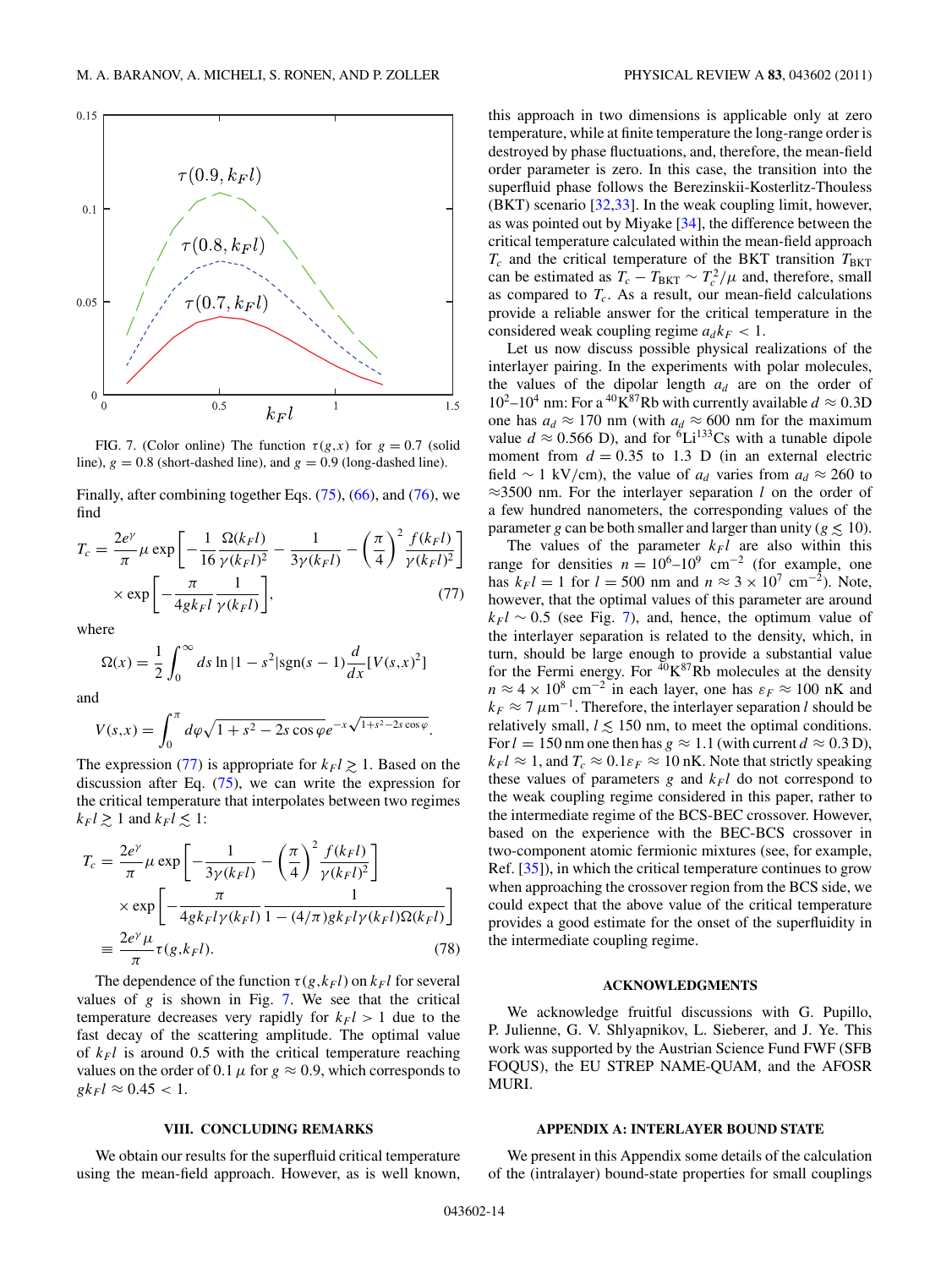<span id="page-14-0"></span> $g \ll 1$ . Our starting point is Eq. [\(8\)](#page-3-0), i.e., the equation for the radial wavefunction  $\chi_{m}(\rho)$  of the bound state with binding energy  $E_b$ . Since for  $g \ll 1$  one has merely one (shallow) bound state of axial symmetry, in the following we focus on the the axial symmetric case,  $m_z = 0$ , and derive its binding energy and wavefunction within a series in 1*/g*.

On the one hand, we see from Eq.  $(10)$  that at sufficiently large distances,  $\rho \gg \rho_{\star}$ , we can neglect the interaction potential  $V_{2D}(\rho)$ , and the wavefunction takes the form

$$
\chi_0(\rho) \approx \mathcal{C} K_0(\sqrt{mE_b} \rho/\hbar), \tag{A1}
$$

with  $C$  a constant and  $K_0(z)$  the modified Bessel function of the second kind and the distance  $\rho_{\star} \sim$  $(d^2/E_b)^{1/3} = (glh^2/mE_b)^{1/3} \gg l$  for  $g \gg ml^2E_b/\hbar^2$ . Since  $\rho_{\star} \gg \hbar / \sqrt{mE_b} \equiv \rho_{\kappa}$  for  $E_b \ll \hbar^2 g /ml^2$ , we can expand Eq. (A1) for distances  $\rho \ll \rho_k$  as

$$
\chi_0(\rho) \approx \mathcal{C} \ln \left( \frac{2\hbar e^{-\gamma}}{\sqrt{mE_b \rho}} \right)
$$

with  $\gamma \approx 0.5772$  the Euler constant and in particular

$$
\rho \frac{d}{d\rho} \ln[\chi_0(\rho)] \approx -\left[\ln\left(\frac{2\hbar}{\sqrt{mE_b}\rho}\right) - \gamma\right]^{-1}.\tag{A2}
$$

On the other hand, for sufficiently small distances,  $\rho \ll$  $\rho_{\star}$ , and weak coupling  $g \ll 1$ , we can neglect the boundstate energy; i.e., we assume  $E_b \ll \hbar^2 g/ml^2$ , and expand the wavefunction in powers of *g* as

$$
\chi_0(\rho) \approx \mathcal{N}\left[\chi_0^{(0)}(\rho) + \sum_{n=1}^{\infty} g^n \chi_0^{(n)}(\rho)\right]
$$

with  $N$  an overall normalization constant. Then Eq. [\(10\)](#page-3-0) gives a set of differential equations for the various terms,

$$
\frac{1}{\rho} \frac{d}{d\rho} \rho \frac{d}{d\rho} \chi_0^{(n)}(\rho) = \frac{mV_{2D}(\rho)}{\hbar^2 g} \chi_0^{(n-1)}(\rho), \tag{A3}
$$

with  $\chi_0^{(-1)}(\rho) \equiv 0$  and the boundary condition  $\chi_0^{(n)}(0) = \delta_{n,0}$ . From Eq.  $(A3)$  we obtain that the zeroth-order term is then a constant, i.e.,  $\chi_0^{(0)}(\rho) = 1$ , while the higher-order terms are obtained by iterated integration of Eq.  $(A3)$  as

$$
\chi_0^{(n)}(\rho) = \int_0^{\rho} d\rho_1 \int_0^{\rho_1} d\rho_2 \frac{\rho_2 l(\rho_2^2 - 2l^2)}{\rho_1(\rho_2^2 + l^2)^{5/2}} \chi_0^{(n-1)}(\rho_2). \quad (A4)
$$

The terms up to fourth order are (with  $z = \sqrt{\rho^2 + l^2}/l$ )

$$
\chi_0^{(0)}(\rho) = 1, \quad \chi_0^{(1)}(\rho) = \frac{1}{z} - 1,
$$
  

$$
\chi_0^{(2)}(\rho) = \frac{3}{8z^2} - \frac{1}{z} + \frac{5}{8} - \frac{1}{4}\ln(z),
$$

$$
\chi_0^{(3)}(\rho) = \frac{3}{40z^3} - \frac{3}{8z^2} + \frac{47}{120z} - \frac{11}{120} - \frac{z-1}{4}\ln(z) - \frac{4}{15}\ln\left(\frac{z+1}{2}\right),
$$

$$
\chi_0^{(4)}(\rho) = \frac{3}{320z^4} - \frac{3}{40z^3} + \frac{11}{128z^2} + \frac{17}{120z} - \frac{311}{1920}
$$

$$
+\frac{\ln^2(z)}{32} + \left(-\frac{3}{32z^2} + \frac{1}{4z} + \frac{257}{960}\right)\ln(z) + \frac{4}{15}\left(\frac{1}{z} + 1\right)\ln\left(\frac{2}{z+1}\right) + \frac{\text{Li}_2(1-z^2)}{64},
$$

with  $Li_n(z) = \sum_{k=1}^{\infty} z^k / k^n$  the polylogarithm function. We truncate the latter expansion at order  $g<sup>n</sup>$  and have

$$
\rho \frac{d}{d\rho} \ln \chi_0(\rho) \approx \rho \frac{d}{d\rho} \ln \left[ \sum_{k=0}^n g^k \chi_0^{(k)}(\rho) \right] \equiv \Lambda_0^{(n)}(\rho),
$$

which for  $\rho \gg l$  ( $z \gg 1$ ) gives

$$
\Lambda_0^{(0)}(\rho) = 0,
$$
  

$$
\Lambda_0^{(1)}(\rho) = -\frac{g}{z^2} \frac{z^2 - 1}{z + g(1 - z)} \approx -\frac{g}{1 - g} \frac{l}{\rho},
$$

$$
\Lambda_0^{(2)}(\rho) = \left[ -\frac{4}{gz^3} + \frac{4}{gz} - \frac{3}{z^4} + \frac{4}{z^3} + \frac{2}{z^2} - \frac{4}{z} + 1 \right] \times \left[ -\frac{4}{g^2} - \frac{4}{gz} + \frac{4}{g} - \frac{3}{2z^2} + \frac{4}{z} + \ln(z) - \frac{5}{2} \right]^{-1}
$$
  
\n
$$
\approx \left[ \ln\left(\frac{\rho}{l}\right) - \left(\frac{4}{g^2} - \frac{4}{g} + \frac{5}{2}\right) \right]^{-1},
$$
  
\n
$$
\Lambda_0^{(3)}(\rho) \approx \left\{ \ln\left(\frac{\rho}{l}\right) - \left(1 - \frac{g}{15}\right)^{-1} \right\} \times \left[ \frac{4}{g^2} - \frac{4}{g} + \frac{5}{2} + \frac{32\ln(2) - 11}{30} g \right] \right\}^{-1},
$$
  
\n
$$
\Lambda_0^{(4)}(\rho) \approx \left\{ \ln\left(\frac{\rho}{l}\right) - \left(1 - \frac{g}{15} - \frac{g^2}{240}\right)^{-1} \right\} \times \left[ \frac{4}{g^2} - \frac{4}{g} + \frac{5}{2} + \frac{32\ln(2) - 11}{30} g \right] \times \left[ \frac{4}{g^2} - \frac{4}{g} + \frac{5}{2} + \frac{32\ln(2) - 11}{30} g \right] \times \left[ \frac{4}{g^2} - \frac{4}{g} + \frac{5}{2} + \frac{32\ln(2) - 11}{30} g \right]^{-1}.
$$
 (A5)

Comparing the latter with the asymptotic behavior from Eq. (A2), we see that for  $n \geq 2$  we can match their leading ∼1*/* ln(*ρ*) behavior via the binding energy and thus obtain (up to order *n*), respectively,

$$
\ln\left[\frac{ml^2E_b^{(2)}}{4\hbar^2e^{-2\gamma}}\right] = -\frac{8}{g^2} + \frac{8}{g} - 5,\tag{A6a}
$$

*.* (A5)

$$
\ln\left[\frac{ml^2E_b^{(3)}}{4\hbar^2e^{-2\gamma}}\right] = -\frac{8/g^2 - 8/g + 5}{1 + g/15} - \frac{32\ln(2) - 11}{15/g + 1}
$$

$$
\approx -\frac{8}{g^2} + \frac{128}{15g} - \frac{1253}{225} + O(g), \quad (A6b)
$$

$$
\ln\left[\frac{ml^2E_b^{(4)}}{4\hbar^2e^{-2\gamma}}\right] = -\frac{8/g^2 - 8/g + 5 - 11g/15 - 311g^2/240}{1 + g/15 - g^2/240} -\frac{32g(g+1)\ln(2)/15 - \pi^2g^2/48}{1 + g/15 - g^2/240} \approx -\frac{8}{g^2} + \frac{128}{15g} - \frac{2521}{450} + O(g). \tag{A6c}
$$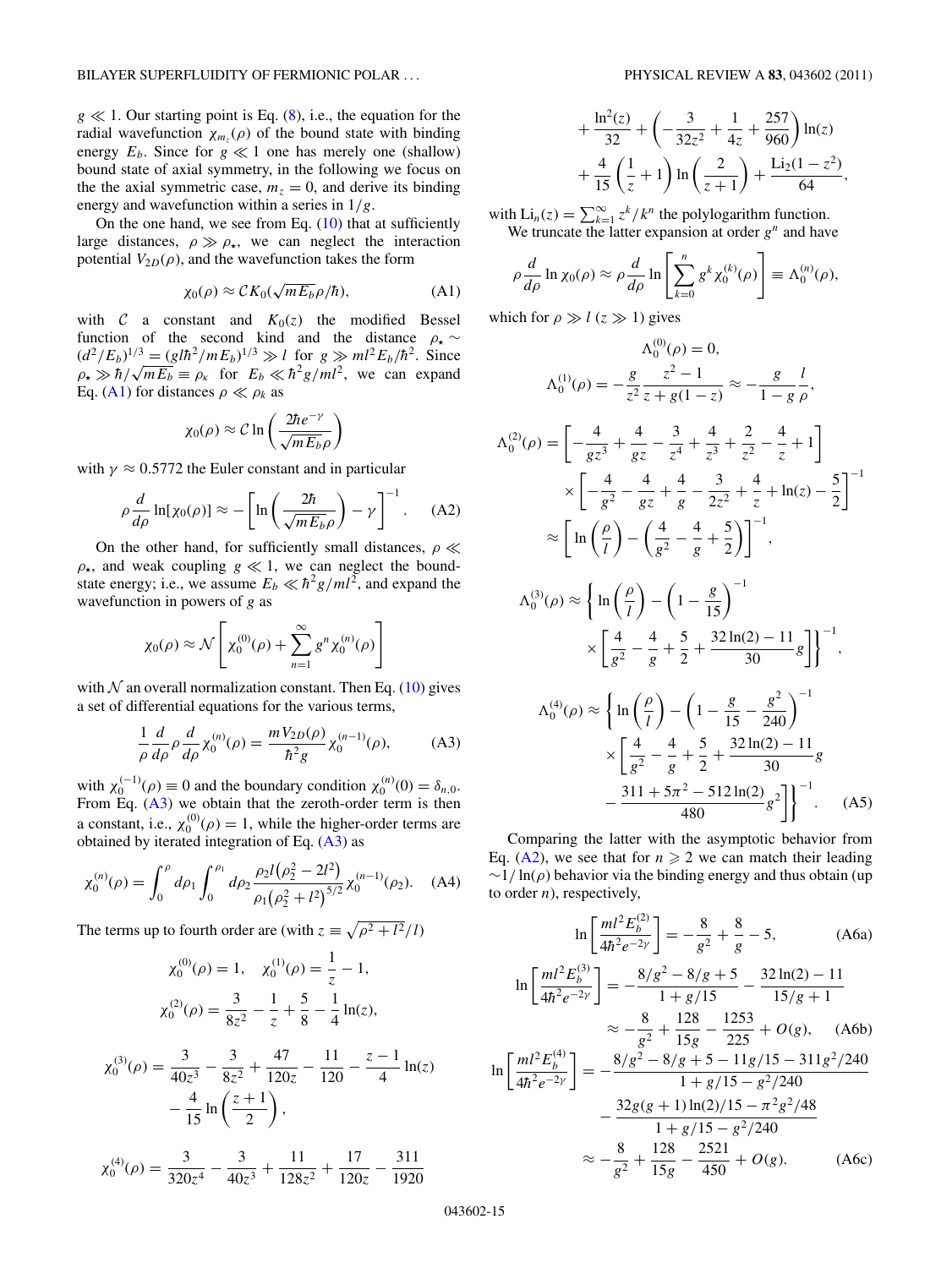<span id="page-15-0"></span>

FIG. 8. (Color online) Binding energy (scaled),  $g^2 \ln(ml^2 E_b/4\hbar^2)$ , as a function of the coupling *g*. Shown are the numerical result  $E_b^n$  (solid line) and the analytical results  $E_b^{(n)}$ in  $n = 2,3,4$ -th-order perturbation theory (dotted, dot-dashed, dashed lines), as well as the expansion up to  $O(g)$  for  $n = 3,4$ (thin dot-dashed, thin dashed lines) from Eq.  $(A6)$ . Note that the numerical results for  $n = 3$  and 4 with this scale are practically indistinguishable. See, however, Fig. 9.

We see that the truncation at order  $n$  yields the correct expansion for the logarithm of the energy up to  $O(g^{n-1})$ , and thereby from the latter obtain

$$
E_b \approx \frac{4\hbar^2}{ml^2} \exp\bigg[-\frac{8}{g^2} + \frac{128}{15g} - \frac{2521}{450} - 2\gamma + O(g)\bigg].
$$

Concluding, we compare the analytic results for the binding energy of Eq.  $(A6)$ ,  $E_b^{(n)}$ , with the result obtain by numerical integration of the Schrödinger equation ([10\)](#page-3-0),  $E_b^n$ , which are shown in Figs. 8 and 9.

#### **APPENDIX B: LOW-ENERGY SCATTERING**

In the following we discuss the connection of the bound state and in particular its binding energy  $E<sub>b</sub>$  with the scattering amplitude at (very) low energy for weak coupling  $g \ll 1$ . Our starting is the scattering wavefunction  $\psi_k^{(+)}(\rho)$  at energy  $E =$  $\hbar k^2/m$  of Sec. [III.](#page-2-0)



FIG. 9. (Color online) Deviation of the analytical results from the numerical result for the binding energy,  $E_b^{(n)}/E_b^n$ , as a function of the coupling *g* for  $n = 2$ , 3, 4 (dotted, dot-dashed, dashed lines). Also shown is the expansion up to  $O(g)$  for  $n = 3, 4$  (thin dot-dashed, thin dashed lines) from Eq. (A6).

On the one hand, for  $\rho \gg \rho_{\star}$  it takes the asymptotic form

$$
\psi_k^{(+)}(\rho) \approx \exp(i\mathbf{k}\rho) - \frac{if_k}{4}H_0^{(1)}(k\rho),
$$

with  $f_k$  the scattering amplitude and  $H_0^{(1)}(z)$  the Hankel function. In the regime  $k\rho_{\star} \ll 1$  we can further expand  $\psi_k^{(+)}(\rho)$ for  $\rho \ll 1/k$  as

$$
\psi_k^{(+)}(\rho) \approx 1 + \frac{f_k}{2\pi} \left[ \ln \left( \frac{k\rho}{2} \right) + \gamma - \frac{i\pi}{2} \right].
$$
 (B1)

On the other hand, for  $\rho \ll \rho_{\star}$  and weak coupling  $g \ll 1$ we can neglect the energy, i.e., take  $E \to 0$ , and expand the wavefunction as a power series in *g* as

$$
\psi_k^{(+)} \approx \mathcal{N}\left[\sum_{n=0}^{\infty} g^n \chi_0^{(n)}(\rho)\right],\tag{B2}
$$

where  $N$  is a normalization constant. The individual terms,  $\chi_0^{(n)}(\rho)$ , are normalized as  $\chi_0^{(n)}(0) = \delta_{n,0}$  and are derived in [A](#page-13-0)ppendix A up to order  $n = 4$  [see Eq. (A6)]. For  $\rho \gg l$  (but still  $\rho \ll \rho_{\star}$ ) the wavefunction approaches

$$
\psi_k^{(+)}(\rho) \approx \mathcal{N} \left\{ 1 - g + g^2 \left[ \frac{5}{8} - \frac{\ln(\rho/l)}{4} \right] + g^3 \left[ \frac{4 \ln(2)}{15} - \frac{11}{120} - \frac{\ln(\rho/l)}{60} \right] - g^4 \left[ \frac{311}{1920} + \frac{\pi^2}{384} - \frac{4 \ln(2)}{15} - \frac{\ln(\rho/l)}{960} \right] \right\},
$$
\n(B3)

which has the form of Eq.  $(B1)$ , and thus we can match the two asymptotic forms. This is conveniently done in terms of the log derivative of the wavefunction as

$$
\rho \frac{\partial}{\partial \rho} \ln[\psi_k^{(+)}(\rho)] \approx \left[ \ln \left( \frac{k\rho}{2} \right) + \gamma + \frac{2\pi}{f_k} - \frac{i\pi}{2} \right]^{-1}, \quad (B4)
$$

$$
\rho \frac{\partial}{\partial \rho} \ln[\psi_k^{(+)}(\rho)] \approx \left[ \ln \left( \frac{\rho}{l} \right) + \frac{\Lambda(g)}{2} \right]^{-1}, \quad (B5)
$$

where  $\Lambda(g)$  is obtained as in Eq. [\(A5\)](#page-14-0) as

$$
\begin{aligned} \Lambda(g) &\approx \frac{-8/g^2 + 8/g - 5 + O(g)}{1 - g/15 + g^2/240 + O(g^3)} \\ &\approx -\frac{8}{g^2} + \frac{128}{15g} - \frac{2521}{450} + O(g) \approx \ln\left[\frac{ml^2E_b}{4\hbar^2 e^{-2\gamma}}\right], \end{aligned}
$$

which we recognize as the perturbative expansion for the binding energy. Matching Eq.  $(B4)$  and Eq.  $(B5)$ , we get the scattering amplitude explicitly as

$$
f_k \approx \frac{2\pi}{\ln(2/kl) - \gamma + \Lambda(g)/2 + i\pi/2} = \frac{4\pi}{\ln(E_b/E) + i\pi},
$$

which recovers the universal low-energy behavior of 2D scattering. Finally, we remark that expanding the latter expression for the scattering amplitude as a power series up to fourth order in *g*, we obtain

$$
\frac{f_k}{2\pi} \approx -\frac{g^2}{4} - \frac{4g^3}{15} - \frac{g^4}{16} \left[ \ln \left( \frac{2i}{kl} \right) - \gamma + \frac{7}{4} \right]. \quad (B6)
$$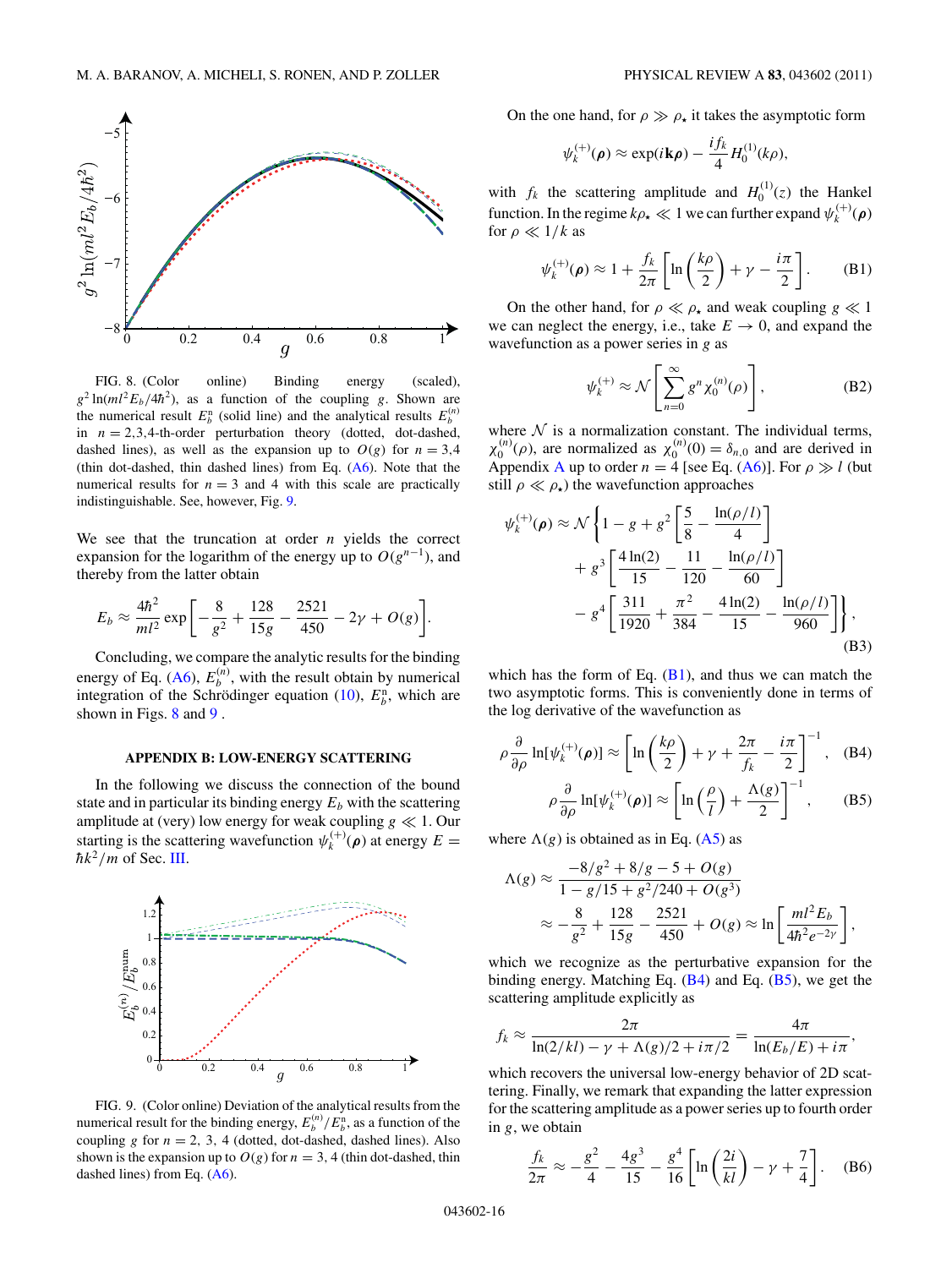## **APPENDIX C: BORN SERIES FOR THE** *s***-WAVE SCATTERING**

<span id="page-16-0"></span>In the following we derive the (*s*-wave) scattering amplitude within a Born expansion. We recall the relation of the *s*-wave scattering amplitude  $f_k$  in terms of the vertex function  $\Gamma(E, \mathbf{k}, \mathbf{k}')$  from Eq. [\(12\)](#page-4-0),

$$
f_k = \int \frac{d\varphi}{2\pi} f_k(\varphi) = \frac{\langle \Gamma(E, \mathbf{k}, \mathbf{k}') \rangle_{\varphi, \varphi'}}{\hbar^2 / m} = \frac{m}{\hbar^2} \sum_{n=1}^{\infty} \Gamma_s^{(n)}(k),
$$

with **k**,**k**' on the mass shell, i.e.,  $k = k' = \sqrt{mE/\hbar^2}$ ; the averaging is performed over their azimuthal angles  $\varphi$  and  $\varphi'$ , and the contributions  $\Gamma_s^{(n)}(k)$  follow from the Born expansion of the vertex function  $\Gamma(E, \mathbf{k}, \mathbf{k}')$  [see Eq. [\(13\)](#page-4-0)].

For convenience we introduce the *s*-wave potential

$$
\tilde{V}_s(q_1, q_2) = \langle \tilde{V}_{2D}(\mathbf{q}_1 - \mathbf{q}_2) \rangle_{\varphi_1, \varphi_2} = \langle \tilde{V}_{2D}(\mathbf{q}_1 - \mathbf{q}_2) \rangle_{\varphi_1} \n= \int \frac{d\varphi}{2\pi} \tilde{V}_{2D}(\sqrt{q_1^2 + q_2^2 - 2q_1 q_2 \cos \varphi}) \n= g \frac{2\pi \hbar^2}{m} l \frac{\partial}{\partial l} \int \frac{d\varphi}{2\pi} e^{-l \sqrt{q_1^2 + q_2^2 - 2q_1 q_2 \cos \varphi}}, \quad (C1)
$$

which in particular for  $q_1 = 0$  (or  $q_2 = 0$ ) gives

$$
\tilde{V}_s(q,0) = \tilde{V}_s(0,q) = \tilde{V}_{2D}(q) = -g \frac{2\pi \hbar^2}{m} e^{-q}q l, \quad (C2)
$$

while for equal momenta,  $q_1 = q_2 = q$ , it gives

$$
\tilde{V}_s(q,q) = -\frac{2\pi\hbar^2 g}{m} 2ql \left[ \mathbf{L}_{-1}(2ql) - I_1(2ql) \right],\qquad(C3)
$$

with  $\mathbf{L}_n(z)$  the modified Struve function and  $I_n(z)$  a modified Bessel function of the first kind.

The first-order contribution then explicitly gives

$$
\Gamma_s^{(1)}(k) = \langle V_{2D}(\mathbf{k} - \mathbf{k}') \rangle_{\varphi_1, \varphi_2} = \tilde{V}_s(k, k)
$$
  
= 
$$
-\frac{2\pi \hbar^2 g}{m} 2kl \left[ \mathbf{L}_{-1}(2ql) - I_1(2ql) \right], \quad (C4)
$$

which vanishes for  $k \to 0$ , is negative for  $k > 0$  with its minimum of  $\approx$  -0.3136 ×  $2\pi\hbar^2 g/m$  at  $k \approx 0.7131/l$  (see Fig. 10, solid line), and for low momenta,  $k \ll 1/l$ , gives

$$
\Gamma_s^{(1)}(k) \approx -\frac{2\pi\hbar^2 g}{m} \left[ \frac{4kl}{\pi} - 2(kl)^2 + O(k^3) \right].
$$
 (C5)

The second-order contribution to *s*-wave scattering is

$$
\Gamma_s^{(2)}(k) = \int \frac{d\mathbf{q}}{(2\pi)^2} \frac{\langle \tilde{V}_{2D}(\mathbf{k} - \mathbf{q}) \tilde{V}_{2D}(\mathbf{q} - \mathbf{k}') \rangle_{\varphi, \varphi'}}{E - \hbar^2 q^2 / m + i0^+}
$$
  
= 
$$
\int \frac{q dq}{2\pi} \frac{\tilde{V}_s(k, q) \tilde{V}_s(q, k)}{E - \hbar^2 q^2 / m} - i \frac{m}{4\hbar^2} \tilde{V}_s(k, k)^2.
$$
 (C6)

The real part, the principal value integral, in general has to be evaluated numerically and is shown in Fig.  $10(a)$ (dashed line). We remark that it has two extrema, ≈−0*.*2603 ×  $2\pi\hbar^2 g^2/m$  at  $k\approx 0.1364/l$  and  $\approx$   $0.0103\times 2\pi\hbar^2 g^2/m$  at  $k\approx$ 2.1137/*l*. Moreover for small momenta,  $k \ll 1/l$ , the leading



FIG. 10. (Color online) Born series for the *s*-wave scattering amplitude. Shown are (a) the real and (b) imaginary parts of the contributions  $\Gamma_s^{(n)}(k)$  of order  $n = 1, 2, 3, 4$  (solid, dashed, dash-dotted, dotted lines) as a function of momentum *k*.

contribution is

Re 
$$
\left[\Gamma_s^{(2)}(k)\right] \approx -\frac{2\pi\hbar^2 g^2}{m} l^2 \int_0^\infty q dq e^{-2ql} + O(k)
$$
  
=  $-\frac{2\pi\hbar^2 g^2}{m} \frac{1}{4} + O(k),$  (C7)

which in particular is finite and negative for  $k = 0$ . For the imaginary part we have explicitly

$$
\begin{split} \text{Im}\big[\Gamma_s^{(2)}(k)\big] &= -\frac{m}{4\hbar^2}\tilde{V}_s(k,k)^2\\ &= -\frac{2\pi\hbar^2}{m}g^2(kl)^2 2\pi\left[\mathbf{L}_{-1}(2ql) - I_1(2ql)\right]^2, \end{split} \tag{C8}
$$

with a minimum of  $\approx -0.1544 \times 2\pi\hbar^2 g^2/m$  at  $k \approx 0.7131/l$ , see Fig. 10(b) (dashed line), and for small momenta,  $k \ll 1/l$ , vanishes as

Im
$$
\left[\Gamma_s^{(2)}(k)\right] \approx -\frac{16\hbar^2}{m}g^2(kl)^2 + O(k^3).
$$
 (C9)

The third-order contribution to *s*-wave scattering is conveniently split into its real and imaginary parts as

$$
\Gamma_s^{(3)}(k) = \int \frac{d\mathbf{q}_1 d\mathbf{q}_2}{(2\pi)^4}
$$

$$
\times \frac{\langle \tilde{V}_{2D}(\mathbf{k} - \mathbf{q}_1) \tilde{V}_{2D}(\mathbf{q}_1 - \mathbf{q}_2) \tilde{V}_{2D}(\mathbf{q}_2 - \mathbf{k}') \rangle_{\varphi, \varphi'}}{\left( E - \hbar^2 q_1^2 / m + i0^+ \right) \left( E - \hbar^2 q_2^2 / m + i0^+ \right)}
$$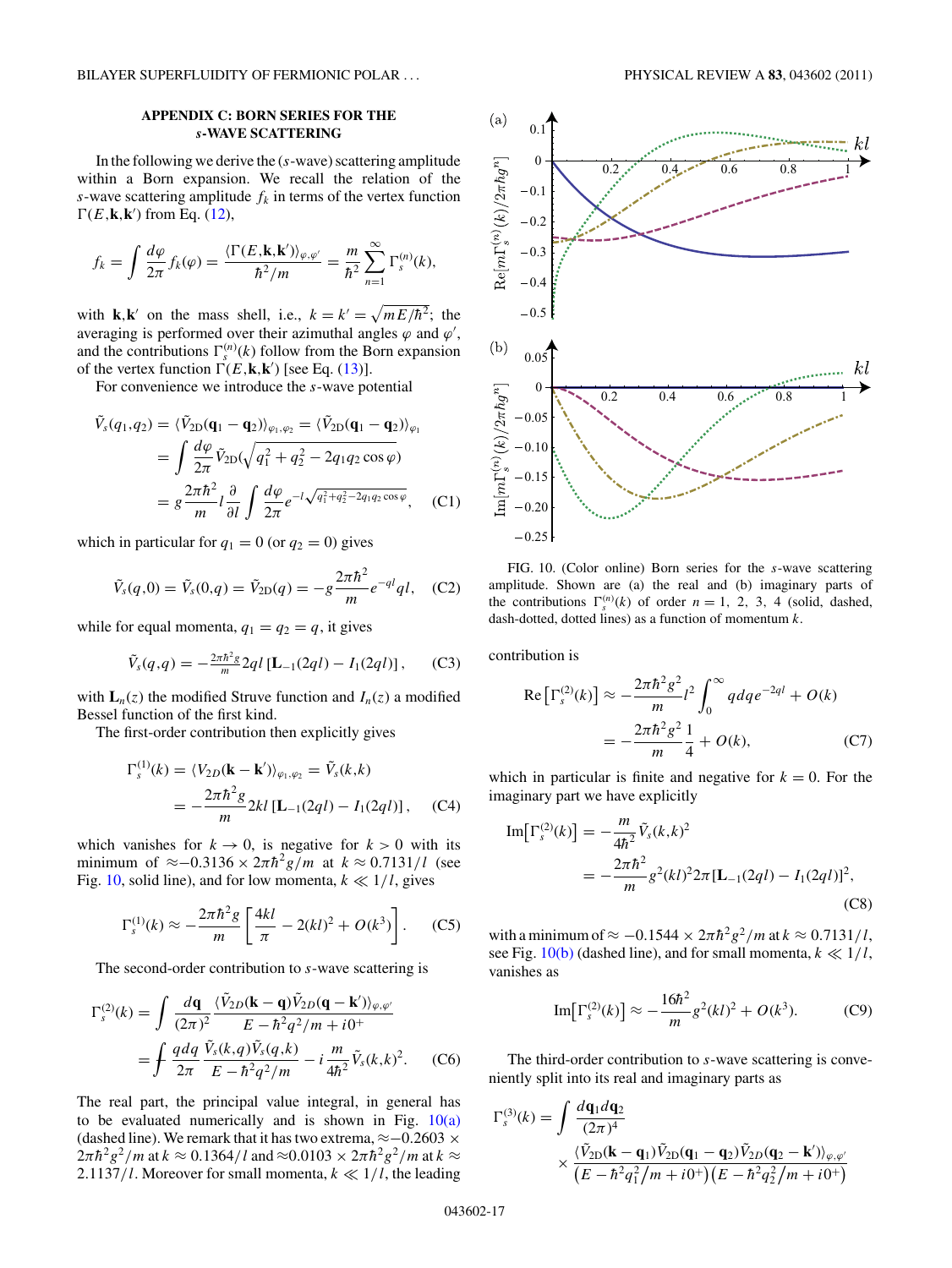<span id="page-17-0"></span>
$$
= \int \frac{q_1 dq_1}{2\pi} \int \frac{q_2 dq_2}{2\pi}
$$
  
\n
$$
\times \frac{\tilde{V}_s(k,q_1)\tilde{V}_s(q_1,q_2)\tilde{V}_s(q_2,k)}{(E - \hbar^2 q_1^2/m + i0^+)(E - \hbar^2 q_2^2/m + i0^+)}
$$
  
\n
$$
= \int \frac{q_1 dq_1}{2\pi} \int \frac{q_2 dq_2}{2\pi} \frac{\tilde{V}_s(k,q_1)\tilde{V}_s(q_1,q_2)\tilde{V}_s(q_2,k)}{(E - \hbar^2 q_1^2/m)(E - \hbar^2 q_2^2/m)}
$$
  
\n
$$
- \frac{\tilde{V}_s(k,k)^3}{16\hbar^4/m^2} - i \frac{V_s(k,k)}{2\hbar^2/m} \int \frac{q dq}{2\pi} \frac{\tilde{V}_s(k,q)\tilde{V}_s(q,k)}{E - \hbar^2 q^2/m},
$$

which are shown in Fig. [10](#page-16-0) (dash-dotted lines). We notice that the real part has its minimum at  $k = 0$ , where

$$
\begin{split} \text{Re}\left[\Gamma_{s}^{(3)}(0)\right] &= \int_{0}^{\infty} dq_{1} \int_{0}^{\infty} dq_{2} \frac{\tilde{V}_{s}(0,q_{1}) \tilde{V}_{s}(q_{1},q_{2}) \tilde{V}_{s}(q_{2},0)}{4\pi^{2} \hbar^{4} q_{1} q_{2}/m^{2}} \\ &= g^{2} l^{2} \int_{0}^{\infty} dq_{1} \int_{0}^{\infty} dq_{2} e^{-q_{1}l - q_{2}l} \tilde{V}_{s}(q_{1},q_{2}) \\ &= 2\pi g^{2} l^{2} \int_{0}^{\infty} \rho d\rho \frac{V_{2D}(\rho)}{\rho^{2} + l^{2}} = -\frac{2\pi \hbar^{2} g^{3}}{m} \frac{4}{15}, \end{split}
$$

where for the *s*-wave potential we used the representation

$$
V_s(q_1,q_2) = 2\pi \int_0^\infty \rho d\rho V_{2D}(\rho) J_0(q_1\rho) J_0(q_2\rho),
$$

and for the convolution of the Bessel function the relation

$$
\int_0^{\infty} dq e^{-ql} J_0(q\rho) = \frac{1}{\sqrt{\rho^2 + l^2}},
$$

and its maximum  $\approx 0.0636 \times 2\pi \hbar^2 g^3/m$  at  $k \approx 0.9205/l$ . While the real part of  $\Gamma_s^{(3)}(k)$  is finite and negative for  $k = 0$ , we notice that its imaginary part vanishes as

Im 
$$
\left[\Gamma_s^{(3)}(k)\right] = -\frac{m}{2\hbar^2} \tilde{V}_s(k,k) \text{Re}\left[\Gamma_s^{(2)}(k)\right]
$$
  

$$
\approx -\frac{2\pi\hbar^2 g^3}{m} k l + O(k^2), \tag{C10}
$$

and two extrema,  $\approx -0.1857 \times 2\pi \hbar^2 g^3/m$  at  $k \approx 0.3623/l$ and  $\approx 0.0059 \times 2\pi \hbar^2 g^3/m$  at  $k \approx 1.9642/l$ .

The fourth-order contribution to *s*-wave scattering is conveniently split into its real and imaginary parts as

$$
\Gamma_{s}^{(4)}(k) = \int \frac{d\mathbf{q}_{1}d\mathbf{q}_{2}d\mathbf{q}_{3}}{(2\pi)^{6}} \frac{\langle \tilde{V}_{2D}(\mathbf{k}-\mathbf{q}_{1})V_{2D}(\mathbf{q}_{1}-\mathbf{q}_{2})\tilde{V}_{2D}(\mathbf{q}_{2}-\mathbf{q}_{3})\tilde{V}_{2D}(\mathbf{q}_{3}-\mathbf{k}')\rangle_{\varphi,\varphi'}}{(E-\hbar^{2}q_{1}^{2}/m+i0^{+})(E-\hbar^{2}q_{2}^{2}/m+i0^{+})(E-\hbar^{2}q_{3}^{2}/m+i0^{+})}
$$
\n
$$
= \left(\frac{m}{2\pi\hbar^{2}}\right)^{3} \int q_{1}dq_{1} \int q_{2}dq_{2} \int q_{3}dq_{3} \frac{V_{s}(k,q_{1})V_{s}(q_{1},q_{2})V_{s}(q_{2},q_{3})V_{s}(q_{3},k)}{(k^{2}-q_{1}^{2}+i0^{+})(k^{2}-q_{2}^{2}+i0^{+})(k^{2}-q_{3}^{2}+i0^{+})}
$$
\n
$$
= \int \frac{q_{1}dq_{1}}{2\pi} \int \frac{q_{2}dq_{2}}{2\pi} \int \frac{q_{3}dq_{3}}{2\pi} \frac{V_{s}(k,q_{1})V_{s}(q_{1},q_{2})V_{s}(q_{2},q_{3})V_{s}(q_{3},k)}{(E-\hbar^{2}q_{2}^{2}/m)(E-\hbar^{2}q_{3}^{2}/m)} - 3\left[\frac{V_{s}(k,k)}{4\hbar^{2}/m}\right]^{2} \int \frac{qdq}{2\pi} \frac{\tilde{V}_{s}(k,q)\tilde{V}_{s}(q,k)}{E-\hbar^{2}q^{2}/m}
$$
\n
$$
-2i\frac{V_{s}(k,k)}{4\hbar^{2}/m} \int \frac{q_{1}dq_{1}}{2\pi} \int \frac{q_{2}dq_{2}}{2\pi} \frac{\tilde{V}_{s}(k,q_{1})\tilde{V}_{s}(q_{1},q_{2})\tilde{V}_{s}(q_{2},k)}{(E-\hbar^{2}q_{1}^{2}/m)(E-\hbar^{2}q_{2}^{2}/m)} - i\frac{m}{4\hbar^{
$$

which are shown in Fig. [10](#page-16-0) (dotted lines). We notice that the imaginary part of  $\Gamma_s^{(4)}(k)$  in the limit  $k \to 0$  is finite,

$$
\begin{split} \text{Im}\left[\Gamma_{s}^{(4)}(0)\right] &= -\frac{m}{4\hbar^2} \left[ \oint \frac{q \, dq}{2\pi} \frac{\tilde{V}_s(0, q) \tilde{V}_s(q, 0)}{E - \hbar^2 q^2 / m} \right]^2 \\ &= -\frac{m}{4\hbar^2} \left[ \frac{2\pi \hbar^2}{m} \frac{g^2}{4} \right]^2 = -\frac{2\pi \hbar^2}{m} \frac{g^4 \pi}{32}, \end{split}
$$

with two extrema,  $\approx$  -0.2184  $\times$  2 $\pi \hbar^2/m$  at  $k \approx 1.0532/l$  and  $\approx$  0.0245  $\times$  2 $\pi \hbar^2/m$  at  $k \approx 1.0532/l$ . The real part of  $\Gamma_s^{(4)}(k)$ diverges for  $k \to 0$  as (for  $k \ll 1/l$ )

$$
\begin{split} \text{Re}\left[\Gamma_{s}^{(4)}(k)\right] &\approx \left(\frac{m}{2\pi\hbar^{2}}\right)^{3} \oint \frac{q_{1}dq_{1}}{k^{2}-q_{1}^{2}} \oint \frac{q_{2}dq_{2}}{k^{2}-q_{2}^{2}} \oint \frac{q_{3}dq_{3}}{k^{2}-q_{3}^{2}} \\ &\times \tilde{V}_{s}(k,q_{1}) \tilde{V}_{s}(q_{1},q_{2}) \tilde{V}_{s}(q_{2},q_{3}) \tilde{V}_{s}(q_{3},k) + O(k^{2}) \\ &\approx \left(\frac{m}{2\pi\hbar^{2}}\right)^{3} \oint \frac{q_{2}dq_{2}}{k^{2}-q_{2}^{2}} \left[\oint \frac{dq}{q} \tilde{V}_{s}(0,q) \tilde{V}_{s}(q,q_{2})\right]^{2} \\ &+ O(k) \\ & = \frac{2\pi\hbar^{2}g^{4}}{m} \oint \frac{qdq}{k^{2}-q^{2}} \left[\oint \rho d\rho l^{2} \frac{(\rho^{2}-2l^{2})}{(\rho^{2}+l^{2})^{3}} J_{0}(q\rho)\right]^{2} \end{split}
$$

 $+ O(k)$  $=\frac{2\pi\hbar^2g^4}{m}\int \frac{qdq}{k^2-q^2}$  $k^2 - q^2$  $\lceil q \rceil$  $\frac{q}{2}K_1(ql) - \frac{3(ql)^2}{8}$  $\frac{q^{l}}{8} K_{2}(q^{l})\bigg]^{2}$  $+ O(k)$  $\approx -\frac{2\pi\hbar^2 g^4}{2\pi}$ *m*  $\frac{1}{16} \left[ \ln \left( \frac{2}{kl} \right) + \frac{7}{4} - \gamma \right] + O(k),$ 

and has two extrema, i.e.,  $\approx 0.0937 \times 2\pi \hbar^2 g^4/m$  at  $k \approx$  $0.5574/l$  and  $\approx -0.0027 \times 2\pi \hbar^2 g^4/m$  at  $k \approx 1.8438/l$ .

Concluding, we remark that summing up the contributions up to fourth order in *g*, we obtain for  $k \ll 1/l$ ,

$$
\Gamma_s(k) \approx \sum_{n=1}^4 \Gamma_s^{(n)}(k) \approx -\frac{2\pi\hbar^2}{m} \left\{ \frac{g^2}{4} + \frac{4g^3}{15} + \frac{g^4}{16} \left[ \ln\left(\frac{2}{kl}\right) + \frac{7}{4} - \gamma + \frac{i\pi}{2} \right] + O(k) \right\}
$$

*,*

which coincides with the expansion of the scattering amplitude in terms of the binding energy up to fourth order in *g* from Eq. [\(B6\)](#page-15-0).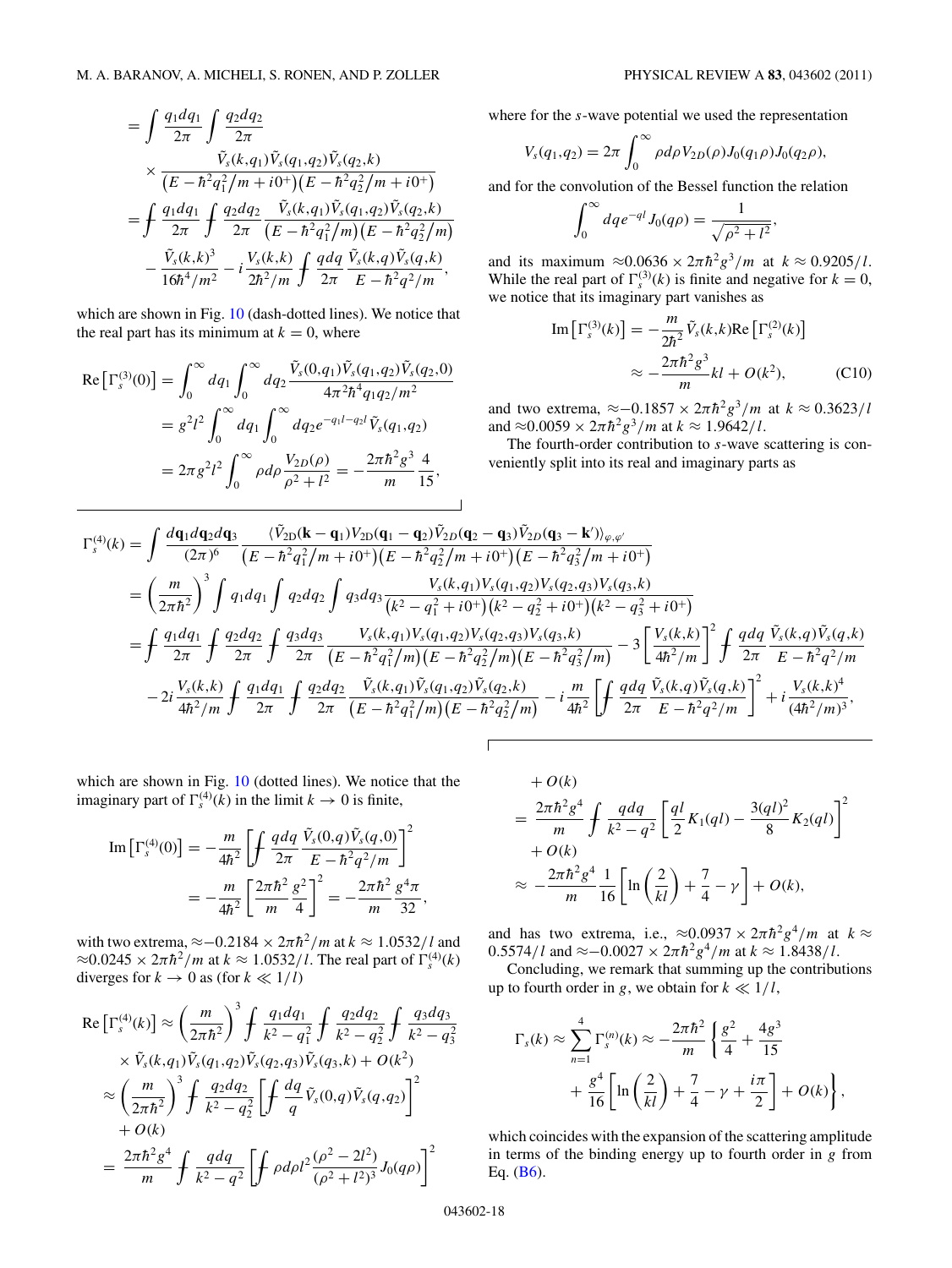## <span id="page-18-0"></span>**APPENDIX D: THE** *s***-WAVE ON-SHELL SCATTERING AMPLITUDE IN THE SECOND BORN APPROXIMATION**

We present in this Appendix some details of the calculations of the *s*-wave on-shell scattering amplitude in the second Born approximation. Our starting expression is

$$
\Gamma^{(2)}(E,\mathbf{k},\mathbf{k}') = \int \frac{d\mathbf{q}}{(2\pi)^2} \frac{\tilde{V}_{2D}(\mathbf{k}-\mathbf{q})\tilde{V}_{2D}(\mathbf{q}-\mathbf{k}')}{E - q^2\hbar^2/m + i0},
$$

where  $\tilde{V}_{2D}(\mathbf{k} - \mathbf{q})$  is given by Eq. [\(8\)](#page-3-0),  $k = k' = \sqrt{mE}/\hbar$ , and we have to perform averaging over the direction of **k** and **k** (azimuthal angles  $\varphi$  and  $\varphi'$ , respectively)

$$
\Gamma_s^{(2)}(k) = \int \frac{d\varphi}{2\pi} \int \frac{d\varphi'}{2\pi} \Gamma^{(2)}(E, \mathbf{k}, \mathbf{k}')
$$

in order to obtain the *s*-wave contribution.

The calculation of the imaginary part is simple and can be performed without the on-shell condition  $k = k' = q_E$ :

Im 
$$
[\Gamma^{(2)}(E, \mathbf{k}, \mathbf{k}')]
$$
  
\n
$$
= -\pi \int \frac{d\mathbf{q}}{(2\pi)^2} \tilde{V}_{2D}(\mathbf{k} - \mathbf{q}) \tilde{V}_{2D}(\mathbf{q} - \mathbf{k}') \delta(E - q^2 \hbar^2/m)
$$
\n
$$
= -\frac{m}{4\hbar^2} \int \frac{d\varphi_{\mathbf{q}}}{2\pi} \tilde{V}_{2D}(\mathbf{k} - \mathbf{q}_E) \tilde{V}_{2D}(\mathbf{q}_E - \mathbf{k}'),
$$

where  $q_E = \sqrt{mE}/\hbar$ . The *s*-wave contribution then is

Im 
$$
\left[\Gamma_s^{(2)}(E,\mathbf{k},\mathbf{k}')\right] = -\frac{m}{4\hbar^2} \langle \tilde{V}_{2D}(\mathbf{k}-\mathbf{q}_E) \rangle_{\varphi} \langle \tilde{V}_{2D}(\mathbf{q}_E-\mathbf{k}') \rangle_{\varphi'},
$$

where

$$
\langle \tilde{V}_{2D}(\mathbf{k} - \mathbf{q}_E) \rangle_{\varphi} = \oint \frac{d\varphi}{2\pi} \tilde{V}_{2D}(\sqrt{k^2 + q_E^2 - 2kq_E \cos \varphi}),
$$
  

$$
\langle \tilde{V}_{2D}(\mathbf{q}_E - \mathbf{k}') \rangle_{\varphi'} = \int \frac{d\varphi'}{2\pi} \tilde{V}_{2D}(\sqrt{k'^2 + q_E^2 - 2k'q_E \cos \varphi'}).
$$

On the mass shell  $k = k' = q_E = \sqrt{mE}/\hbar$  and under the condition  $kl \ll 1$ , we have

$$
\langle \tilde{V}_{2D}(\mathbf{k} - \mathbf{q}_E) \rangle_{\varphi} = -\frac{2\pi\hbar^2}{m} \frac{4}{\pi} gkl
$$

and, therefore,

Im 
$$
\left[\Gamma_s^{(2)}(k)\right] = -\frac{2\pi\hbar^2}{m}\frac{8}{\pi}g^2(kl)^2.
$$
 (D1)

The calculation of the real part

$$
\operatorname{Re}\big[\Gamma_s^{(2)}(k)\big] = \oint \frac{d\mathbf{q}}{(2\pi)^2} \frac{\langle \tilde{V}_{2D}(\mathbf{k} - \mathbf{q}_E) \rangle_{\varphi} \langle \tilde{V}_{2D}(\mathbf{q} - \mathbf{k}') \rangle_{\varphi'}}{\hbar^2 (k^2 - q^2)/m},\tag{D2}
$$

where  $\ddot{+}$  denotes the principal value of the integral, is technically more involved. After introducing the new dimensionless integration variable  $y = q/k$ , Eq. (D2) reads

$$
\text{Re}\big[\Gamma_s^{(2)}(k)\big]=\frac{2\pi\hbar^2}{m}g^2\int_0^\infty\frac{\varepsilon^2 ydy}{1-y^2}\langle R_1R_2e^{-\varepsilon(R_1+R_2)}\rangle_{\varphi_1\varphi_2},
$$

where  $\varepsilon = kl \ll 1$ ,  $R_i = \sqrt{1 + y^2 - 2y \cos \varphi_i}$ ,  $\varphi_1 = \varphi$ , and  $\varphi_2 = \varphi'$ . After integrating by part we obtain

Re 
$$
\left[\Gamma_s^{(2)}(k)\right] = \frac{2\pi\hbar^2}{m} \frac{g^2}{2} \varepsilon^2 \int_0^\infty dy \ln(|1 - y^2|)
$$
  
  $\times \frac{d}{dy} \langle R_1 R_2 \exp[-\varepsilon (R_1 + R_2)] \rangle_{\varphi_1 \varphi_2},$ 

and the calculation of  $\text{Re}[\Gamma_s^{(2)}(k)]$  reduces to the calculation of the integral

$$
I(\varepsilon) = \varepsilon^2 \int_0^\infty dy \ln(|1 - y^2|) \frac{d}{dy} \langle R_1 R_2 e^{-\varepsilon (R_1 + R_2)} \rangle_{\varphi_1 \varphi_2}
$$

up to the terms  $\sim \varepsilon^2 \ln \varepsilon$ .

It is convenient to split  $I(\varepsilon)$  into two parts, i.e.,  $I(\varepsilon)$  =  $I_1(\varepsilon) + I_2(\varepsilon)$ , where

$$
I_1(\varepsilon) = \varepsilon^2 \int_0^\infty dy \ln(y^2 - 1) \frac{d}{dy} \langle R_1 R_2 e^{-\varepsilon (R_1 + R_2)} \rangle_{\varphi_1 \varphi_2},
$$
  

$$
I_2(\varepsilon) = \varepsilon^2 \int_1^1 dy \ln(1 - y^2) \frac{d}{dy} \langle R_1 R_2 e^{-\varepsilon (R_1 + R_2)} \rangle_{\varphi_1 \varphi_2}.
$$

Within the chosen accuracy, the second integral  $I_2(\varepsilon)$  can be simplified as

$$
I_1(\varepsilon) \approx \varepsilon^2 \int_0^1 dy \ln(1 - y^2) \frac{d}{dy} \left\langle R_1 R_2 \right\rangle_{\varphi_1 \varphi_2}
$$

because it converges when  $\varepsilon \to 0$  in the integrand. The result of averaging over angles  $\varphi_1$  and  $\varphi_2$  can now be expressed in terms of complete elliptic integrals  $E(k)$  and  $K(k)$ :

$$
I_2(\varepsilon) = \varepsilon^2 \frac{4}{\pi^2} \int_0^1 dy \ln(1 - y^2) \frac{1 + y}{y} E(k)
$$
  
× [(y + 1)E(k) + (y - 1)K(k)], (D3)

where  $k = 4y/(1 + y)^2$ . The numerical calculation of the above integral gives

$$
I_2(\varepsilon) \approx -0.697\varepsilon^2. \tag{D4}
$$

After differentiating with respect to *y* the integral  $I_2(\varepsilon)$ reads:

$$
I_2(\varepsilon) = \varepsilon^2 \int_1^\infty dy \ln(y^2 - 1) \left\{ \left\{ \frac{y - \cos \varphi_1}{R_1/R_2} + \frac{y - \cos \varphi_2}{R_2/R_1} - \varepsilon [(y - \cos \varphi_1)R_2 + y - \cos \varphi_2)R_1] \right\} e^{-\varepsilon (R_1 + R_2)} \right\}
$$
  
=  $I_{2a}(\varepsilon) + I_{2b}(\varepsilon),$  (D5)

where we split the integral into the two contributions

$$
I_{2a}(\varepsilon) = \varepsilon^2 \int_1^\infty dy \ln(y^2 - 1)
$$
  
\$\times \left\{ e^{-\varepsilon (R\_1 + R\_2)} \left[ \frac{y - \cos \varphi\_1}{R\_1/R\_2} + \frac{y - \cos \varphi\_2}{R\_2/R\_1} \right] \right\}\_{\varphi\_1 \varphi\_2}\$,  

$$
I_{2b}(\varepsilon) = -\varepsilon^3 \int_1^\infty dy \ln(y^2 - 1) \left\{ e^{-\varepsilon (R_1 + R_2)} \right\}_{\varphi_1 \varphi_2} \times \left[ (y - \cos \varphi_1) R_2 + R_1 (y - \cos \varphi_2) \right] \right\}_{\varphi_1 \varphi_2}.
$$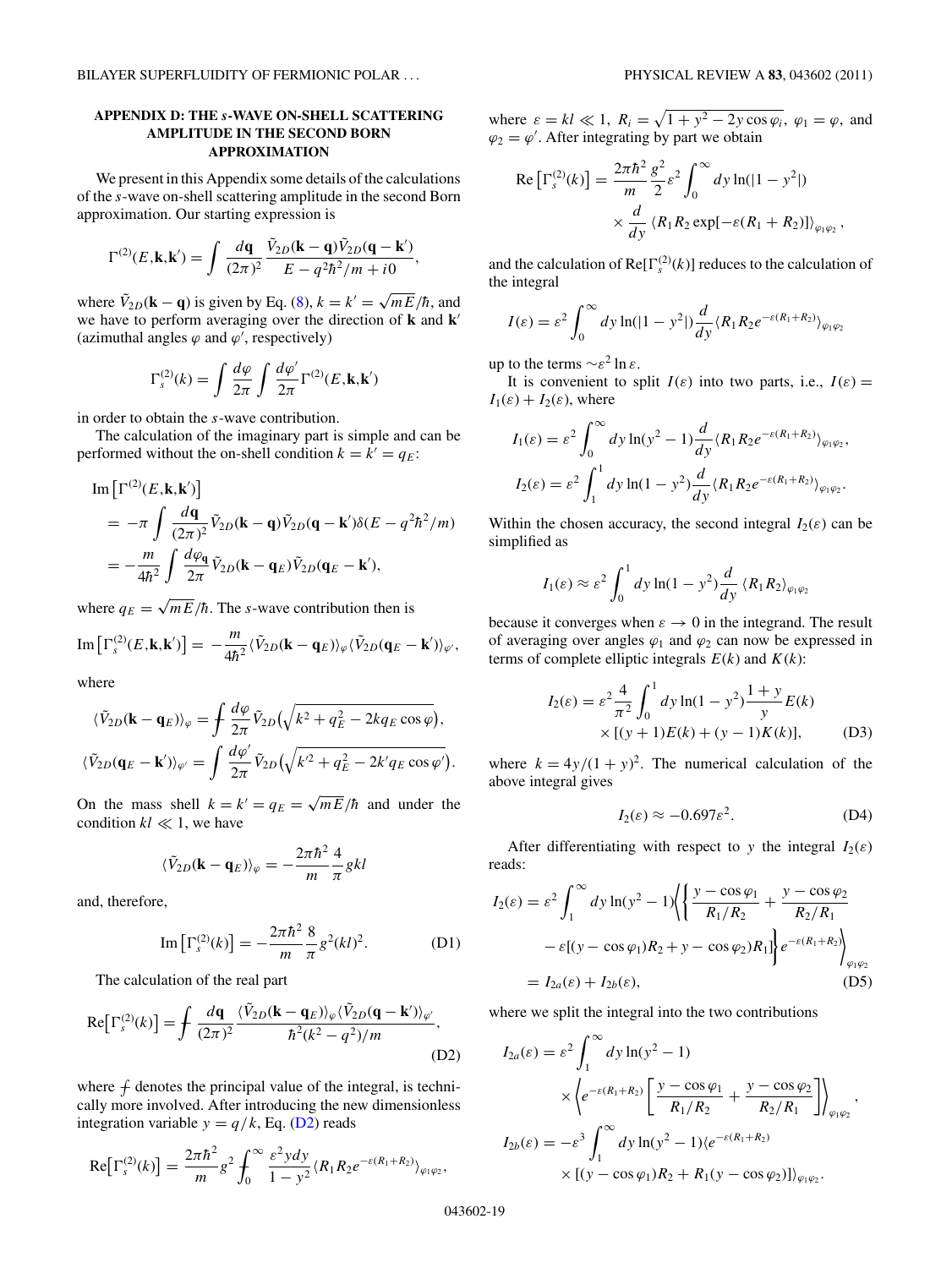<span id="page-19-0"></span>For  $y > 1$  we can write

$$
R_1 + R_2 \approx \sum_{i=1}^{2} \left[ y - \cos \varphi_i + \frac{\sin^2 \varphi_i}{2y} \right] + O(y^{-2}),
$$
  
 
$$
\times (y - \cos \varphi_1) R_2 + R_1 (y - \cos \varphi_2)
$$
  
 
$$
\approx 2y^2 - 2y \sum_{i=1}^{2} \cos \varphi_i
$$
 (D6)

$$
+\frac{\sin^2\varphi_1+\sin^2\varphi_2+4\cos\varphi_1\cos\varphi_2}{2}+O(y^{-1}).\quad(D7)
$$

Note that the integral  $I_{2b}(\varepsilon)$  is already proportional to  $\varepsilon^3$ , and, hence, the contribution of finite *y* (1 ~ *y*  $\ll \varepsilon^{-1}$ ) will be beyond the necessary accuracy. Therefore, we should consider only the contribution of large *y* ( $y \sim \varepsilon^{-1}$ ). In this case we can replace  $ln(y^2 - 1)$  with 2 ln *y* and use Eqs. (D6) and (D7). In the exponent  $\exp[-\varepsilon(R_1 + R_2)]$  we keep only  $2\varepsilon y$  from the expansion for  $\varepsilon(R_1 + R_2)$  to ensure convergency, while we expand in  $\varepsilon(\cos\varphi_1 + \cos\varphi_2)$  and  $(\varepsilon/2y)(\sin^2\varphi_1 + \sin^2\varphi_2)$  to the second and first orders, respectively,

$$
e^{-\varepsilon (R_1 + R_2)}
$$
  
\n
$$
\approx e^{-2\varepsilon y} \left[ 1 + \varepsilon (\cos \varphi_1 + \cos \varphi_2) + \frac{\varepsilon^2}{2} (\cos \varphi_1 + \cos \varphi_2)^2 \right]
$$
  
\n
$$
- \frac{\varepsilon}{2y} (\sin^2 \varphi_1 + \sin^2 \varphi_2) + \cdots \right].
$$

It is easy to see that higher-order terms in the above expansion, as well as the omitted terms in Eq. (D7), result in terms  $\sim \varepsilon^3 \ln \varepsilon$ or smaller. The integrations over *y* and the angles  $\varphi_1$  and  $\varphi_2$ are then straightforward and give

$$
I_{2b}(\varepsilon) \approx -\frac{3}{2} + \gamma + \ln(2\varepsilon) + \varepsilon^2 \left[\frac{7}{4} - \frac{1}{2}\gamma - \frac{1}{2}\ln(2\varepsilon)\right], \quad (D8)
$$

where  $\gamma \approx 0.5772$  is the Euler constant.

The integral  $I_{2a}(\varepsilon)$  can be rewritten in the form

$$
I_{2a}(\varepsilon) = I_{2a1}(\varepsilon) + I_{2a2}(\varepsilon) = \varepsilon^2 \int_1^\infty dy \ln(y^2 - 1) e^{-2\varepsilon y} \times \left\{ \left[ \frac{y - \cos \varphi_1}{R_1} R_2 + R_1 \frac{y - \cos \varphi_2}{R_2} \right] \right\}_{\varphi_1 \varphi_2} + \varepsilon^2 \int_1^\infty dy \ln(y^2 - 1) \left\{ \left[ e^{-\varepsilon (R_1 + R_2)} - e^{-2\varepsilon y} \right] \right. \times \left[ \frac{y - \cos \varphi_1}{R_1/R_2} + \frac{y - \cos \varphi_2}{R_2/R_1} \right] \right\}_{\varphi_1 \varphi_2} .
$$
 (D9)

In the second integral,  $I_{2a2}(\varepsilon)$ , we can write [cf. Eq. (D6)]

$$
e^{-\varepsilon(R_1+R_2)} - e^{-2\varepsilon y}
$$
  
\n
$$
\approx \varepsilon e^{-2\varepsilon y} \bigg[ \cos \varphi_1 + \cos \varphi_2 + \frac{\varepsilon}{2} (\cos \varphi_1 + \cos \varphi_2)^2
$$
  
\n
$$
- \frac{\sin^2 \varphi_1 + \sin^2 \varphi_2}{2y} + \cdots \bigg],
$$
  
\n
$$
\frac{y - \cos \varphi_1}{R_1/R_2} + \frac{y - \cos \varphi_2}{R_2/R_1}
$$
  
\n
$$
\approx 2y - (\cos \varphi_1 + \cos \varphi_2) + \frac{\cos \varphi_1 + \cos \varphi_2}{2y^2}
$$
  
\n
$$
\times (\cos \varphi_1 - \cos \varphi_2)^2 + \cdots. \qquad (D10)
$$

The calculations are now similar to those that led us to Eq. (D8), and we obtain

$$
\varepsilon^2 \int_1^\infty dy \ln(y^2 - 1) \Biggl\{ \Biggl[ \frac{y - \cos \varphi_1}{R_1/R_2} + \frac{y - \cos \varphi_2}{R_2/R_1} \Biggr] \times \left[ e^{-\varepsilon (R_1 + R_2)} - e^{2\varepsilon y} \right] \Biggr\}_{\varphi_1 \varphi_2} \approx \frac{\varepsilon^2}{2} [1 - 3\gamma + 3 \ln(2\varepsilon)].
$$

In order to calculate the first integral,  $I_{2a1}(\varepsilon)$ , in Eq. (D9), we notice that for  $y \gg 1$ 

$$
\left\langle \left[ \frac{y - \cos \varphi_1}{R_1/R_2} + \frac{y - \cos \varphi_2}{R_2/R_1} \right] \right\rangle_{\varphi_1 \varphi_2} \approx 2y - \frac{3}{16y^3} + \cdots,
$$
  

$$
\ln(y^2 - 1) \approx 2 \ln y - \frac{1}{y^2} + O(y^{-3}),
$$

and rewrite  $I_{2a1}(\varepsilon)$  as follows:

$$
\varepsilon^{2} \int_{1}^{\infty} dy \ln(y^{2} - 1) e^{-2\epsilon y} \left\{ \left[ \frac{y - \cos \varphi_{1}}{R_{1}/R_{2}} + \frac{y - \cos \varphi_{2}}{R_{2}/R_{1}} \right] \right\}_{\varphi_{1}\varphi_{2}}
$$
\n
$$
= \varepsilon^{2} \int_{1}^{\infty} dy \left[ 2 \ln y - \frac{1}{y^{2}} \right] 2y e^{-2\epsilon y}
$$
\n
$$
+ \varepsilon^{2} \int_{1}^{\infty} dy \left[ \ln(y^{2} - 1) - 2 \ln y + \frac{1}{y^{2}} \right] 2y e^{-2\epsilon y}
$$
\n
$$
+ \varepsilon^{2} \int_{1}^{\infty} dy \ln(y^{2} - 1) e^{-2\epsilon y}
$$
\n
$$
\times \left\{ \left[ \frac{y - \cos \varphi_{1}}{R_{1}/R_{2}} + \frac{y - \cos \varphi_{2}}{R_{2}/R_{1}} \right] - 2y \right\}_{\varphi_{1}\varphi_{2}}.
$$

The second and the third integrals in the right-hand-site of this equation converge at  $y \sim 1$ , and, therefore, we can replace *e*<sup>−2*εy*</sup> with unity. As a result we obtain

$$
\varepsilon^{2} \int_{1}^{\infty} dy \ln(y^{2} - 1) e^{-2\epsilon y} \left\{ \left[ \frac{y - \cos \varphi_{1}}{R_{1}/R_{2}} + \frac{y - \cos \varphi_{2}}{R_{2}/R_{1}} \right] \right\}_{\varphi_{1}\varphi_{2}}
$$
\n
$$
= \varepsilon^{2} \int_{1}^{\infty} dy \left[ 2 \ln y - \frac{1}{y^{2}} \right] 2y \exp(-2\varepsilon y)
$$
\n
$$
+ \varepsilon^{2} \int_{1}^{\infty} dy \left[ \ln(y^{2} - 1) - 2 \ln y + \frac{1}{y^{2}} \right] 2y + \varepsilon^{2} \int_{1}^{\infty} dy
$$
\n
$$
\times \ln(y^{2} - 1) \left\{ \left[ \frac{y - \cos \varphi_{1}}{R_{1}/R_{2}} + \frac{y - \cos \varphi_{2}}{R_{2}/R_{1}} \right] - 2y \right\}_{\varphi_{1}\varphi_{2}}.
$$
\n(D11)

The integrations over *y* and angles  $\varphi_1$  and  $\varphi_2$  are then straightforward, and we obtain

$$
\varepsilon^{2} \int_{1}^{\infty} dy \ln(y^{2} - 1) e^{-2\epsilon y} \left\{ \left[ \frac{y - \cos \varphi_{1}}{R_{1}/R_{2}} + \frac{y - \cos \varphi_{2}}{R_{2}/R_{1}} \right] \right\}_{\varphi_{1}\varphi_{2}}
$$
  
=  $1 - \gamma - \ln(2\varepsilon) + \varepsilon^{2} [1 + 2\gamma + 2\ln(2\varepsilon)] - \varepsilon^{2}$   
+  $2\varepsilon^{2} \int_{1}^{\infty} dy \ln(1 - y^{2}) \left( \frac{2}{\pi^{2}} \frac{1 + y}{y} E(k)[(y + 1)E(k) + (y - 1)K(k)] - y \right)$ 

043602-20